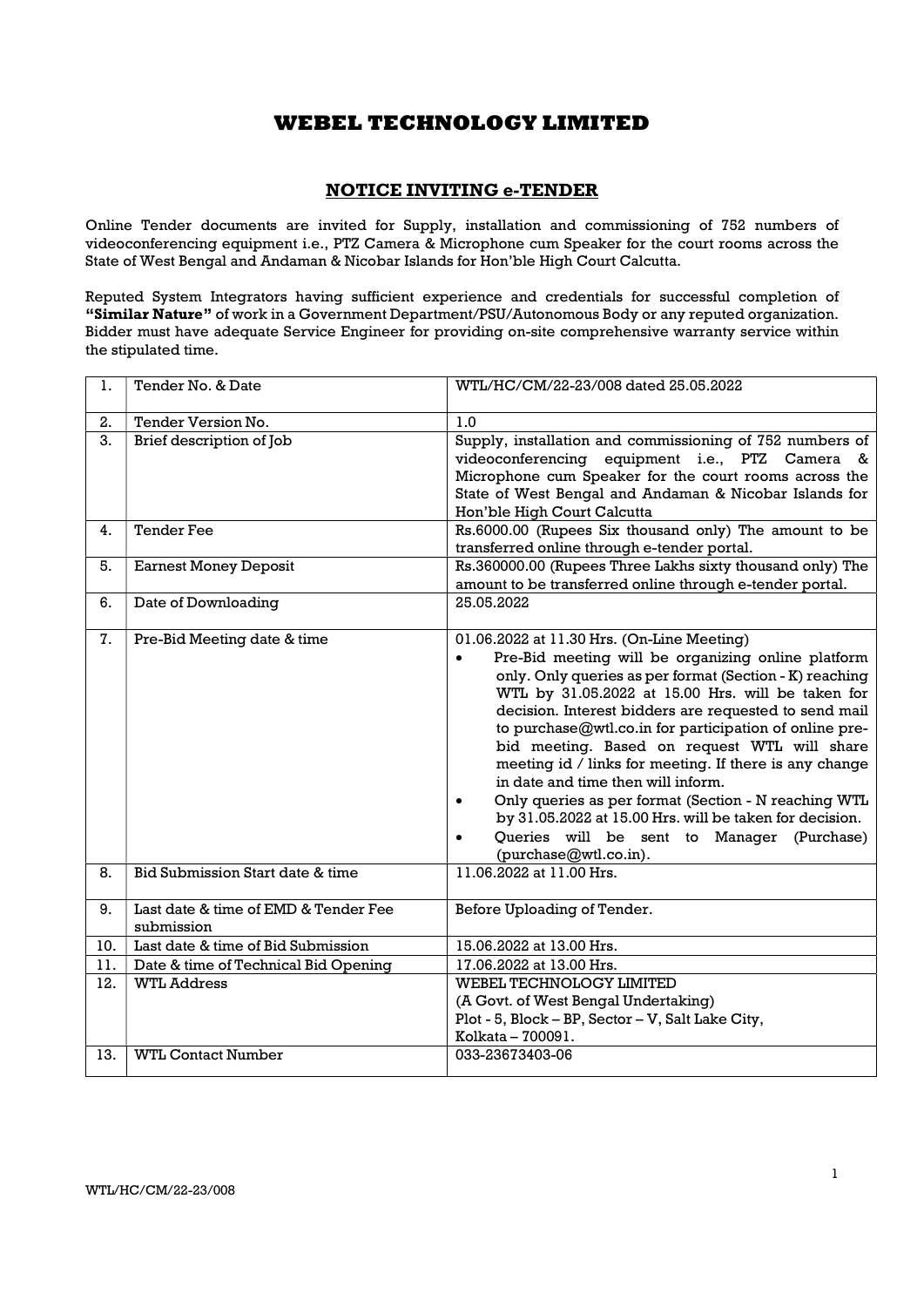- 1. Intending bidder bidder may download the tender documents from the website https://wbtenders.gov.indirectly with the help of Digital Signature Certificate. Necessary Tender fee may be remitted online through e-tender portal in favour of "Webel Technology Limited" and also to be documented through e-filling. Necessary Earnest Money Deposit (EMD) may be remitted online through e-tender portal in favour of "Webel Technology Limited" and also to be documented through e-filling.
- 2. Both Techno Commercial Bid and Financial Bid are to be submitted concurrently duly digitally signed in the website https://wbtenders.gov.in
- 3. Tender documents may be downloaded from website and submission of Techno Commercial Bid and Financial Bid will be done as per Time Schedule stated in Section – C of this Tender Document.
- 4. The Financial Bid of the prospective Bidder will be considered only if the Techno Commercial Bid of the bidder is found qualified by the Tender Committee. The decision of the 'Tender Committee' will be final and absolute in this respect. The list of Qualified Bidders will be displayed in the website.
- 5. All clarifications / corrigenda will be published only on the https://wbtenders.gov.in.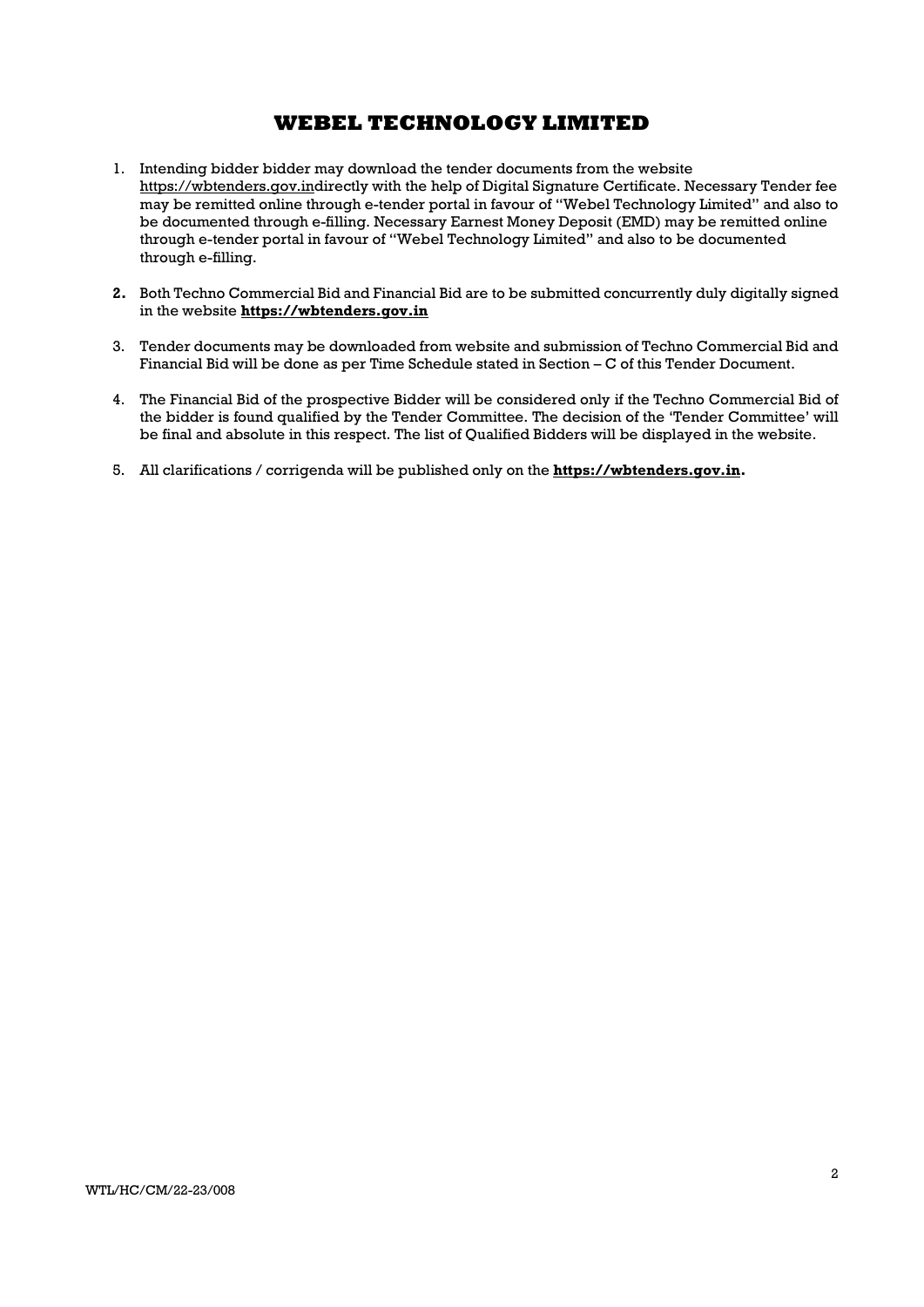### CONTENTS OF THE TENDER DOCUMENT

The Tender document comprises of the following:

- SECTION A SCOPE OF WORK & RESPONSIBILITY
- SECTION B ELIGIBILITY CRITERIA
- SECTION C DATE AND TIME SCHEDULE
- SECTION D INSTRUCTION TO BIDDER
- SECTION E BID FORM
- SECTION F TECHNO COMMERCIAL EVALUATION & AWARDING OF CONTRACT
- SECTION G GUIDANCE FOR E-TENDERING
- SECTION H BILL OF MATERIAL
- SECTION I TECHNICAL SPECIFICATION WITH COMPLIANCE STATEMENT
- SECTION J DETAILS OF ORDERS EXECUTED BY BIDDER
- SECTION K FINANCIAL CAPABILITY OF BIDDER
- SECTION L BIDDER'S DETAILS
- SECTION M MANUFACTURER'S AUTHORIZATION FORM
- SECTION N PRE-BID MEETING QUERY
- SECTION O LIST OF CLIENTS OF SIMILAR ORDERS
- SECTION P PROFORMA FOR PERFORMANCE BANK GUARANTEE
- SECTION O SERVICE LEVEL AGREEMENT
- SECTION R NIT DECLARATION FOR BIDDER
- SECTION S NIT DECLARATION FOR OEM'
- SECTION T UNDERTAKING LETTER FOR BIDDER
- SECTION U UNDERTAKING LETTER FOR OEM'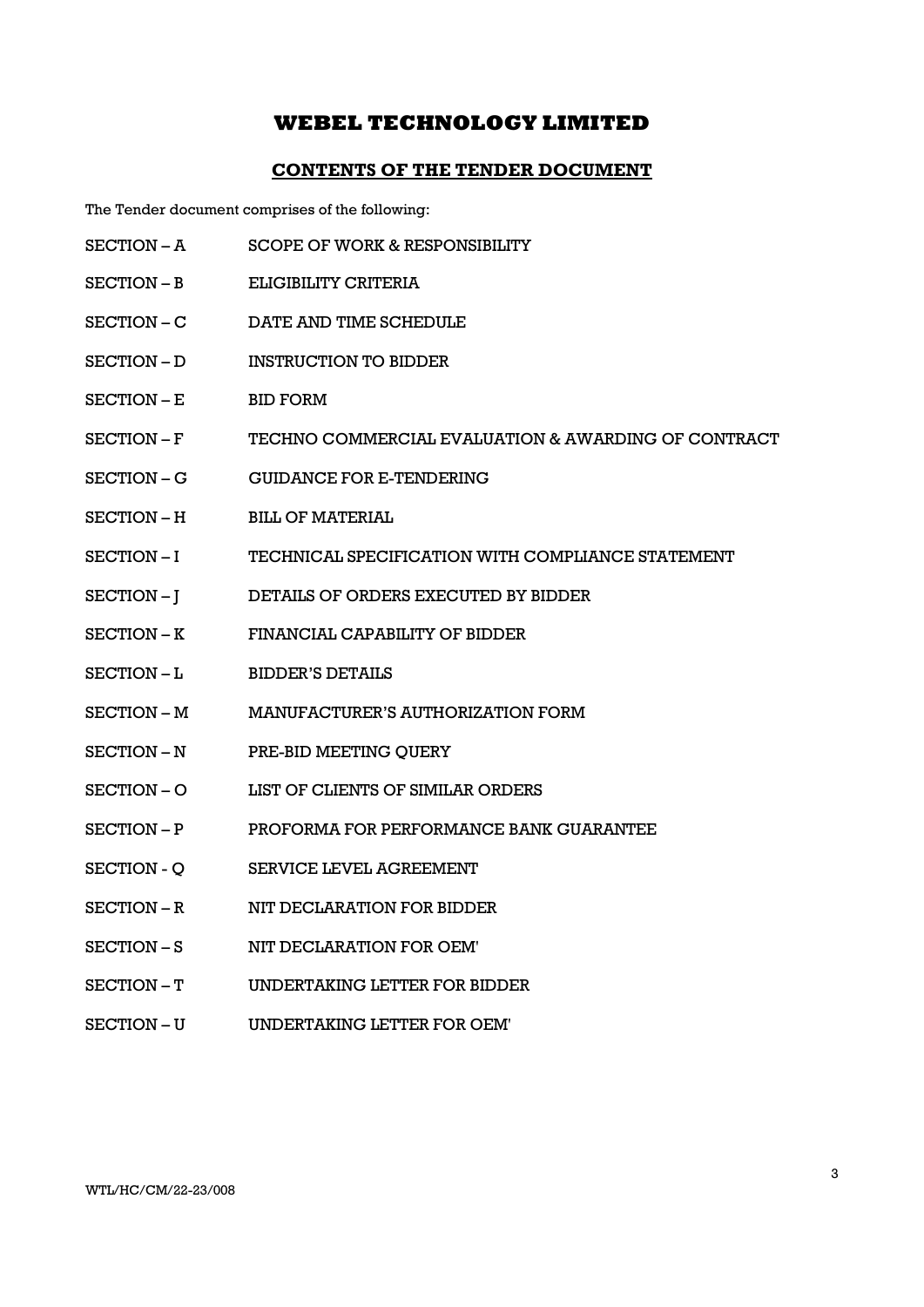## SECTION – A

### SCOPE OF WORK & RESPONSIBILITY

### Introduction

High Court Calcutta intent to supply, installation, testing, commissioning and maintenance of 752 nos PTZ tabletop Camera and USB based Microphone cum speaker with built-in Echo canceller for Desktop based VC system. (Detailed specification as mentioned in SECTION-I of RFP) for the Court rooms across the State of West Bengal and Andaman & Nicobar Island. The specifications of PTZ Tabletop Camera and USB based Microphone cum speaker with built-in Echo canceller given by e-Committee, Supreme Court of India. Any deviation regarding this will not be accepted by the end customer, Hon'ble High Court, Calcutta.

### For System Integrator

Availability of Service Centres: Bidder/OEM must have a Functional Service Centre in the State of each Consignee's Location in case of carry-in warranty. (Not applicable in case of Materials having on-site warranty). If service center is not already there at the time of bidding, successful bidder / OEM shall have to establish one within 30 days of award of contract. Payment shall be released back-to-back (payment will be made only on receipt of payment from relevant customer, i.e., Hon'ble High Court, Calcutta) only and after submission of documentary evidence of having Functional Service Centre. Comprehensive Warranty period of the supplied products shall be 2 years from the date of final acceptance of Materials or after completion of installation, commissioning & testing of Materials (if included in the scope of supply), at concerned location. OEM Warranty certificates must be submitted by Successful Bidder at the time of delivery of materials. The seller should guarantee the rectification of Materials in case of any failure during the guarantee period. Seller should have well established Installation, Commissioning, Training, Troubleshooting and Maintenance Service group in West Bengal for attending the after sales service. Details of Service Centres near concerned destinations are to be uploaded along with the bid. Dedicated / toll Free Telephone No. for Service Support: BIDDER/OEM must have Dedicated/toll Free Telephone No. for Service Support.

Data Sheet of the product(s) offered in the bid, are to be uploaded along with the bid documents. Buyers can match and verify the Data Sheet with the product specifications offered. In case of any unexplained mismatch of technical parameters, the bid is liable for rejection.

Escalation Matrix for Service Support: Bidder / OEM must provide Escalation Matrix of Telephone Numbers for Service Support.

Installation, Commissioning, Testing, Configuration, Training (if any - whichever is applicable as per scope of supply) is to be carried out by OEM / OEM Certified resource or OEM authorized Reseller.

ISO 9001: The bidder or the OEM of the offered products must have ISO 9001 certification.

OPTION CLAUSE: The Purchaser reserves the right to increase or decrease the quantity to be ordered up to 25 percent of bid quantity at the time of placement of contract. The purchaser also reserves the right to increase the ordered quantity by up to 25% of the contracted quantity during the currency of the contract at the contracted rates. Bidders are bound to accept the orders accordingly.

The successful bidder / OEM shall have to provide Comprehensive Warranty during the entire Standard warranty period as per contract.: The comprehensive warranty shall be covering the following scope Solving the issue onsite within 48 hours (Upload an undertaking with the bid confirming compliance by the bidder if Bidder is taking onus of this compliance. In case OEM is taking onus of this compliance, OEM undertaking is to be uploaded along with Bidder undertaking).

Scope of supply (Bid price to include all cost components) : Supply Installation Testing Commissioning of Materials and Training of users and providing Statutory Clearances required (if any) Successful bidder will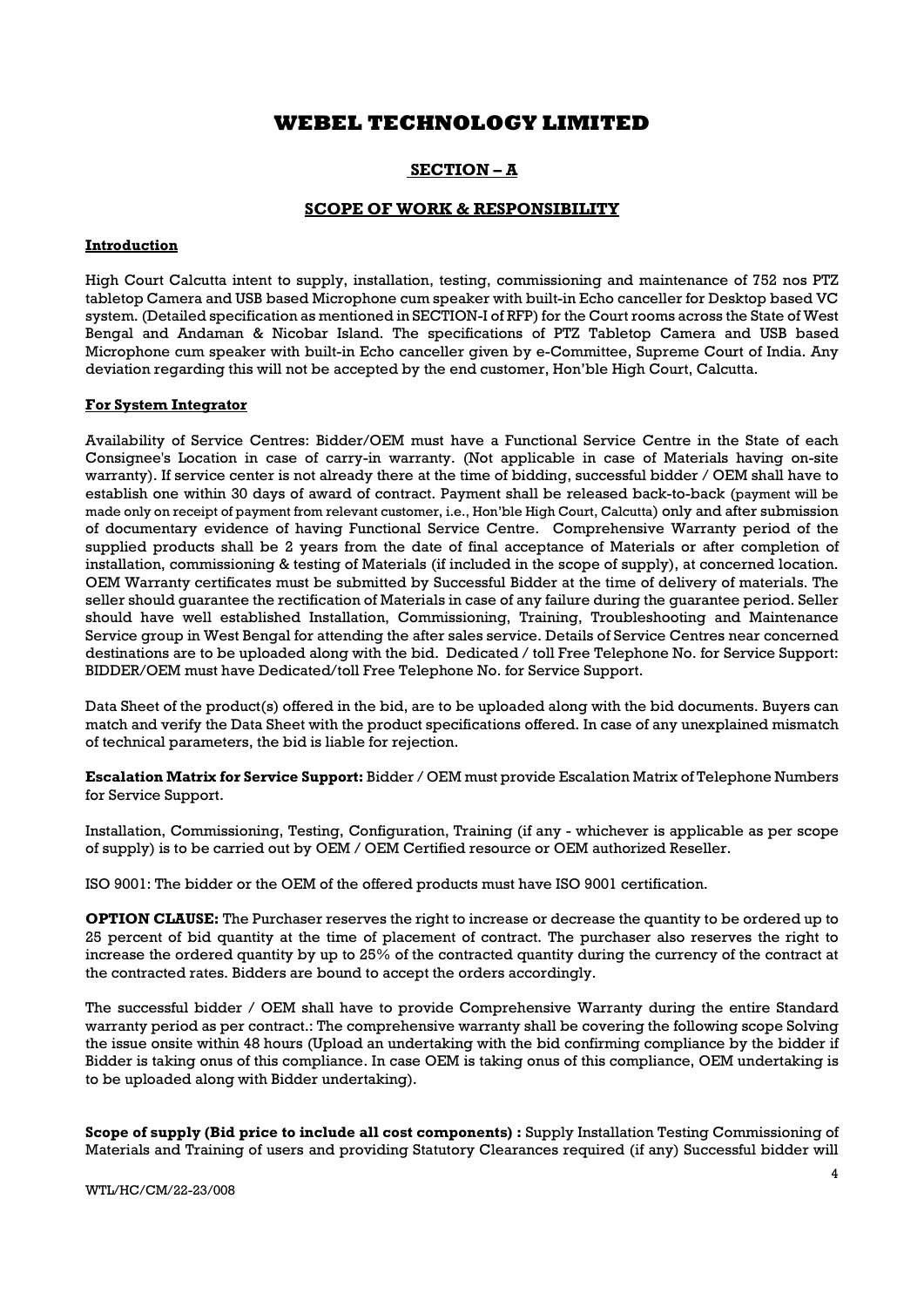have to ensure that adequate number of dedicated technical service personals / engineers are designated / deployed for attending to the Service Request in a time bound manner and for ensuring Timely Servicing / rectification of defects during warranty period, as per Service level agreement indicated in the relevant clause of the bid. Bidders should ensure that minimum two (2) nos of service personnel having RedHat, Ubuntu MCSE certified in their own payroll for smooth installation process and troubleshooting regarding installation of PTZ Camera & Microphone cum Speaker for the court rooms across the State of West Bengal and Andaman & Nicobar Islands for Hon'ble High Court Calcutta

The bidder is required to upload, along with the bid, all relevant certificates such as BIS license, type test certificate, approval certificates and other certificates as prescribed in the Product Specification given in the bid document. The successful bidder has to supply all essential accessories required for the successful installation and commissioning of the Materials supplied. Besides standard accessories as per normal industry practice, 10 feet additional USB extension connecting cable must be part of supply and cost should be included in bid price.

Upload Manufacturer authorization: Wherever Authorized Distributors / system integrators are submitting the bid, Manufacturers Authorization Form (MAF) / Certificate with OEM details such as name, designation, address, e-mail Id and Phone No. required to be furnished along with the bid.

All the charges, if any, to carry out testing shall be borne by the successful bidder. Supply, installation, testing and commissioning will have to be done within 10 weeks from the date of issuance of purchase order.

The location for delivery and installation of the items will be at the Hon'ble High Court Calcutta and the District, Sub divisional Court throughout West Bengal and Andaman Nicobar Island. List of locations with distribution of number of items to be delivered will be provided along with the purchase order.

Delivery and Installation Certificate shall be submitted by the successful Bidder of each PART within 15 days of delivery, with counter signing of the Hon'ble High Court Authority.

The Successful Bidder(s) shall replace the damage / breakage item(s), if found during the delivery and testing, with new item(s).

Any deviation found in the specifications of the delivered Materials from the tender specifications, will lead to cancellation of the order, forfeiture of EMD/PBG and prohibition from participation in any future procurement process of the Hon'ble High Court Calcutta.

Bidders are required to mention the exact and full Make & Model of the product/s offered in the compliance statement with supporting documents of OEM published specifications data sheet for each of the offered make & model with seal and signature of the Bidder.

"End of Life" or "End of Sale" items should not be quoted. Make & Model quoted by the Bidder should be available till the Bid validity, duly supported for spares / OEM support during the offered warranty period.

The Bidder has to submit the compliance sheet on the letterhead duly signed by the authorized signatory along with other supporting documents as per SECTION-I. Failing to submit the same or noncompliance/deviation from any terms and conditions, eligibility criteria or technical specifications, may result in rejection of the Bid.

The successful bidder of each part is required to produce OEM's confirmation on OEM letterhead with Sr. nos. of product(s) supplied for back-to-back warranty support as per terms & conditions of the RFP.

If any equipment gives continuous trouble, for more than 3 times within one month during the warranty period or does not work at all as required, the successful Bidder shall replace the same, with new equipment having the same or higher configuration without any additional cost to the Hon'ble High Court Calcutta.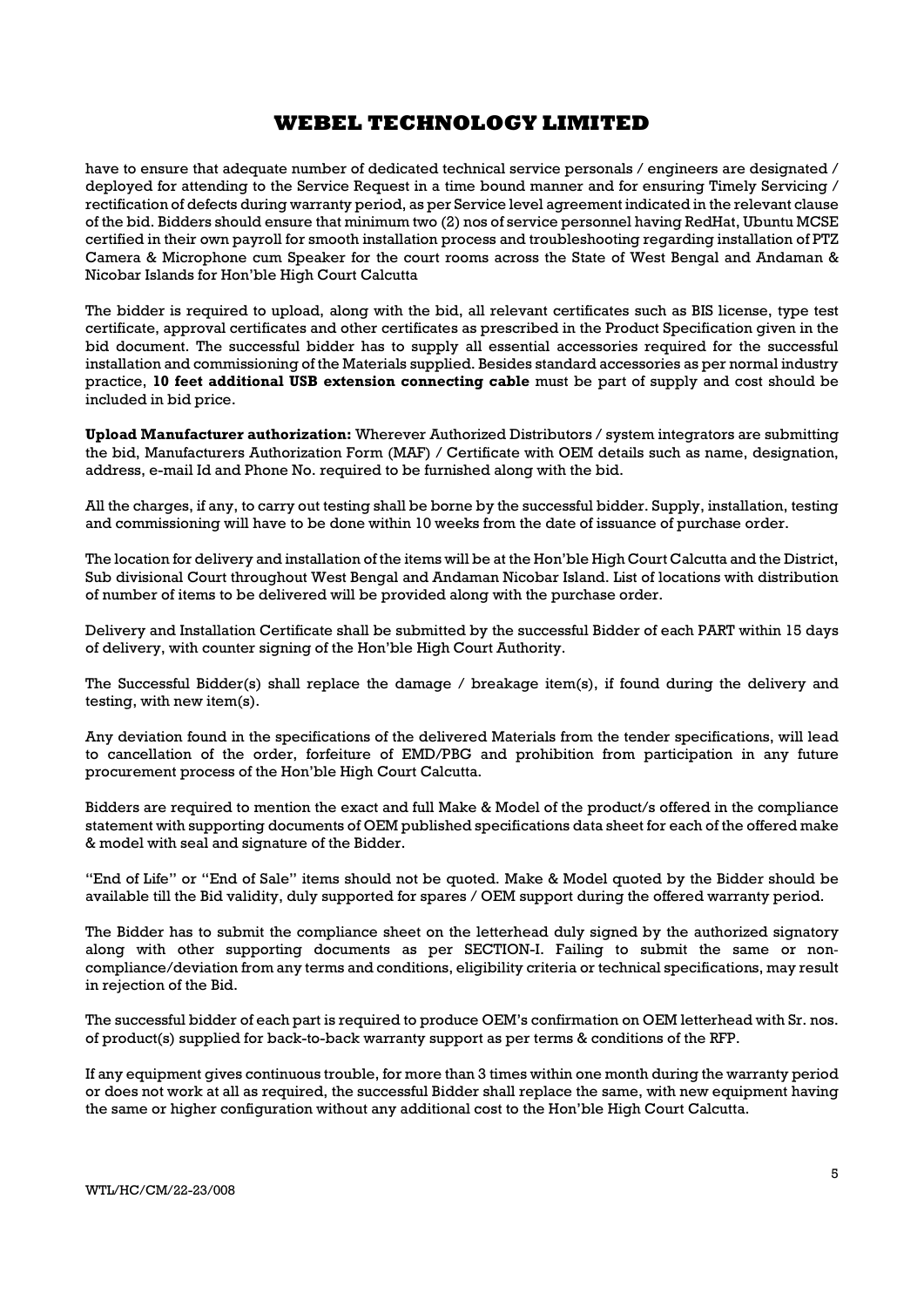### SECTION – B

### ELIGIBILITY CRITERIA

- 1. The bidder must be a company registered under Companies Act, 1956/2013 or Partnership or LLP or OPC or Proprietary Firm. Documentary (Certificate of incorporation/Relevant document) evidence to be submitted.
- 2. The bidder should have their presence in Kolkata with own office. Valid proof should be submitted along with the bid.
- 3. The bidder should have valid GST Registration Certificate & PAN. Bidder shall have to submit photocopy of the documents.
- 4. The bidder shall have executed "Similar Nature" of single order an amount not less than Rs.35.00 lakhs in last three financial years and current financial year (considering FY – 2019-20, 2020-21, 2021-22) in Government Department/PSU/Autonomous Body any reputed organization. References order copy for the project to be provided.
- 5. Bidder should have local call center number & OEM should have Central Call Center number. Call Center details for Bidder & OEM with number & detailed to be submitted.
- 6. The bidder should have an average annual turnover of not less than Rs.3.00 Crore each year in the last three financial years (considering FY –2018-19, 2019-20, 2020-21)). Bidder shall have to submit Audited Balance Sheet / Audited Accounts / Auditor Certificate in support of their claim.
- 7. Manufacturer's tender specific authorizations for PTZ camera with Microphone cum Speaker must be submitted as per format enclosed (Section - M).
- 8. The Bidder must have own Support Service Center with manpower in Kolkata and near concerned destination (court complex) throughout the West Bengal and Andaman Nicobar Island so that any call reported is attended within the response time. Details address with contact details for Support Service Center at Kolkata and other locations throughout West Bengal to be submitted.
- 9. OEM should have Authorized service center/replacement centers in Kolkata to be submitted by respective OEMs.
- 10. The bidder shall have Quality Certificate (ISO 9001:2015). Copy of valid Certificate to be submitted.
- 11. The bidder shall submit Bid Form (Section E) duly signed by the authorized signatory of the company as per the format enclosed. Deviation in format may not be accepted.
- 12. Bidder shall submit NIT Declaration (Section R) duly signed by the authorized signatory of the company as per the format. Deviation in format may not be accepted.
- 13. OEM shall submit NIT Declaration (Section S) duly signed by the authorized signatory of the company as per the format. Deviation in format may not be accepted.
- 14. The bidder shall not have been blacklisted by any State/Central Government or PSU Organization or bilateral/multilateral funding agencies for breach of ethical conduct or fraudulent practices as on date of submission of the proposal (as per DIT guidance note issued on 26-Dec-2011). Declaration on bidder's letter head to be submitted.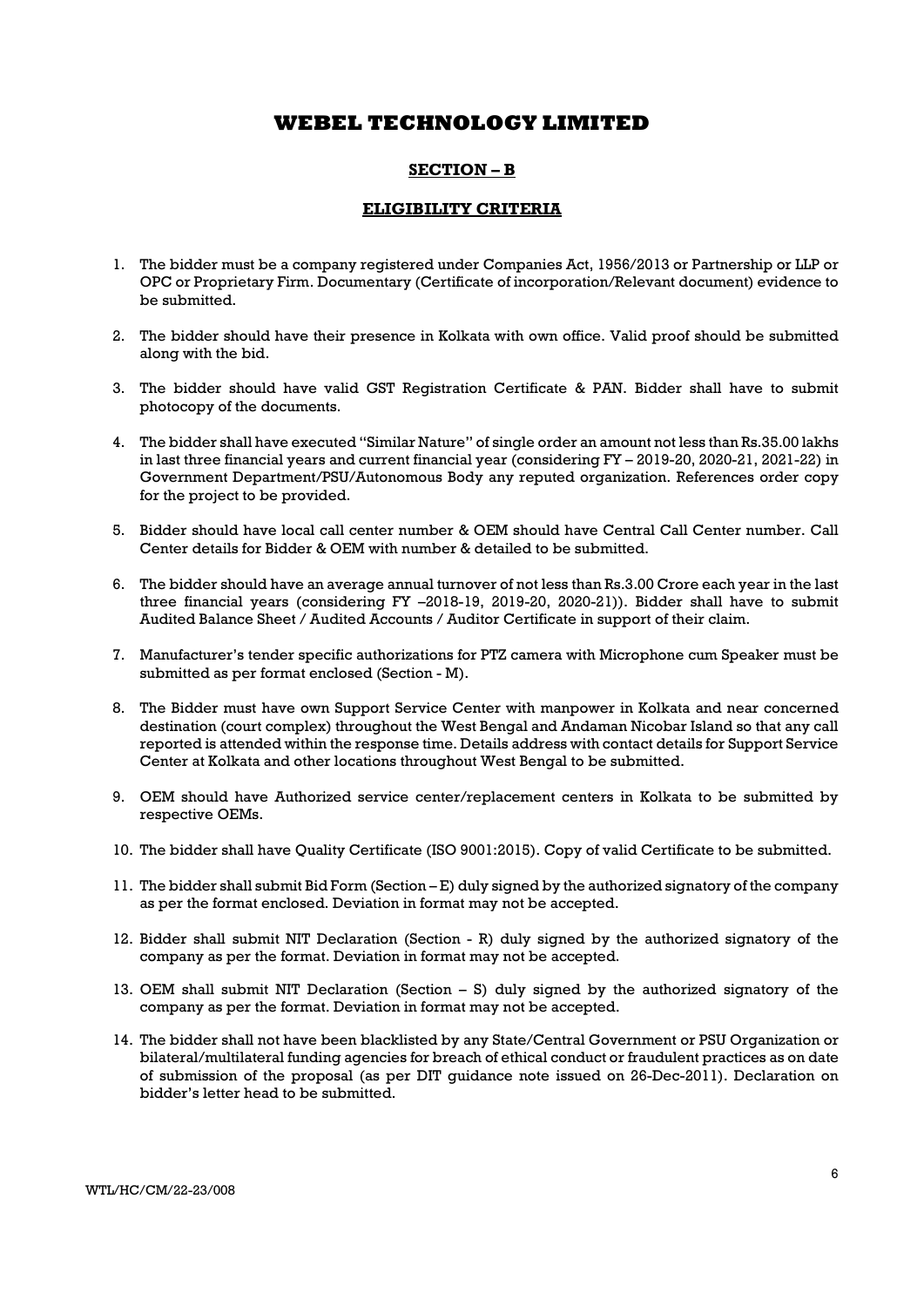## SECTION – C

# DATE AND TIME SCHEDULE

| Sl. No.      | <b>Particulars</b>                                                                                             | Date & Time                   |
|--------------|----------------------------------------------------------------------------------------------------------------|-------------------------------|
|              | Date of uploading of N.I.T. & other Documents (online)<br>(Publishing Date)                                    | 25.05.2022                    |
| $\mathbf{2}$ | Documents download/sale start date (Online)                                                                    | 25.05.2022                    |
| 3            | Last Date and time of sending the queries (Offline)                                                            | 31.05.2022 & 15.00 hrs.       |
| 4            | Pre Bid Meeting (On Line)                                                                                      | $01.06.2022$ & $11.30$ hrs.   |
| 5            | Corrigendum, if any will be published (On Line)                                                                |                               |
| 6            | Bid Submission start date & time (On line)                                                                     | 11.06.2022 & 11.00 hrs.       |
| $\mathbf 7$  | Last Date & time of submission of Earnest Money Deposit<br>& submission of remittance details                  | Before Uploading of<br>Tender |
| 8            | Last Date & time of submission of Tender Fee &<br>submission of remittance details                             | Before Uploading of<br>Tender |
| 9            | Bid Submission closing date & time (On line)                                                                   | 15.06.2022 & 13.00 hrs.       |
| 10           | Bid opening date & time for Technical Proposals (On line)                                                      | 17.06.2022 & 13.00 hrs.       |
| 11           | Date of uploading the final list of Technically Qualified<br>Bidder (online) after disposal of appeals, if any |                               |
| 12           | Date for opening of Financial Bid (Online)                                                                     |                               |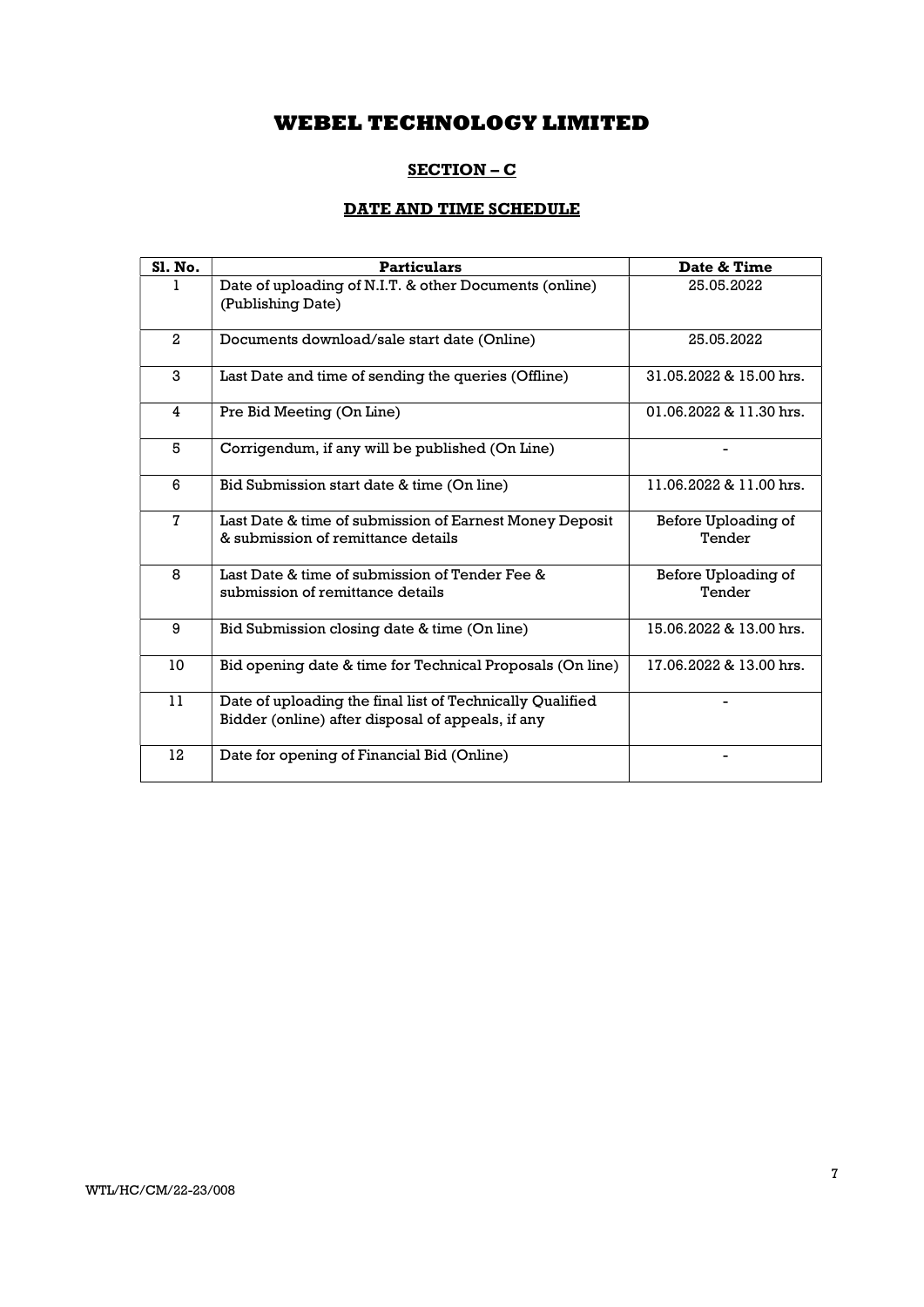### SECTION – D

### INSTRUCTION TO BIDDER

#### 1. DEFINITIONS

In this document, the following terms shall have following respective meanings:

"Acceptance Test Document" means a document, which defines procedures for testing the functioning of installed system. The document will be finalized with the contractor within 7 days of issuance of the Letter of Award.

"Bidder" means any firm offering the solution(s), service(s) and /or materials required in the RFP. The word Bidder when used in the pre award period shall be synonymous with Bidder, and when used after award of the Contract shall mean the successful Bidder.

"Contract" is used synonymously with Agreement.

"Contract Price" means the price to be paid to the Contractor for providing the Solution, in accordance with the payment terms.

"Contractor" means the Bidder whose bid to perform the Contract has been accepted by Tender Committee and is named as such in the Letter of Award.

"Default Notice" shall mean the written notice of Default of the Agreement issued by one Party to the other.

"Installation" shall mean installation of supplied PTZ Camera & Microphone cum Speaker.

"Fraudulent Practice" means a misrepresentation of facts in order to influence a procurement process or the execution of a Contract and includes collusive practice among Bidders (prior to or after Bid submission) designed to establish Bid prices at artificial noncompetitive levels and to deprive the Calcutta High Court and eventually Gov. of W. Bengal of the benefits of free and open competition.

"Good Industry Practice" shall mean the exercise of that degree of skill, diligence and prudence which would reasonably and ordinarily be expected from a reasonably skilled and experienced Operator engaged in the same type of undertaking under the same or similar circumstances.

"Government" / "Gov. of W. Bengal" means the Government of West Bengal.

"GoI" shall stand for the Government of India.

"GoWB" means Government of West Bengal

"Personnel" means persons hired by the Bidder as employees and assigned to the performance of the Infrastructure Solution or any part thereof.

"Similar Nature of Work" means Delivery & installation of PTZ Camera & Microphone cum Speaker.

"Project" means Delivery & installation of PTZ Camera & Microphone cum Speaker at Calcutta High Court.

"Services" means the work to be performed by the Bidder pursuant to this Contract, as described in the detailed Scope of Work.

"Interest rate" means "364 days Government of India (GoI) Treasury Bills" rate.

"Law" shall mean any Act, notification, bye law, rules and regulations, directive, ordinance, order or instruction having the force of law enacted or issued by the Central Government and/or the Government of West Bengal or any other Government or regulatory authority or political subdivision of government agency.

"LOI" means issuing of Letter of Intent shall constitute the intention of the WTL to place the Purchase Order with the successful bidder.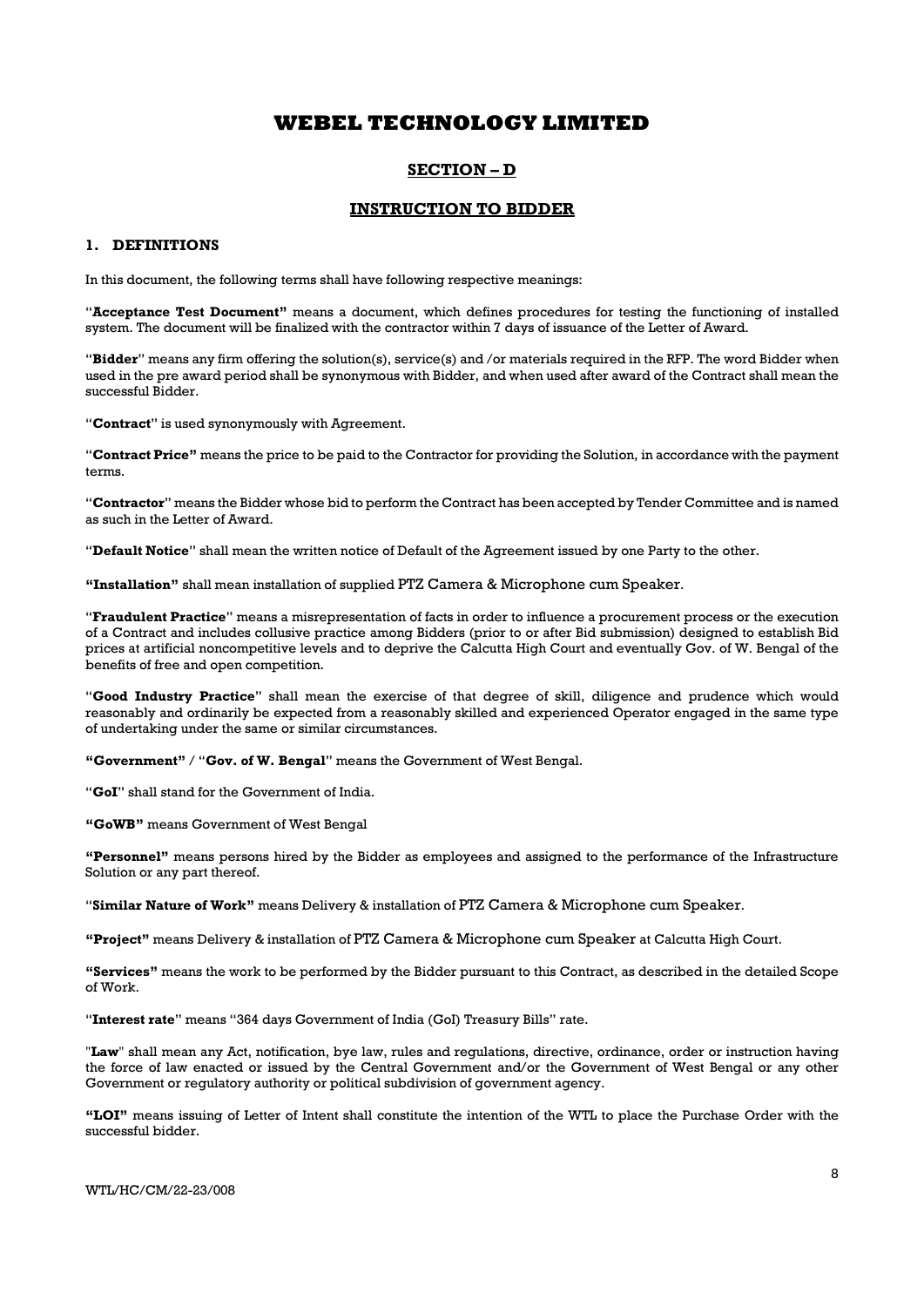"Operator" means the company providing the services under Agreement.

"Requirements" shall mean and include schedules, details, description, statement of technical data, performance characteristics, standards (Indian as well as International) as applicable and specified in the Contract.

"HC" means Calcutta Hogh Court.

"Service" means provision of Contracted service viz., operation, maintenance and associated services for DEPLOYED SYSTEMS as per Section titled "Scope of Work"

"Termination Notice" means the written notice of termination of the Agreement issued by WTL.

"Uptime" means the time period when specified services are available with specified technical and service standards as mentioned in section titled WARRANTY SUPPORT" "%Uptime" means ratio of 'up time' (in minutes) as mentioned in section titled "Warranty support"

"Service Down Time" (SDT) means the time period when specified services with specified technical and operational requirements as mentioned in section titled "WARRANTY SUPPORT"" are not available to Gov. of W. Bengal and its user departments and organizations.

"WTL" means Webel Technology Limited a Govt. of W. Bengal undertaking.

### 2. PRE BID MEETING

Pre Bid Meeting will be held on 01.06.2022 at 11.30 hrs. (On-Line Meeting). Bidder can send their queries as per format (Section - N) to Manager (Purchase) (purchase@wtl.co.in). Only the queries received within the stipulated date prior to the Pre Bid Meeting will be answered. Interest bidders are requested to send mail to (purchase@wtl.co.in) for participation of online pre-bid meeting Based on request WTL will share meeting id / links for meeting. If there is any change in date and time then will inform.

#### 3. COST OF BIDDING

The bidder shall bear all costs associated with the preparation and submission of the bid and WTL will no case be responsible for those costs regardless of the conduct or outcome of the bidding process.

#### 4. BID DOCUMENT

Bidder is expected to examine all instructions, forms, terms and requirement in the bid document. The invitation to bid together with all its attachment thereto shall be considered to be read, understood and accepted by the bidder unless deviations are specifically stated in the seriatim by the bidder. Failure to furnish all information required by the bid document or a bid not substantially responsive to the bid document in every respect may result of the bid.

#### 5. AMENDMENT OF BID DOCUMENT

At any time prior to the deadline for submission of proposals, WTL reserves the right to add/modify/delete any portion of this document by issuance of an Corrigendum, which would be published on the website and will also be made available to the all the Bidder who have been issued the tender document. The Corrigendum shall be binding on all bidders and will form part of the bid documents.

### 6. MODIFICATION AND WITHDRAWAL OF BIDS

As per the bidding process available in the tender. The bidder cannot modify or withdraw its bid after submission.

#### 7. LANGUAGE OF BID & CORRESPONDENCE

The proposal will be prepared by the Bidder in English language only. All the documents relating to the proposal (including brochures) supplied by the firm should also be in English, and the correspondence between the Bidder & WTL will be in English language only. The correspondence by fax/E-mail must be subsequently confirmed by a duly signed formal copy.

#### 8. BIDDER'S SOLUTION

The bidders are requested to study the Bill of Material supplied with this document carefully. While working out the solution the bidder has to work with the broad minimum specification provided in the tender documents, conforming to the model, make and Part number (wherever provided). While submitting the bid the bidder has to detail out all components needed to complete the system BOM. The bidder is required quote for each item retaining all major components/sub system detailed and specified. As the contractor will be responsible for smooth functioning of the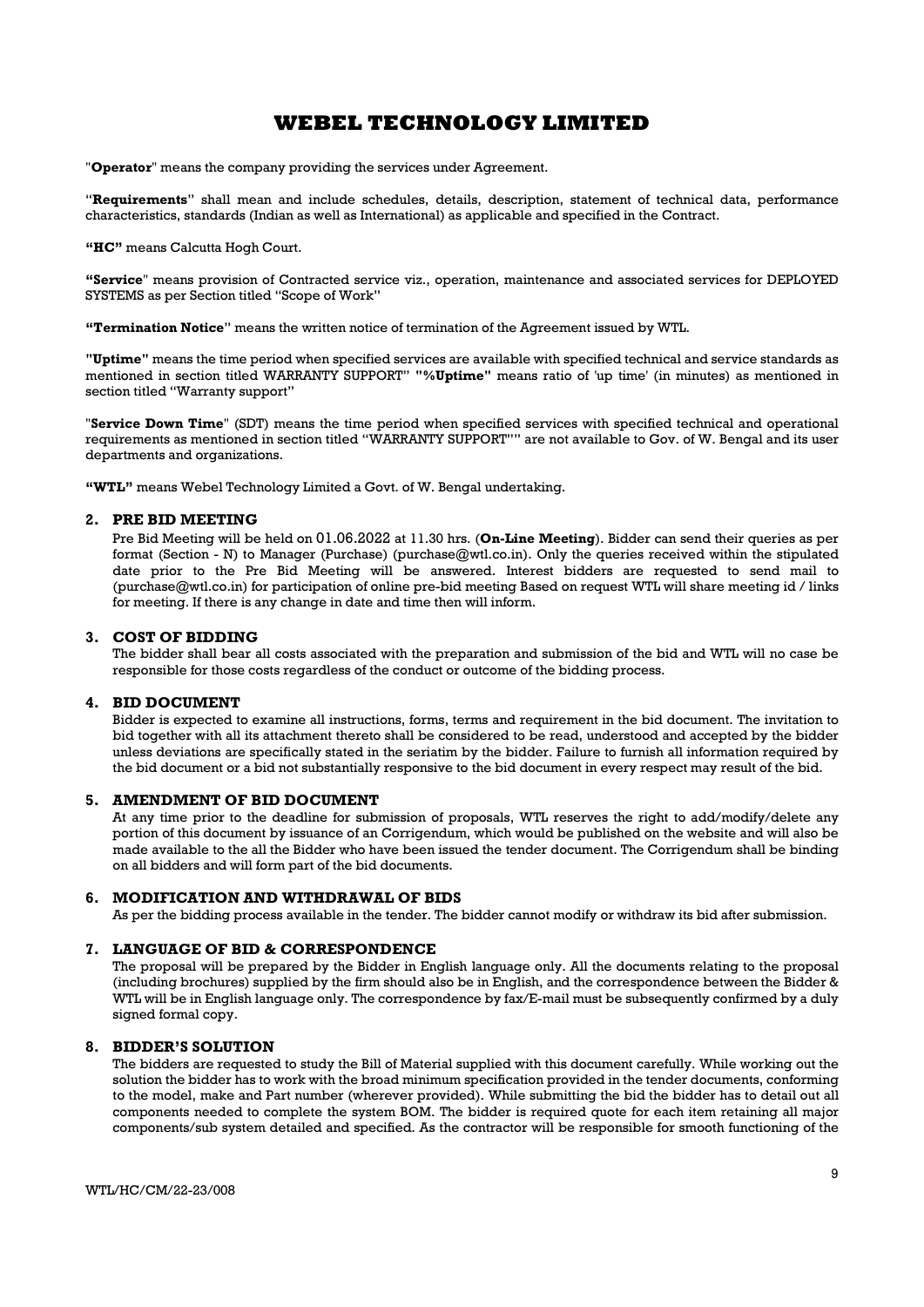system, availability of spares during the tenure of the warranty period have to be take care by the contractor to maintain the guaranteed uptime.

#### 9. EARNEST MONEY DEPOSIT (EMD) / TENDER FEE

The bidder shall furnish Online Receipt against payment of Tender Fees and Earnest Money Deposit.

#### 10. REFUND OF EMD

EMD will be refunded to the unsuccessful bidders without interest by following guidelines of circular 3975-F(Y) dated 28/07/2016 on final selection of Successful Bidders.

#### 11. FORFEITURE OF EMD

EMD made by Bidder may be forfeited under the following conditions:

If Bidder withdraws the proposal before the expiry of validity period.

During the evaluation process, if a Bidder indulges in any such activity as would jeopardize the process, the decision of WTL regarding forfeiture of EMD shall be final and shall not be called upon question under any circumstances.

If Bidder violates any of the provisions of the terms and conditions of the proposal.

In the case of a successful Bidder, if Bidder fails to:

- a) Accept the work order along with the terms and conditions.
- b) Furnish performance security.
- c) Violates any of the work conditions of this proposal or indulges in any such activities as would jeopardize the work.
- d) Submitting false/misleading information/declaration/documents/proof/etc.

The decision of WTL regarding forfeiture of EMD shall be final and shall not be called upon to question under any circumstances, besides, forfeiture of EMD even the Bidder will be deferred from participating in any job for a period of one year.

### 12. FORMS AND FORMATS

The various inputs for the Techno Commercial as Financial Bids are to be submitted in the format specified. The bidder shall use the form, wherever specified, to provide relevant information. If form does not provide space for any required information, space at the end of the form or additional sheets shall be used to convey the said information. For all other cases, the bidder shall design a form to hold the required information.

#### 13. LACK OF INFORMATION TO BIDDER

The bidder shall be deemed to have carefully examined the Bid document to his entire satisfaction. Any lack of information shall not relieve the bidder of his responsibility to fulfill his obligation under the bid. If bidder has any queries relating to bid document, then he can send the queries before the Pre-Bid Meeting.

### 14. CONTRACT EXECUTION

On receipt of the Letter of Award the contractor should submit a Performance Bank Guarantee (PBG) equivalent to 10% of the total contract value within three weeks from the date of receipt of Letter of Award/Order. The PBG should be valid for six months more than the warranty period. All delivery of the material will have to be completed within 45 days from the date of acceptance of contract and the contractor has to ensure all activities leading to the commissioning of the contract to be completed within 75 days from the date of award. Subsequent to the award of contract, the contractor will have to arrange for the requisite material as per BOM.

## 15. TIME SCHEDULE FOR DELIVERY & INSTALLATION

Materials will be delivered as per below mentioned table.

| <b>S1.</b><br>No. | Item with quantity                                                         | Delivery & Installation Schedule                                                                                                                                            |
|-------------------|----------------------------------------------------------------------------|-----------------------------------------------------------------------------------------------------------------------------------------------------------------------------|
|                   | cum speaker with built-in Echo<br>canceller for Desktop based VC<br>system | 752 nos. PTZ Desktop (tabletop) Delivery within 4 - 6 weeks after receiving of Work<br>Camera and USB based Microphone   Order. Installation within 2 weeks after delivery. |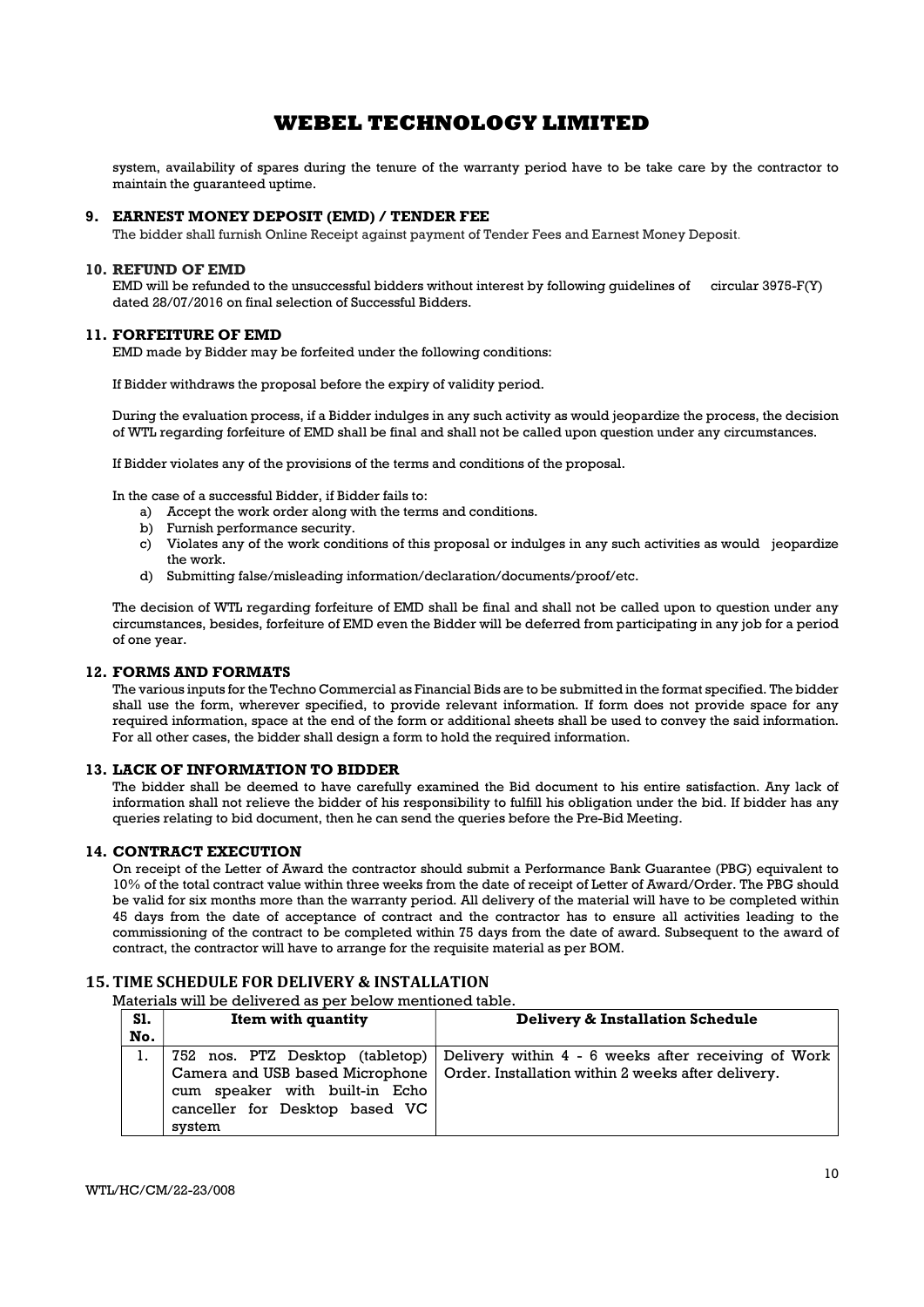### 16. LIQUIDATED DAMAGE / PENALTY

The job includes the supply, installation and commissioning of materials mentioned in the tender document. In the event of failure to meet the job completion in stipulated date/time liquidated damage may be imposed on the contractor for sum not less than 0.5% of the contract value for that item/job for each week or part thereof, subject to a ceiling of 10% of the total contract value (excluding all taxes & duties and other charges). In the event of LD exceeds 10% of the order value, WTL reserves the right to terminate the contract and WTL will get the job completed by any other competent party. The difference of cost incurred by WTL will be recovered from the contractor and PBG will be invoked.

### 17. LIABILITY

In case of a default on bidder's part or other liability, WTL shall be entitled to recover damages from the Contractor. In each such instance, regardless of the basis on which WTL is entitled to claim damages from the Contractor (including fundamental breach, negligence, misrepresentation, or other contract or tort claim), Contractor shall be liable for no more than:

Payment referred to in the Patents and Copyrights clause.

- Liability for bodily injury (including death) or damage to real property and tangible personal property limited to that cause by the Contractor's negligence.
- As to any other actual damage arising in any situation involving non-performance by Contractor pursuant to or in any way related to the subject of this Agreement, the charge paid by WTL for the individual product or Service that is the subject of the Claim. However, the contractor shall not be liable for
- For any indirect, consequential loss or damage, lost profits, third party loss or damage to property or loss of or damage to data.

For any direct loss or damage that exceeds the total payment for Contract Price made or expected to be made to the Contractor hereunder.

### 18. PATENTS & COPYRIGHT

If a third-party claims that a product delivered by the Contractor to WTL infringes that party's patent or copyright, the Contractor shall defend WTL against that claim at Contractor's expense and pay all costs, damages, and attorney's fees that a court finally awards or that are included in a settlement approved by the Contractor, provided that WTL.

- Promptly notifies Contractor in writing of the claim
- Allows Contractor to control and co-operate with Contractor in the defense and any related settlement negotiations.

Remedies: If such a claim is made or appears likely to be made, WTL would permit Contractor to enable WTL to continue to use the product, or to modify it, or replace it with one that is at least functionally equivalent. If Contractor determines that none of these alternatives is reasonably available, WTL agrees to return the product to Contractor on Contractor's written request. Contractor will then give WTL a credit equal to for a machine. WTL's net book value (provided WTL has followed generally accepted accounting principles for a generally available software product produced by Contractor (Program) the amount paid by WTL or 12 months charges (which ever is lesser) and for materials the amount paid by WTL for the materials. These will be Contractor's entire obligation regarding any claim of infringement.

#### 19. SUSPENSION OF WORK

WTL shall have the power at any time and from time to time by notice to the Contractor to delay or suspend the progress of the work or any part of the work due to any other adequate reasons and on receipt of such notice the contractor shall forthwith suspend further progress of the work until further notice from WTL. The Contractor shall recommence work immediately after receiving a notice to do so from WTL. The whole or any part of the time lost for such delay or suspension shall, if WTL in its absolute discretion thinks fit, but not otherwise, be added to the time allowed for completion.

#### 20. TERMS OF PAYMENT

Payment terms will be on back-to-back basis, i.e., payment will be made only on receipt of payment from relevant customer, i.e., Hon'ble High Court, Calcutta

On successful installation bidder to get installed equipments with actual serial no. duly certified by respective OEM for two years warranty coverage. Any change in equipment serial no. should be reflected in OEM website. Final Bills will be submitted after completion of this activity.

### 21. GOVERNING LAWS

This contract should be governed by and interpreted by Arbitration clause in accordance with Laws in force in India. The courts at Kolkata shall have exclusive jurisdiction in all matters arising under the contract. The selected vendor shall keep himself fully informed of all current national, state and municipal law and ordinances. The selected vendor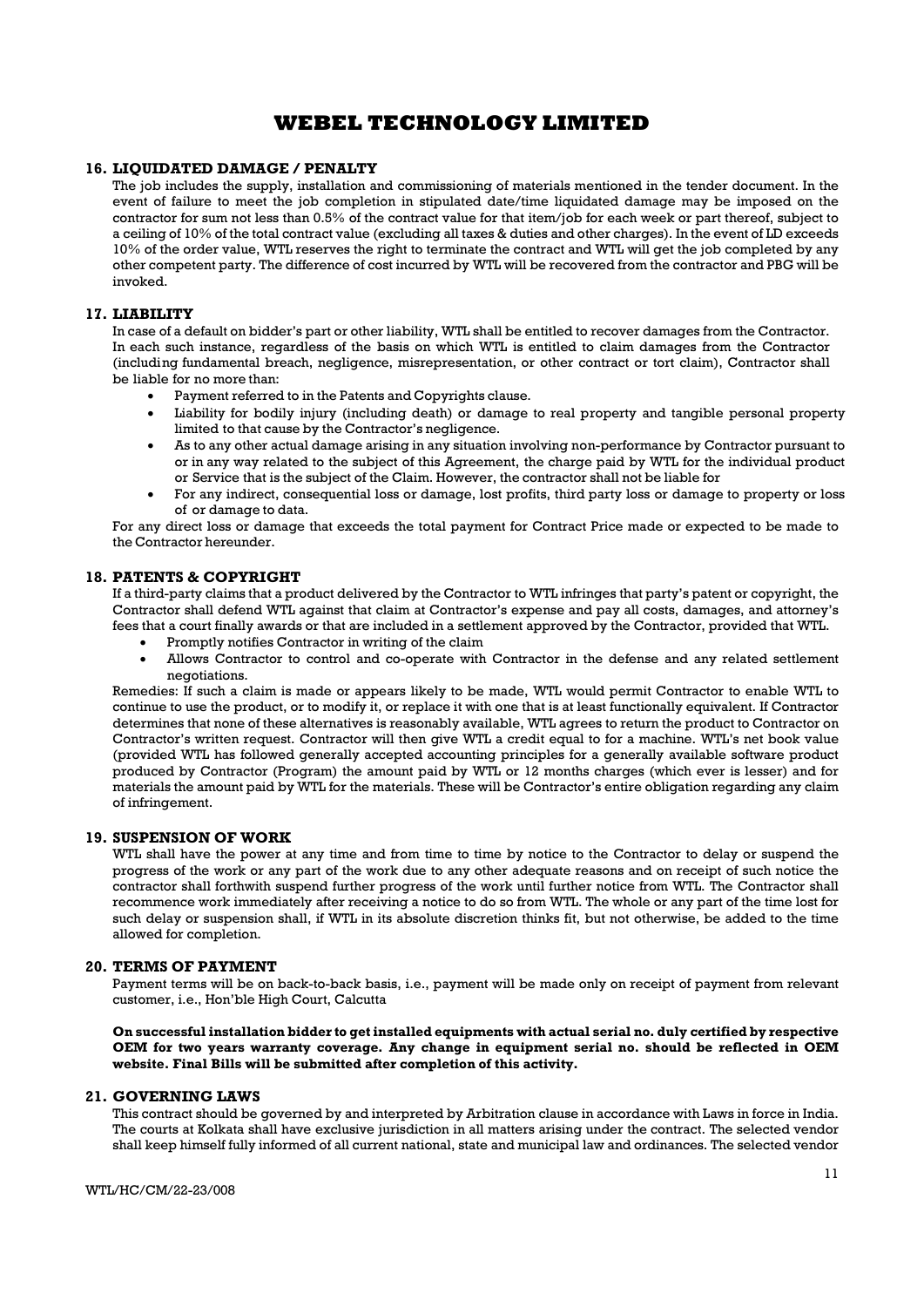shall at their own expense, obtain all necessary permits and license and pay all fees and taxes required by law. These will be selected vendor's entire obligation regarding any claim of infringement. The selected vendor hereto agrees that it shall comply with all applicable union, state and local laws, ordinances, regulations and codes in performing its obligations hereunder, including the procurement of licenses, permits certificates and payment of taxes where required. The selected vendor shall establish and maintain all proper records (particularly, but without limitation, accounting records) required by any law, code/practice of corporate policy applicable to it from time to time including records and returns as applicable under labor legislation.

#### 22. CORRUPT OR FRAUDULENT

The Tender Committee requires that the bidders under this Tender observe the highest standards of ethics during the procurement and execution of such contracts. For this purpose, the definition of corrupt and fraudulent practices will follow the provisions of the relevant laws in force. The Tender Committee will reject a proposal for award if it detects that the bidder has engaged in corrupt or fraudulent practices in competing for the contract in question. The Tender Committee will declare a firm ineligible, either indefinitely or for a stated period of time, if it at any time determines that the firm has engaged in corrupt and fraudulent practices in competing for, or in executing, a contract.

#### 23. BIDING CLAUSE

All decisions taken by the Tender Committee regarding the processing of this tender and award of contract shall be final and binding on all parties concerned.

The Tender Committee reserves the right:

- To vary, modify, revise, amend or change any of the terms and conditions mentioned above and,
- To reject any or all the Tender/s without assigning any reason whatsoever thereof or to annul the bidding process and reject all bids at any time prior to award of contract, without thereby incurring any liability to the affected bidder(s) or any obligation to inform the affected bidder(s) of the grounds for such decision.

## 24. WORKMEN'S COMPENSATION

In every case in which by virtue of the provision of the workmen's compensation Act 1923 or any other relevant acts and rules, compensation to a workmen employed by the contractor, is payable, then this should be done by the Contractor. If WTL is obliged to make any compensation under the said rules and acts, then the amount shall be recovered without prejudice, from the bills and due of the Contractor. WTL shall not be bound to contest any claim made against the Contractor in respect of workmen's compensation.

### 25. CONTRACTOR'S EMPLOYEES

The Contractor shall comply with the provision of all labour legislation including the requirement of the payment of Wage Act 1936 and the rules framed there under and modifications thereof in respect of men employed by him in carrying out the contract. The Contractor must ensure that he complies with PF, ESI regulation for all his deployed employees. The Contractor shall see that all authorized Sub Contractors under him similarly complied with the above requirement.

#### 26. SAFETY MEASURES

The Contractor shall in the course of execution of the work take all necessary precaution for the protection of all persons and property. The Contractor shall take adequate measures to protect the work and present accident during the work. In the event of any accident to any person or persons or damage or injury of any description to any person or property due to failure on the part of the contractor in taking proper precautionary measures the contractor shall be responsible for and must make good the loss the damage at his own cost to the satisfaction of the department and employees of the department shall be indemnified from all claims or liabilities arising there from or any expenses incurred on account thereof.

#### 27. EQUIPMENT

All tools & tackles necessary for the work shall have to be procured by the contractor unless other wise specified elsewhere in these tender documents. The equipment used by the contractor for a particular work must be appropriate for the type of work. The contractor shall maintain the equipment used on the work properly so that they are in good working condition. In no case shall the contractor use defective or imperfect equipment in the work. The contractor shall arrange to replace or repair all defective equipment so that the progress of the work is not hampered. No defective equipment should be left at the site of work and the department shall not be responsible for any loss or damage to any of these equipments during the course of the execution of the work.

#### 28. SUB-CONTRACT

The purchaser (WTL) does not recognize the existence of Sub-Contractors. The Contractor's responsibility is not transferable. No consortium partner is allowed.

### 29. TERMINATION FOR DEFAULT

WTL/HC/CM/22-23/008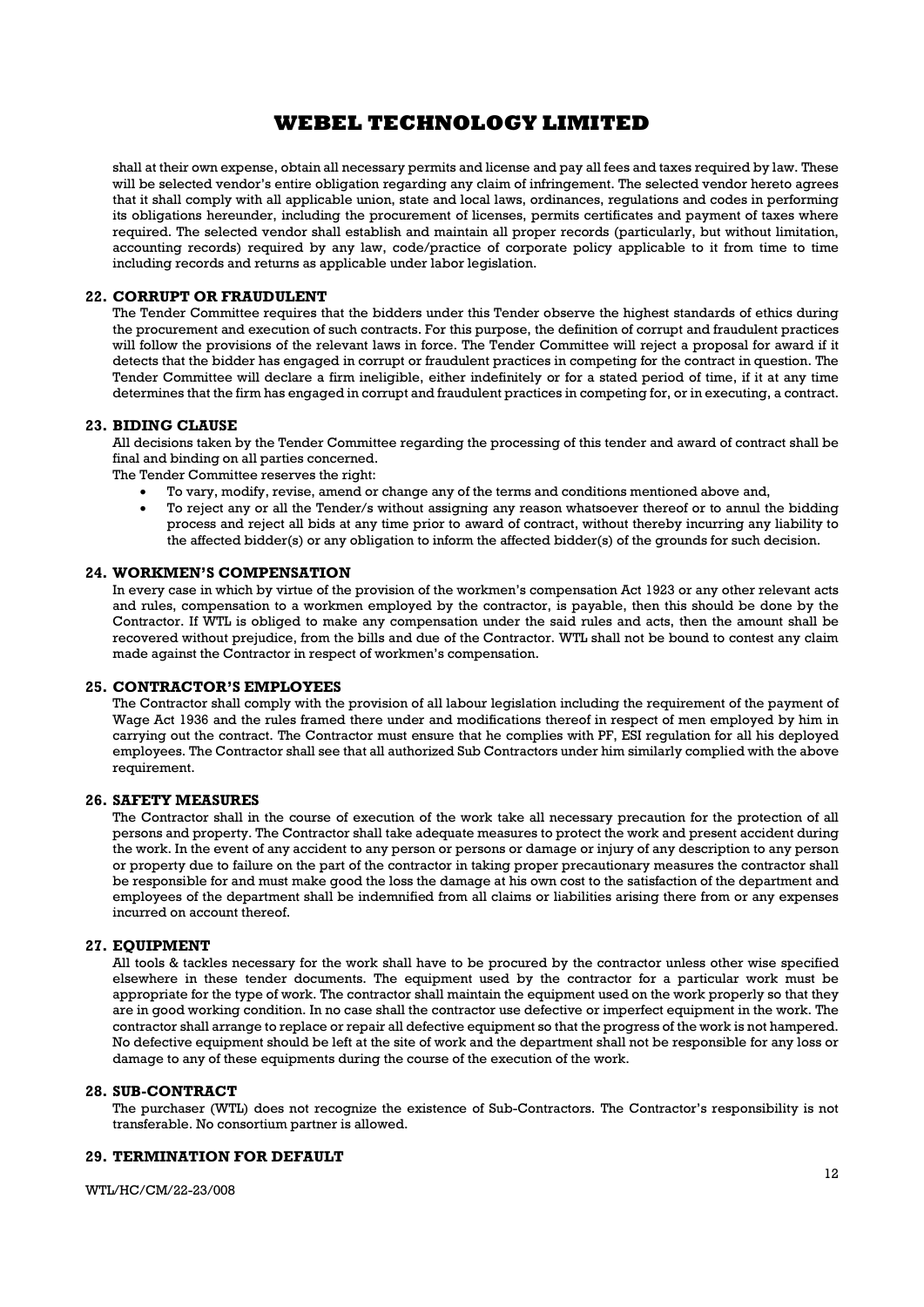WTL may without prejudice to any other remedy or right of claim for breach of contract by giving not less than 30 days written notice of default sent to the contractor, terminate the order in whole or in part. If the contractor materially fails to render any or all the services within the time period specified in the contract or any extension thereof granted by WTL in writing and fails to remedy its failure within a period of thirty days after receipt of default notice from WTL. If the project (delivery, commissioning as well as warranty maintenance support is not carried out according to specification due to deficiency in service as per terms of the contract. In such case WTL will invoke the amount held back from the contractor as PBG.

#### 30. BANKRUPTCY

If the contractor becomes bankrupt or have a receiving order made against him or compound with his creditors or being a corporation commence to be wound up, not being a voluntary winding up for the purpose only or amalgamation or reconstruction, or carry on their business under a receiver for the benefit of their creditors or any of them, WTL shall be at liberty to terminate the engagement forthwith without any notice in writing to the contractor or to the liquidator or receiver or to any person in whom the contractor may become vested and without any compensation to give such liquidator or receiver or other person the option of carrying out the engagement subject to their providing a guarantee for the due and faithful performance of the engagement up to an amount to be determined by WTL.

#### 31. FORCE MAJEURE

It is hereby defined as any cause, which is beyond the control of the Contractor or WTL as the case may be, which such party could not foresee or with a reasonable amount of diligence could not have foreseen and which substantially affect the performance of the contract, such as

- War, Hostilities or warlike operations (whether a state of war be declared or not), invasion, act of foreign enemy and civil war.
- Rebellion, revolution, insurrection, mutiny, usurpation of civil or military, government, conspiracy, riot, civil commotion and terrorist area.
- Confiscation, nationalization, mobilization, commandeering or requisition by or under the order of any government or de facto authority or ruler, or any other act or failure to act of any local state or national government authority.
- Strike, sabotage, lockout, embargo, import restriction, port congestion, lack of usual means of public transportation and communication, industrial dispute, shipwreck, shortage of power supply epidemics, quarantine and plague.
- Earthquake, landslide, volcanic activity, fire flood or inundation, tidal wave, typhoon or cyclone, hurricane, nuclear and pressure waves or other natural or physical disaster.

If either party is prevented, hindered or delayed from or in performing any of its obligations under the Contract by an event of Force Majeure, then it shall notify the other in writing of the occurrence of such event and the circumstances of the event of Force Majeure within fourteen days after the occurrence of such event. The party who has given such notice shall be excused from the performance or punctual performance of its obligations under the Contract for so long as the relevant event of Force Majeure continues and to the extent that such party's performance is prevented, hindered or delayed.

The party or parties affected by the event of Force Majeure shall use reasonable efforts to mitigate the effect of the event of Force Majeure upto its or their performance of the Contract and to fulfill its or their obligation under the Contract but without prejudice to either party's right to terminate the Contract.

No delay or nonperformance by either party to this Contract caused by the occurrence of any event of Force Majeure shall.

- Constitute a default or breach of the contract.
- Give rise to any claim fro damages or additional cost or expense occurred by the delay or nonperformance. If, and to the extent, that such delay or nonperformance is caused by the occurrence of an event of Force Majeure.

#### 32. INSURANCE COVERAGE

Appropriate insurance to cover all solution components for the transit period and until the time of its acceptance at the respective site is to be taken by the contractor. As the contractor will carry the risk for the material in his books during transit, the contractor should arrange insurance for the total system as period from the dispatch till Acceptance Test is successfully achieved. Further the contractor is to take all required insurance coverage in respect of all its personnel who shall be working on this engagement.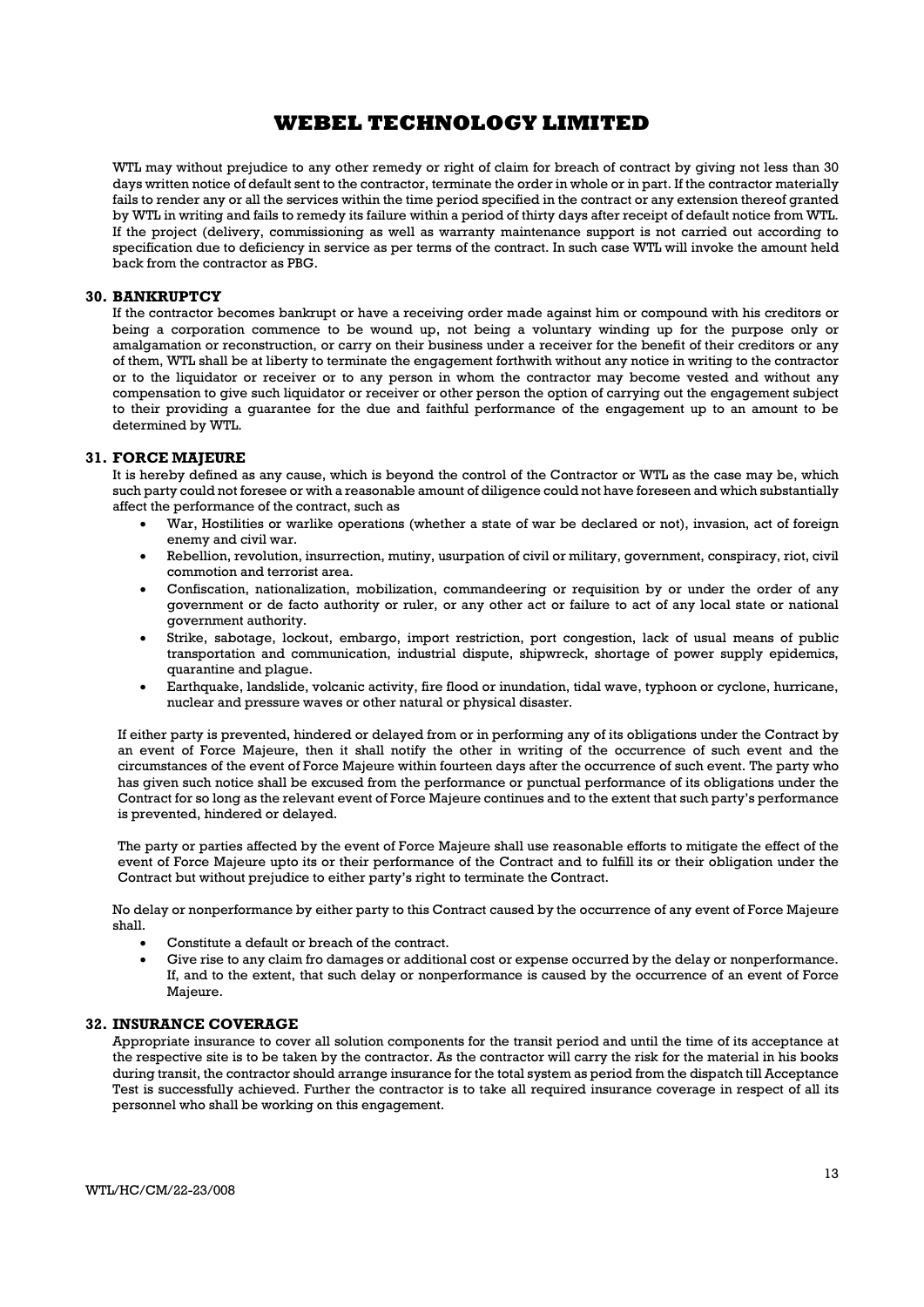## 33. WARRANTY

The OEM on behalf of bidder will warranty that product supplied under the contract are newly made and are free from defects in the design, engineering and workmanship. The Contractor would be responsible for the up keep and maintenance of the Materials and necessary deliverables under the scope of work during the entire warranty period, i.e., 24 months from the date of final acceptance of the system by the user or 35 months from date of delivery, whichever is earlier. Within warranty period, entrusted OEM will replace, re-integrate faulty, buggy components. The Contractor/OEM shall not, without the express prior written consent of WTL, assign to any third party of the contract or part thereof. Service support for the entire warranty period will be on site and comprehensive (including spares) and free of cost for the entire warranty period. Warranty will be invalid if the equipment is serviced by unauthorized personnel of misuse is detected.

### 34. WARRANTY SUPPORT & SLA

As per Section - Q

### 35. PERFORMANCE BANK GUARANTEE (PBG)

As a guarantee for timely delivery, installation and commissioning of equipment as well as performance of on-site warranty support, as mentioned in Bill of Material, from the date of final acceptance of systems and pertaining to proper running of the systems, the bidder will have to submit 10% of the contract value as security in the form of Performance Bank Guarantee from any nationalized bank as per format enclosed (Section – Q).

#### 36. SI/BIDDER/CONTRACTOR'S RESPONSIBILITIES

Refer Section – A (Scope of Work & Responsibility)

#### 37. NO WAIVER OF RIGHTS

Neither the inspection by WTL or any of their agents nor any order by WTL for payment of money or any payment for or acceptance of the whole or any part of the works by WTL, nor any extension of time, nor any possession taken by WTL shall operate as a waiver of any provision of the contract or of any power reserved to WTL, or any right to damages here in provided, nor shall any waiver of any breach in the contract be held to be a waiver of any other subsequent breach.

#### 38. GRAFTS, COMMISSIONS, GIFTS, ETC.

It is the Purchaser's policy to require that bidders, suppliers, contractors and consultants under contracts, observe the highest standard of ethics during the procurement and execution of such contracts. Any graft, commission, gift or advantage given, promised or offered by or on behalf of the contractor or his partner, agent, officers, director, employee or servant or any one on his or their behalf in relation to the obtaining or to the execution of this or any other contract with WTL shall in addition to any criminal liability which it may incur, subject the contractor to the cancellation of this and all other contracts and also to payment of any loss or damage to WTL resulting from any cancellation. WTL shall then be entitled to deduct the amount so payable from any monies otherwise due to the contractor under contract.

### 39. ENFORCEMENT OF TERMS

The failure of either party to enforce at any time any of the provision of this contract or any rights in respect thereto or to exercise any option here in provided shall in no way be construed to be a waiver to such provisions, rights or options or in any way to affect the validity of the contract. The exercise by either party of any of its rights herein shall not preclude or prejudice either party from exercising the same or any other right it may have hereunder.

#### 40. PERIOD OF VALIDITY OF OFFER

For the purpose of placing the order, the proposals shall remain valid till 180 days. During the period of validity of proposals, the rates quoted shall not change. In exceptional circumstances, WTL may ask for extension of the period of validity and such a request shall be binding on Bidders. WTL's request and the response to such a request by various Bidders shall be in writing. A Bidder agreeing to such an extension will not be permitted to increase its rates.

#### 41. TAXES & DUTIES

- The prices shall be inclusive of all taxes & levies including GST and other statutory duties as applicable. Rate of taxes should be indicated separately in the Price Bid.
- Contract Price specified in Price Bid should be based on the taxes & duties and charges prevailing at the date one day prior to the last date of Bid submission.
- Statutory deduction, wherever applicable, shall be made from invoice as per government rules. Necessary certificate will be issued for such deductions.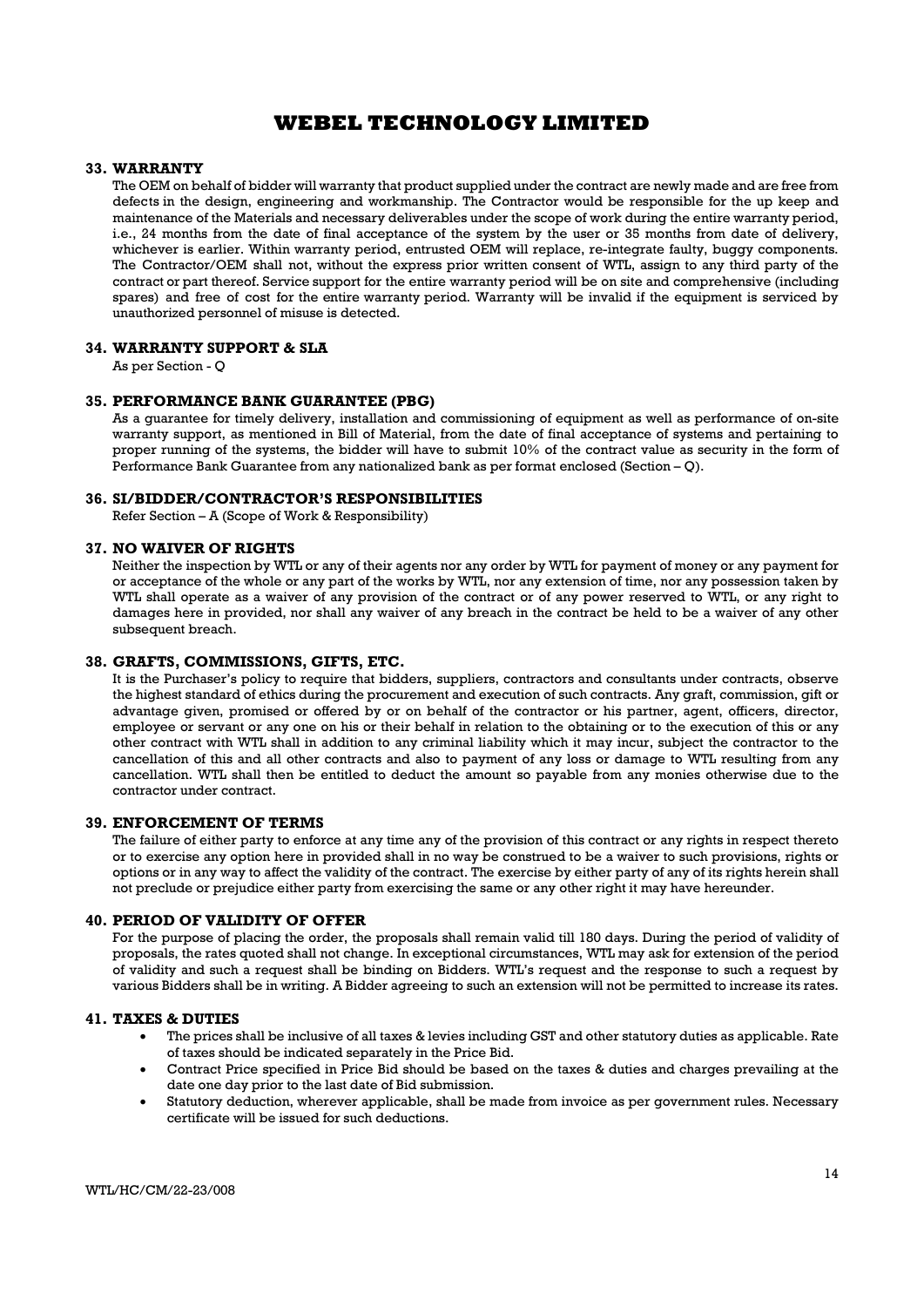- Bidder submitting a bid shall produce valid statutory documents / certificates with respect to GST, Income Tax, ROC, Prof. Tax, Trade Licence, etc. All such documents / certificates shall remain valid on the last date of tender submission.
- In case of inter-state transaction, WTL will provide "Waybill". However, statutory charges, if any will be borne by the bidder.
- GST component of the invoice of the bidder may be kept on hold in case there ia any mismatch / irregularity in GST return filling on the part of the bidder.

### 42. DISCREPANCIES IN BID

- Discrepancy between description in words and figures, the rate which corresponds to the words quoted by the bidder shall be taken as correct.
- Discrepancy in the amount quoted by the bidder due to calculation mistake of the unit rate then the unit rate shall be regarded as firm.
- Discrepancy in totaling or carry forward in the amount quoted by the bidder shall be corrected.

### 43. BID DUE DATE

The online tender has to submitted not later than the due date and time specified in the Important Dates Sheet. WTL may as its discretion on giving reasonable notice by fax, or any other written communication to all prospective bidders who have been issued the bid documents, extend the bid due date, in which case all rights and obligations of the WTL and the bidders, previously subject to the bid due date, shall thereafter be subject to the new bid due date as extended.

#### 44. LATE BID

Any proposal received by WTL after the deadline for submission of proposals may not be accepted.

#### 45. OPENING OF BID BY WTL

Bids shall be opened and downloaded electronically through operation of the process in the e-Tender portal in presence of Tender Committee. Bidders interested to remain present during electronic bid opening may attend the bid opening session at WTL premises at scheduled date & time.

### 46. CONTACTING WTL

Bidder shall not approach WTL officers beyond office hours and/or outside WTL office premises from the time of the Bid opening to the time of finalization of successful bidder. Any effort by bidder to influence WTL office in the decision on Bid evaluation, Bid comparison or finalization may result in rejection of the Bidder's offer. If the bidder wishes to bring additional information to the notice of WTL, it should be in writing following the procedure mentioned hereinabove.

#### 47. WTL'S RIGHT TO REJECT ANY OR ALL BIDS

WTL reserves the right to reject any bid and to annul the bidding process and reject all bids at any time prior to award of Contract, without thereby incurring any liability to the affected bidder(s) or any obligation to inform the affected bidder(s) of the grounds for such decision.

#### 48. BID CURRENCIES

Prices shall be quoted in Indian Rupees, inclusive of all prevailing GST, levies, duties, cess etc.

#### 49. PRICE

- Price should be quoted in the Price Bid format only. No deviation in any form in the Price Bid sheet is acceptable.
- Price quoted should be firm, inclusive of packing, forwarding, insurance and freight charges.
- Percentage/specified amount of taxes & duties should be clearly mentioned otherwise WTL reserves the right to reject such vague offer.
- Price to be quoted inclusive of supply, installation & commissioning charges.

#### 50. CANVASSING

Canvassing or support in any form for the acceptance of any tender is strictly prohibited. Any bidder doing so will render him liable to penalties, which may include removal of this name from the register of approved Contractors.

#### 51. NON-TRANSFERABILITY OF TENDER

This tender document is not transferable.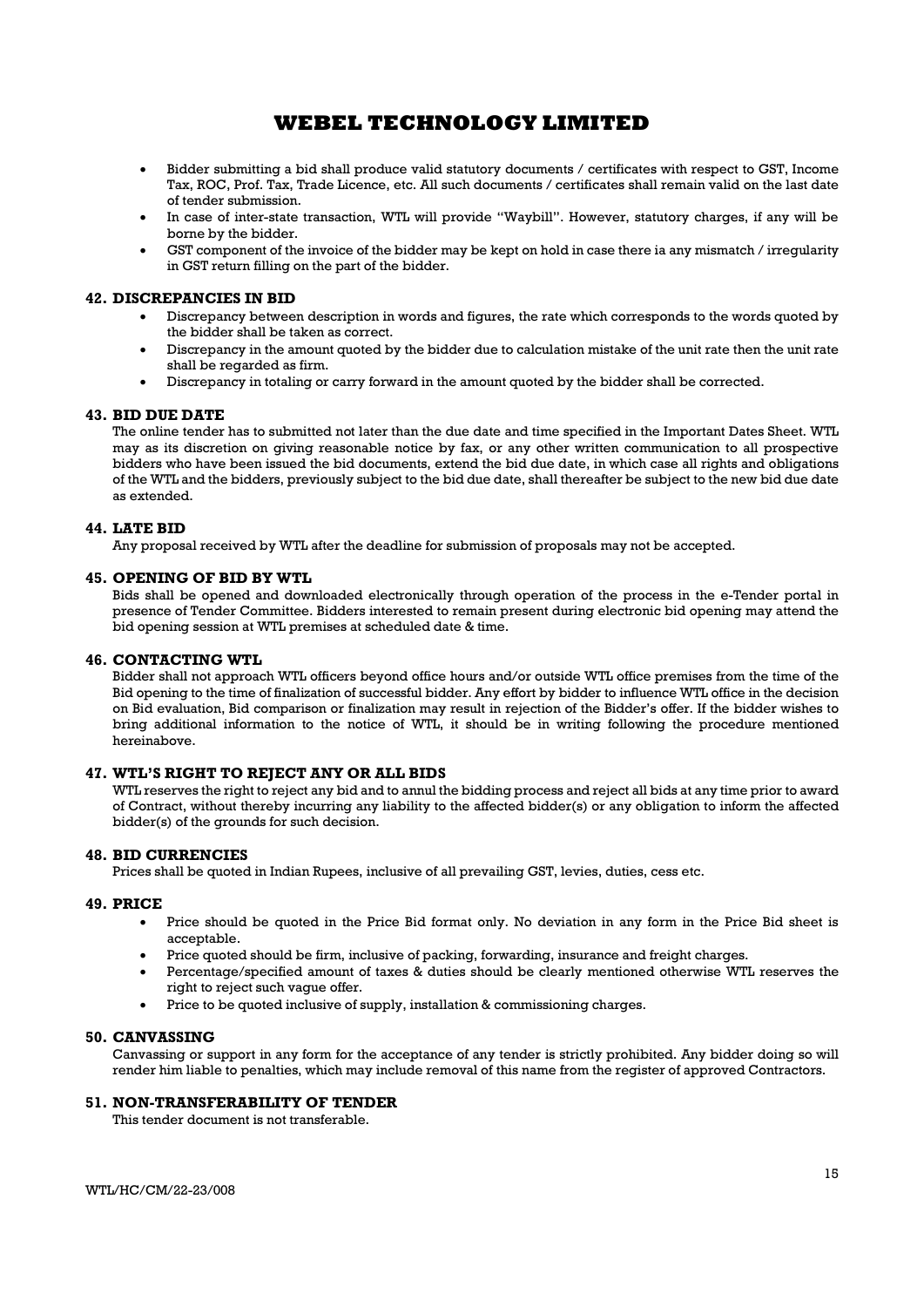### 52. FORMATS AND SIGNING OF BID

The original and all copies of the proposals shall be neatly typed and shall be signed by an authorized signatory(ies) on behalf of the Bidder. The authorization shall be provided by written Power of Attorney accompanying the proposal. All pages of the proposal, except for un-amended printed literature, shall be initialed by the person or persons signing the proposal. The proposal shall contain no interlineations, erase or overwriting. In order to correct errors made by the Bidder, all corrections shall be done & initialed with date by the authorized signatory after striking out the original words/figures completely.

#### 53. WITHDRAWAL OF BID

Bid cannot be withdrawn during the interval between their submission and expiry of Bid's validity period. Fresh Bid may be called from eligible bidders for any additional item(s) of work not mentioned herein, if so required.

### 54. INTERPRETATION OF DOCUMENTS

If any bidder should find discrepancies or omission in the specifications or other tender documents, or if he should be in doubt as to the true meaning of any part thereof, he shall make a written request to the tender inviting authority for correction/clarification or interpretation or can put in a separate sheet along with his technical bid document.

### 55. SPLITTING OF THE CONTRACT AND CURTAILMENT OF WORK

WTL reserve the right to split up and distribute the work among the successful bidders and to curtail any item of work in the schedule partly or fully.

## 56. PREPARATION OF TENDER

Tender shall be submitted in accordance with the following instructions:

- a) Tenders shall be submitted in the prescribed forms. Digital signatures shall be used. Where there is conflict between the words and the figures, the words shall govern.
- b) All notations must be in ink or type written. No erasing or overwriting will be permitted. Mistakes may be crossed out and corrections typed or written with ink adjacent thereto and must be initialed in ink by the person or persons signing the tender.
- c) Tenders shall not contain any recapitulation of the work to be done. Alternative proposals will not be considered unless called for. No written, oral, telegraphic or telephonic proposals for modifications will be acceptable.
- d) Tenders shall be uploaded as notified on or before the date and time set for the opening of tenders in the Notice Inviting Tenders.
- e) Tenders subject to any conditions or stipulations imposed by the bidder are liable to be rejected.
- f) Each and every page of the tender document must be signed with company seal by the bidder.
- g) Any bidder may withdraw his tender by written request at any time prior to the scheduled closing time for receipt of tenders and not thereafter.

### 57. PRE-DISPATCH INSTRUCTION

All materials / equipments supplied against the purchase order shall be subjected to Inspection, check and /or test by the authorized representative from WTL.

#### 58. FINAL INSPECTION

Final inspection will be carried by the authorized representative from WTL.

#### 59. SITE INSPECTION

Bidder can inspect (at their own cost) the sites if required, for which they have to take necessary permission from WTL in writing. WTL will take at least four days to organize such permission.

### 60. ERASURES OR ALTERNATIONS

The offers with overwriting and erasures may make the tender liable for rejection if each of such overwriting/erasures/manuscript ions is not only signed by the authorized signatory of the bidder. There should be no hand-written material, corrections or alterations in the offer. Technical details must be completely filled up. Correct technical information of the product being offered must be filled in. Filling up of the information using terms such as "OK", "accepted", "noted", "as given in brochure/manual" is not acceptable. The Customer may treat offers not adhering to these guidelines as unacceptable. The Customer may, at its discretion, waive any minor nonconformity or any minor irregularity in the offer. This shall be binding on all bidders and the Tender Committee reserves the right for such waivers.

### 61. COMPLIANCE WITH LAW

The contractor hereto agrees that it shall comply with all applicable union, state and local laws, ordinances,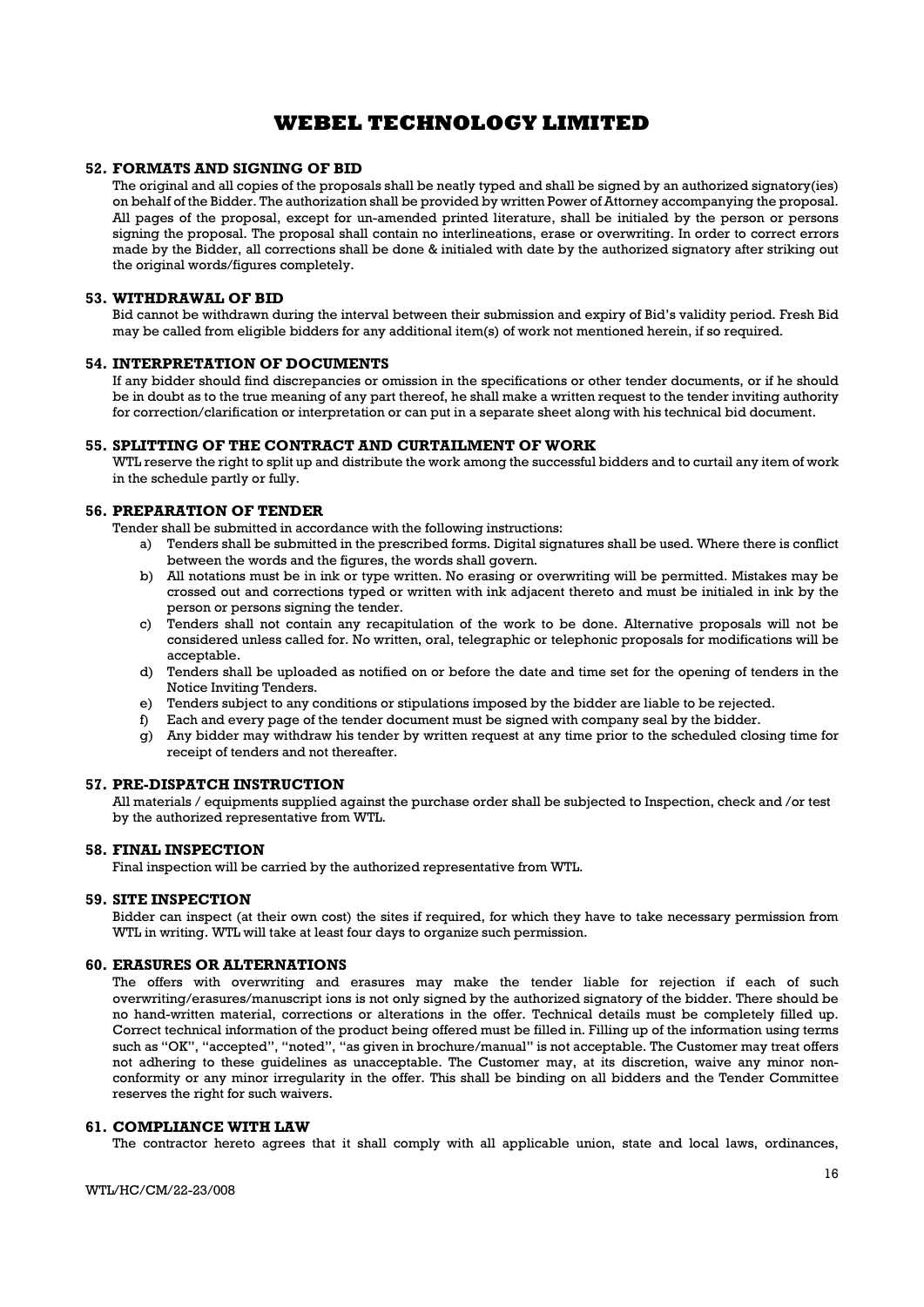regulations and codes in performing its obligations hereunder, including the procurement of licenses, permits certificates and payment of taxes where required. The contractor shall establish and maintain all proper records (particularly, but without limitation, accounting records) required by any law, code/practice of corporate policy applicable to it from time to time including records and returns as applicable under labor legislation.

### 62. CLARIFICATION OF BIDS

During evaluation of the bids, the Customer/Tender Committee, at its discretion may ask the bidder for clarification of its bid. The request for the clarification and the response shall be in writing (fax/email) and no change in the substance of the bid shall seek offered or permitted.

### 63. DEEMED ACCEPTANCE

Deliverables will be deemed to be fully and finally accepted by Calcutta High Court in the event Calcutta High Court has not submitted such Deliverable Review Statement to Bidder/Implementation Partner before the expiration of the 30-days review period, or when Calcutta High Court uses the Deliverable in its business, whichever occurs earlier ("Deemed Acceptance").

### 64. QUALITY CONTROL

- The contractor is obliged to work closely with WTL and/or HC, act within its authority and abide by directive issued by them on implementation activities.
- The contractor will abide by the safety measures and free WTL and HC from all demands or responsibilities arising from accident/loss of life, the cause of which is due to their negligence. The bidder will pay all indemnities arising from such incidents and will not hold WTL and HC responsible.
- The contractor will treat as confidential all data and information about the system, obtained in the execution of its responsibilities in strict confidence and will not reveal such information to any party without the prior written approval of WTL/HC.
- WTL reserves the right to inspect all phases of contractor's operation to ensure conformity to the specifications. WTL shall have engineers, inspectors or other duly authorized representatives made known to the contractor, present during the progress of the work and such representatives shall have free access to the work at all times. The presence or absence of representatives of WTL does not relieve the contractor of the responsibility for quality control in all phases.
- The Court of Kolkata only will have the jurisdiction to deal with and decide any legal matters or dispute whatsoever arising out of the contract.

#### 65. SITE NOT READY

The bidder shall not be in any manner liable for any delay arising out of Calcutta High Court inability to make the site ready within the stipulated period.

#### 66. GENERAL TERMS

- a) All the pages of the bid document including documents submitted therein must be duly signed and stamped failing which the offer shall be liable to be rejected.
- b) All the documents to be submitted by the bidder along with their offer should be duly authenticated by the person signing the offer and if at any point of time during procurement process or subsequently it is detected that documents submitted are forged/tampered/manipulated in any way, the total responsibility lies with the bidder and WTL reserves the full right to take action as may be deemed fit including rejection of the offer and such case is to be kept recorded for any future dealing with them.
- c) No Technical/Commercial clarification will be entertained after opening of the tender.
- d) Overwriting and erasures may make the tender liable for rejection if each of such overwriting/erasures/manuscription is not only signed by the authorized signatory of the bidder. All overwriting should be separately written and signed by the authorized signatory of the bidder.
- e) Quantity mentioned in the tender document is indicative only and orders shall be placed subject to actual requirement. WTL reserve the right to increase or decrease the quantity specified in the tender.
- f) WTL reserve the right to reject or accept or withdraw the tender in full or part as the case may be without assigning the reasons thereof. No dispute of any kind can be raised the right of buyer in any court of law or elsewhere.
- g) WTL reserve the right to ask for clarification in the bid documents submitted by the bidder. Documents may be taken if decided by the committee.
- h) Supporting technical brochures / catalogues indicating each feature in respect of offered model and make must be submitted along with the offer, in absence of which the offer is liable to be ignored.
- i) No dispute by the bidders in regard to Technical/Commercial points will be entertained by WTL and decision taken by the Tender Committee will be final.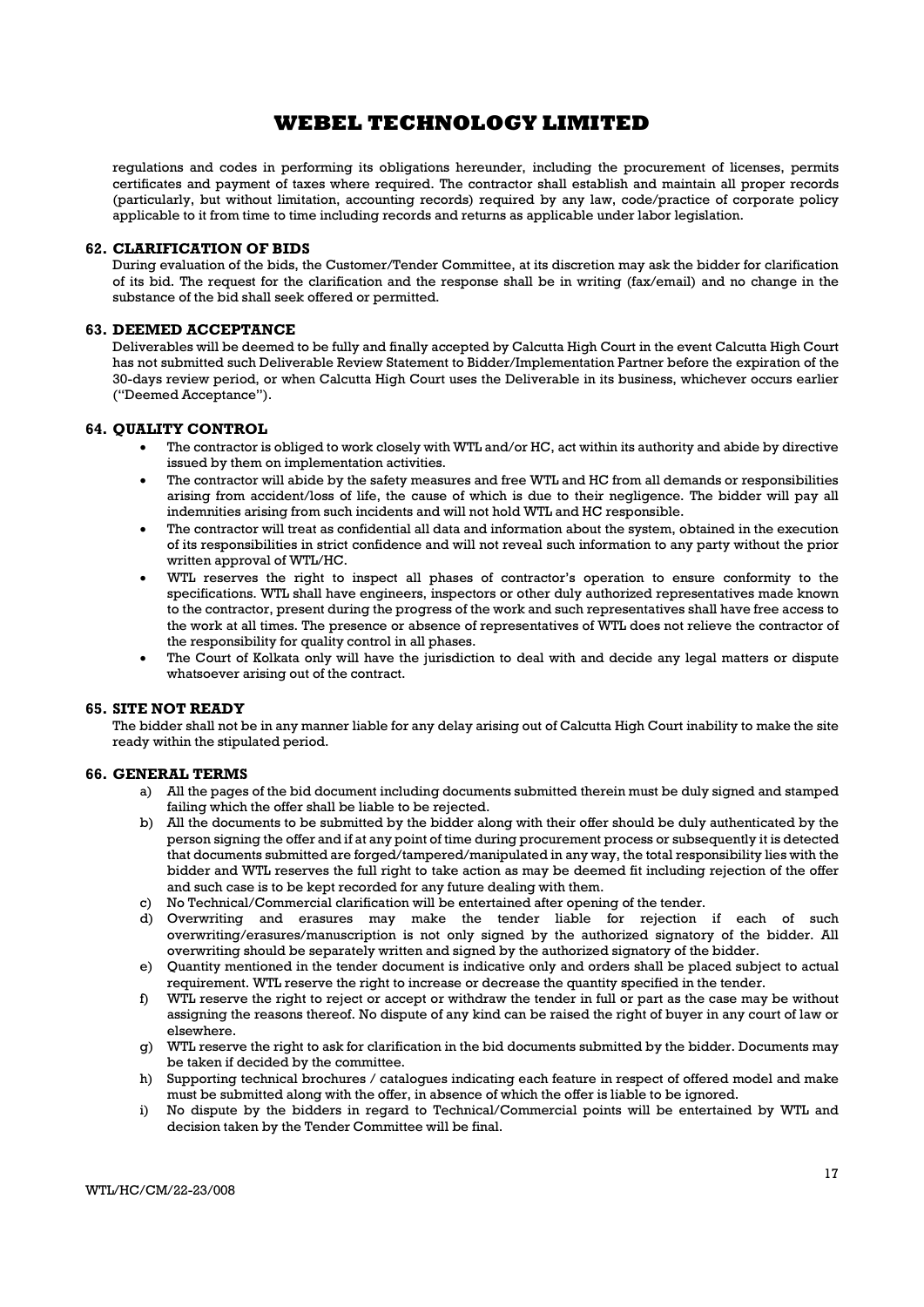- j) Discrepancy in the amount quoted by the bidder due to calculation mistake, the unit rate shall be regarded as firm and the totaling or carry in the amount quoted by the bidder shall be corrected accordingly.
- k) The price offers shall remain firm within the currency of contract and no escalation of price will be allowed.
- l) The acceptance of the tender will rest with the accepting authority who is not bound to accept the lowest or any tender and reserves the right to reject in part or in full any or all tender(s) received and to split up the work among participants without assigning any reason thereof.
- m) The customer/WTL at its discretion may extend the deadline for the submission of Bids.
- n) The Court of Kolkata only will have the jurisdiction to deal with and decide any legal matters or dispute whatsoever arising out of the contract.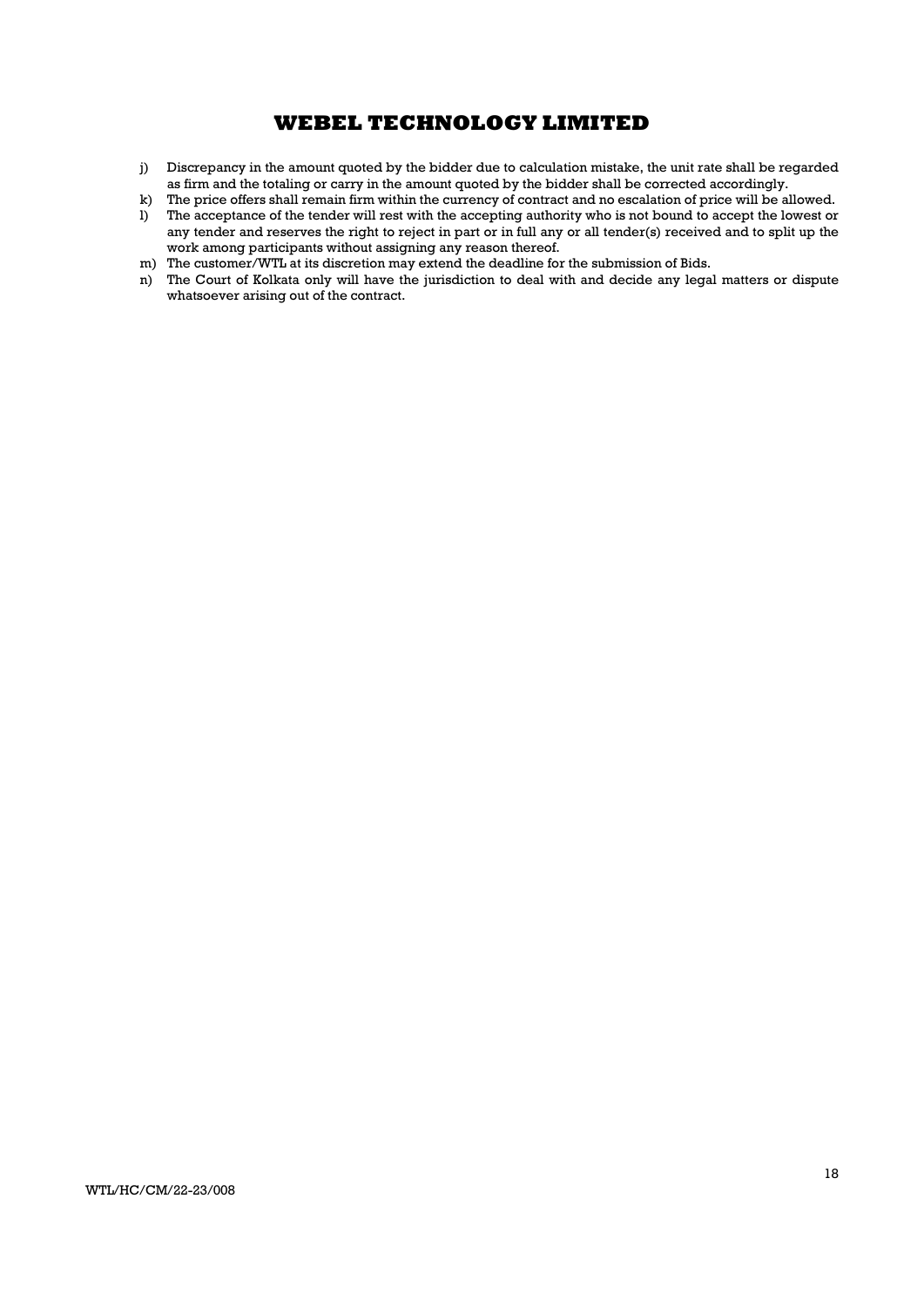# SECTION – E

## BID FORM

(Bidders are requested to furnish the Bid Form in the Format given in this section, filling the entire Blank and to be submitted on Letter Head in original)

To Webel Technology Limited Plot – 5, Block – BP, Sector - V, Salt Lake City, Kolkata – 700091.

### Sub: Supply, installation and commissioning of 752 numbers of videoconferencing equipment i.e, PTZ Camera & Microphone cum Speaker for the court rooms across the State of West Bengal and Andaman & Nicobar Islands for Hon'ble High Court Calcutta.

Dear Sir,

- 1. We the undersigned bidder/(s), having read and examined in details the specifications and other documents of the subject tender no. WTL/HC/CM/22-23/008 dated 25.05.2022, do hereby propose to execute the job as per specification as set forth in your Bid documents.
- 2. The prices of all items stated in the bid are firm during the entire period of job irrespective of date of completion and not subject to any price adjusted as per in line with the bidding documents. All prices and other terms & conditions of this proposal are valid for a period of 180 (one hundred eighty) days from the date of opening of bid. We further declare that prices stated in our proposal are in accordance with your bidding.
- 3. We confirm that our bid prices include all other taxes and duties and levies applicable on bought out components, materials, equipments and other items and confirm that any such taxes, duties and levies additionally payable shall be to our account.
- 4. Earnest Money Deposit: We have transferred Tender Fee & EMD amount online through e-Tender portal.
- 5. We declare that items shall be executed strictly in accordance with the specifications and documents irrespective of whatever has been stated to the contrary anywhere else in our proposal. Further, we agree that additional conditions, deviations, if any, found in the proposal documents other than those stated in our deviation schedule, save that pertaining to any rebates offered shall not be given effect to.
- 6. If this proposal is accepted by you, we agree to provide services and complete the entire work, in accordance with schedule indicated in the proposal. We fully understand that the work completion schedule stipulated in the proposal is the essence of the job, if awarded.
- 7. We further agree that if our proposal is accepted, we shall provide a Performance Bank Guarantee of the value equivalent to ten percent (10%) of the Order value as stipulated in Financial Bid (BOQ).
- 8. We agree that WTL reserves the right to accept in full/part or reject any or all the bids received or split order within successful bidders without any explanation to bidders and his decision on the subject will be final and binding on Bidder.

Dated, this …………………..day of ……………………2022

Thanking you, we remain,

WTL/HC/CM/22-23/008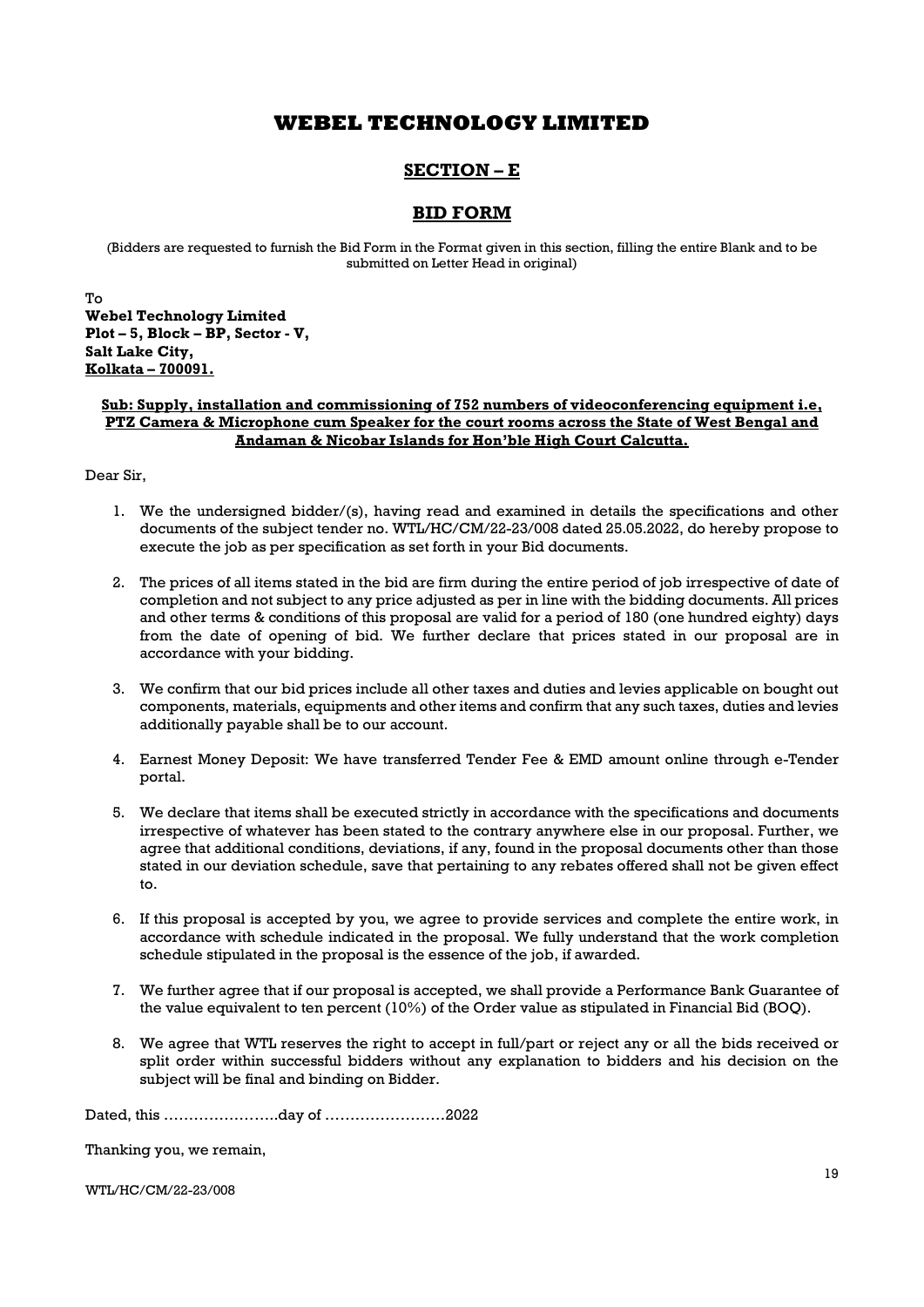Yours faithfully

…………………………………………………

Signature

……………………………………………………….. Name in full

……………………………………………………….. Designation

Signature & Authorized Verified by

………………………………………………… Signature ………………………………………………… Name in full

………………………………………………… Designation

………………………………………………… Company Stamp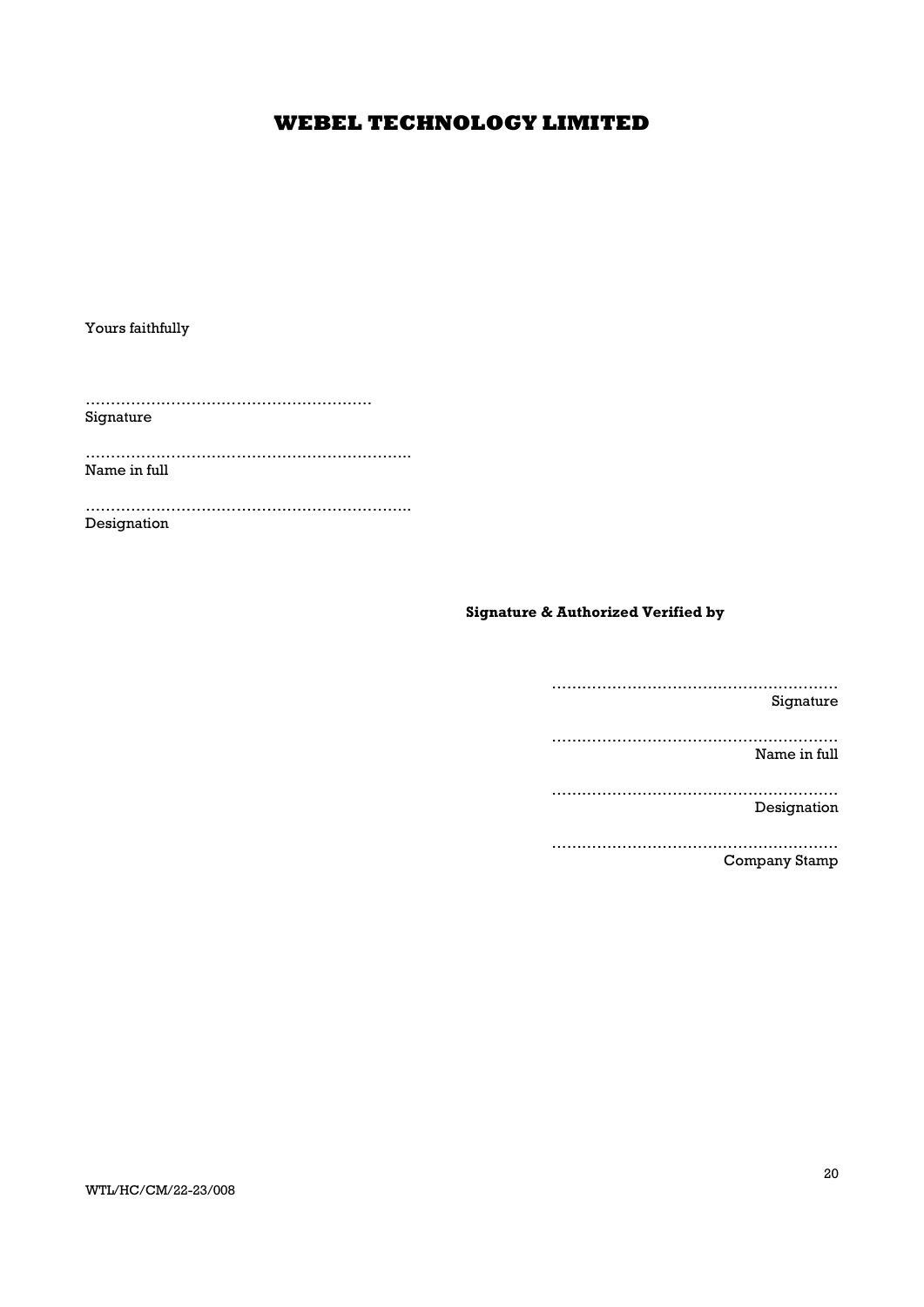# SECTION – F

## TECHNO COMMERCIAL EVALUATION & AWARDING OF CONTRACT

### 1. EVALUATION PROCEDURE

- The Eligibility Criteria (Section B) will be evaluated by Tender Committee and those qualify will be considered for further evaluation.
- The Tender Committee shall verify the Technical Specification (Technical Specification with Compliance Statement, Section - I) Deviation in specification shall not be allowed. Bidder qualified in Technical Specification shall be considered for further evaluation.
- After qualifying in Technical Specification, qualified bidders will only be considered for Financial Bid evaluation.

### 2. FINAL EVALUATION

Financial Proposal of the bidders qualifying in the evaluation of technical specification will be evaluated. The bidder who has qualified in the Technical Specification evaluation and returns with lowest quote (L1) in financial bid would normally be awarded the contract subject to Post Qualification.

### 3. AWARDING OF CONTRACT

An affirmative Post Qualification determination will be prerequisite for award of the contract to the lowest quoted bidder. A negative determination will result in rejection of bidder's bid, in which event the WTL will proceed to the next lowest evaluated bidder to make a similar determination of that bidder's capability to perform satisfactorily. The successful bidder (s) will have to give security deposit in the form of Performance Bank Guarantee.

### 4. POST QUALIFICATION

The determination will evaluate the Bidder's financial, technical, design, integration, customization, production, management and support capabilities and will be based on an examination of the documentary evidence of the Bidder's qualification, as well as other information WTL deems necessary and appropriate. This determination may include visits or interviews with the Bidder's client's reference in its bid, site inspection, and any other measures. At the time of post-qualification, Directorate of es may also carry out tests to determine that the performance or functionality of the Information System offered meets those stated in the detailed Technical Specification.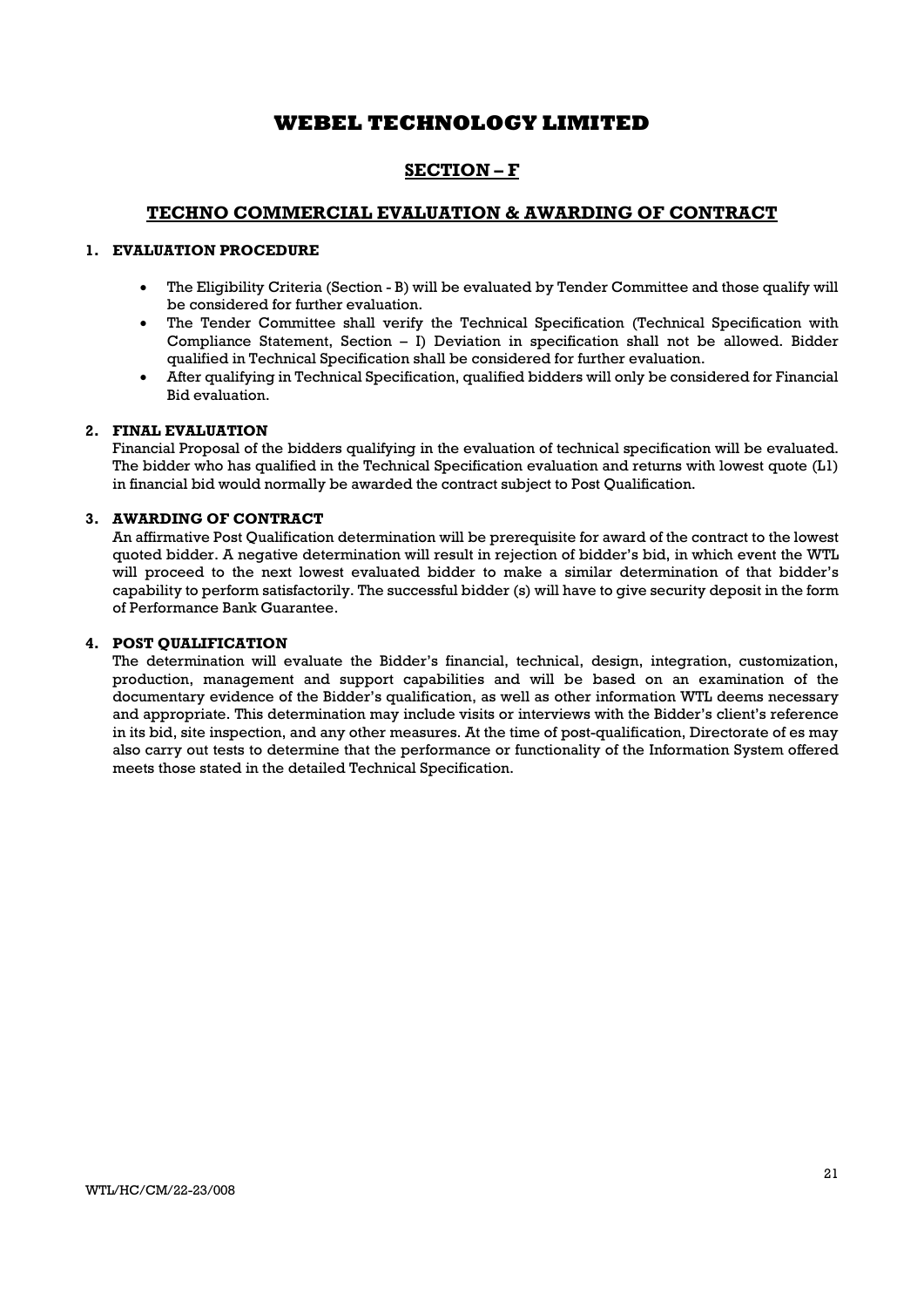## SECTION – G

## GUIDANCE FOR E-TENDERING

Instructions / Guidelines for electronic submission of the tenders have been annexed for assisting the Bidders to participate in e-Tendering.

### Registration of Bidder:

Any Bidder willing to take part in the process of e-Tendering will have to be enrolled & registered with the Government e-Procurement System through logging on to **https://wbtenders.gov.in.** The Bidder is to click on the link for e-Tendering site as given on the web portal.

### Digital Signature Certificate (DSC):

Each Bidder is required to obtain a Class-II or Class-III Digital Signature Certificate (DSC) for submission of tenders from the approved service provider of the National Informatics Centre (NIC) on payment of requisite amount. Details are available at the Web Site stated above. DSC is given as a USB e-Token.

 The Bidder can search & download N.I.T. & BOQ electronically from computer once he logs on to the website mentioned above using the Digital Signature Certificate. This is the only mode of collection of Tender Documents.

### Participation in more than one work:

A prospective bidder shall be allowed to participate in the job either in the capacity of individual or as a partner of a firm. If, found to be applied severally in a single job all the applications will be rejected.

### Submission of Tenders:

Tenders are to be submitted through online to the website stated above in two folders at a time, one in Techno Commercial Proposal & the other is Financial Proposal before the prescribed date & time using the Digital Signature Certificate (DSC). The documents are to be uploaded virus scanned copy duly Digitally Signed. The documents will get encrypted (transformed into non readable formats)

The proposal should contain scanned copies of the following in two covers (folders).

#### Techno Commercial Cover:

### Technical Document 1 (scanned & join in pdf format then upload)

- 1. Bid Form as per format (Section E)
- 2. Undertaking Letter of Bidder (Section T)
- 3. Undertaking Letter of OEM (Section U)

### Technical Document 2 (scanned & join in pdf format then upload)

- 1. NIT Declaration duly stamped & signed in letter head of bidder (Section R)
- 2. NIT Declaration duly stamped & signed in letter head of OEM (Section S)

#### Technical Compliance (scanned & joins in pdf format then upload)

- 1. Technical Specification With Compliance Statement (Section I)
- 2. Manufacturer Authorisation Form (Section M)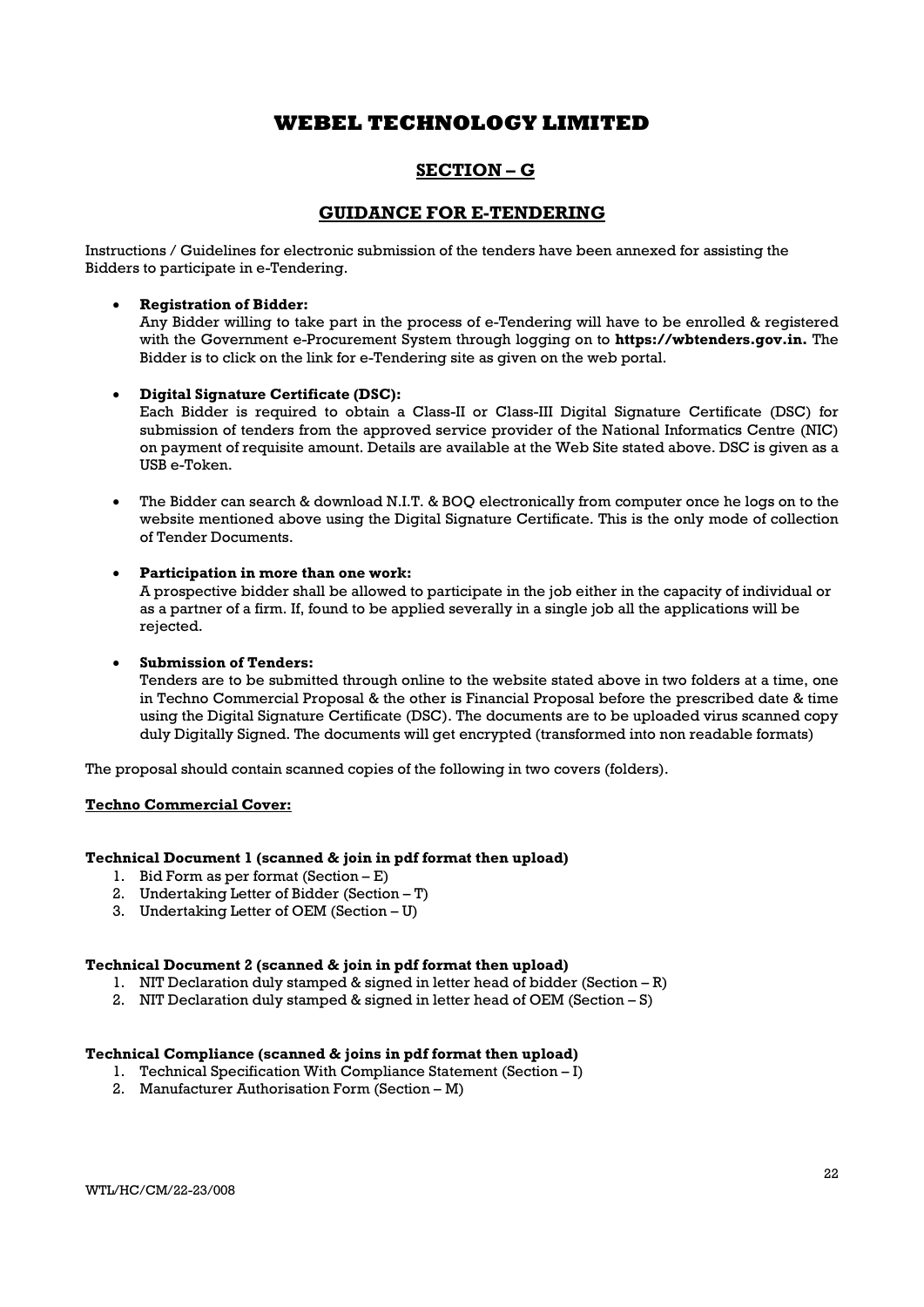## Financial Cover:

BOQ will be downloaded and same will be uploaded with quoted rates. While uploading BOQ file name shall remain unchanged. Absence of this document shall lead to summary rejection of the bid.

## NON-STATUTARY COVER (MY SPACE) CONTAIN FOLLOWING DOCUMENT:

## (In each folder, scanned coy will be uploaded with single file having multiple pages)

| S1.<br>No.  | <b>Category Name</b>   | <b>Sub Category Name</b>         | <b>Sub Category Description</b>                                     |
|-------------|------------------------|----------------------------------|---------------------------------------------------------------------|
| A           | <b>CERTIFICATES</b>    | AL CERTIFICATES                  | <b>GST Registration Certificate</b><br><b>PAN</b><br>As required    |
| B           | <b>COMPANY DETAILS</b> | <b>B1. COMPANY DETAILS 1</b>     | As required<br>$\bullet$                                            |
|             |                        | <b>B2. COMPANY DETAILS 2</b>     | Company Profile (Not more than 3 pages)<br>$\bullet$<br>As required |
| $\mathbf C$ | <b>CREDENTIAL</b>      | <b>CREDENTIAL 1</b>              | Order copies as per Clause no. 4 of Section - B                     |
|             |                        | <b>CREDENTIAL 2</b>              | Product brochure<br>Other documents, if any                         |
| D           | <b>DECLARATION</b>     | DECLARATION 1                    | List of Clients as per format $(Section - P)$                       |
|             |                        | DECLARATION 2                    | Financial Capability of Bidder as per format $(Section - K)$        |
|             |                        | DECLARATION 3                    | Bidder's Details as per format (Section - L)                        |
|             |                        | DECLARATION 4                    | Details of Order Execution as per format (Section - J)              |
|             |                        | DECLARATION 5                    | As required                                                         |
| $\mathbf F$ | FINANCIAL INFO         | P/L & BALANCE SHEET<br>2018-2019 | P/L & BALANCE SHEET 2018-2019                                       |
|             |                        | P/L & BALANCE SHEET<br>2019-2020 | P/L & BALANCE SHEET 2019-2020                                       |
|             |                        | P/L & BALANCE SHEET<br>2020-2021 | P/L & BALANCE SHEET 2020-2021                                       |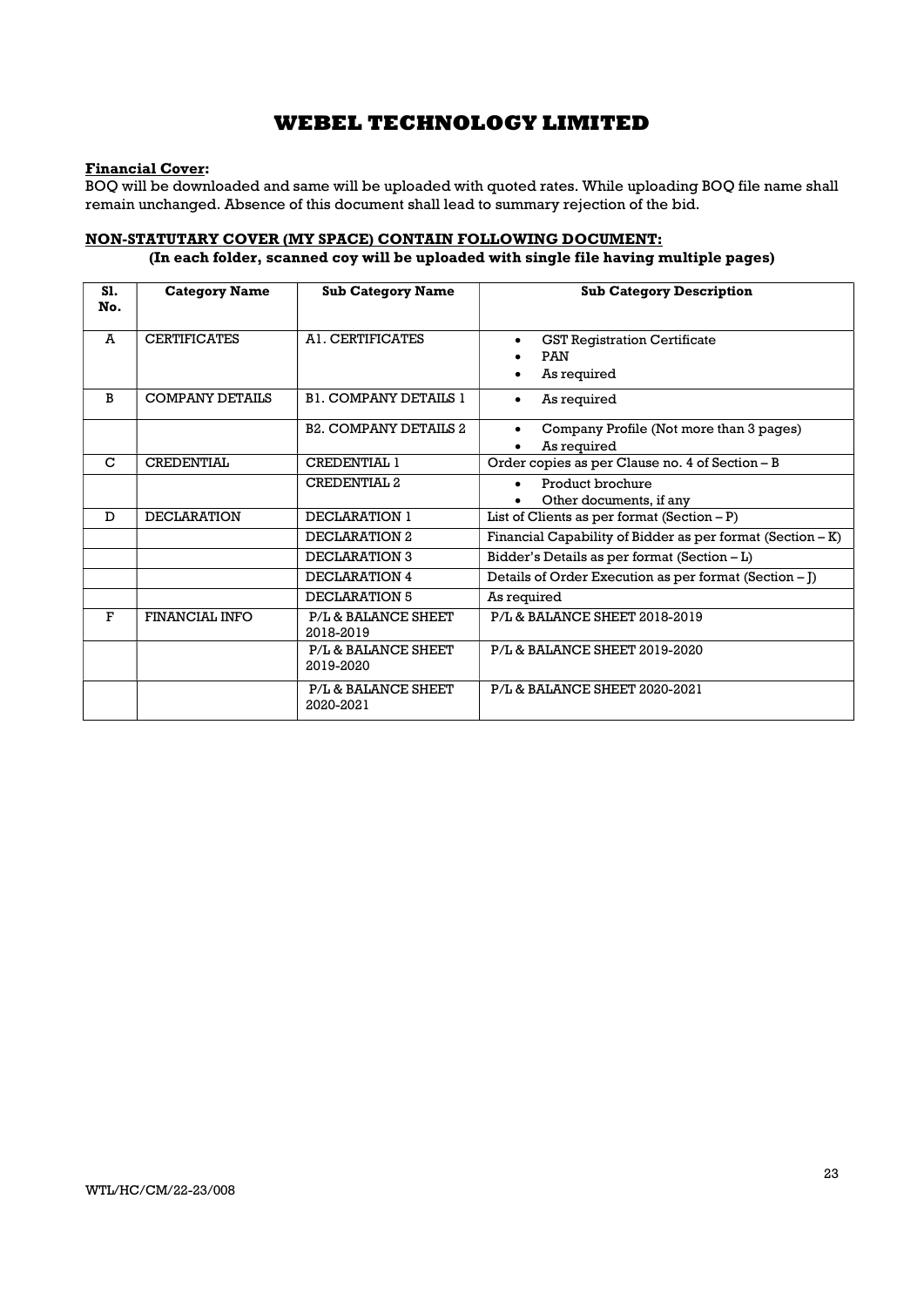# SECTION - H

# BILL OF MATERIAL

| <b>Sl. No.</b> | <b>Item Description</b>                                                                                                                                                                                              | Otv | Unit |
|----------------|----------------------------------------------------------------------------------------------------------------------------------------------------------------------------------------------------------------------|-----|------|
| Ι.             | Supply, installation and commissioning of USB based PTZ camera and<br>USB based Microphone cum speaker with built-in Echo canceller for<br>Desktop based VC system. (Specification mentioned in SECTION-I of<br>RFP) | 752 | Nos. |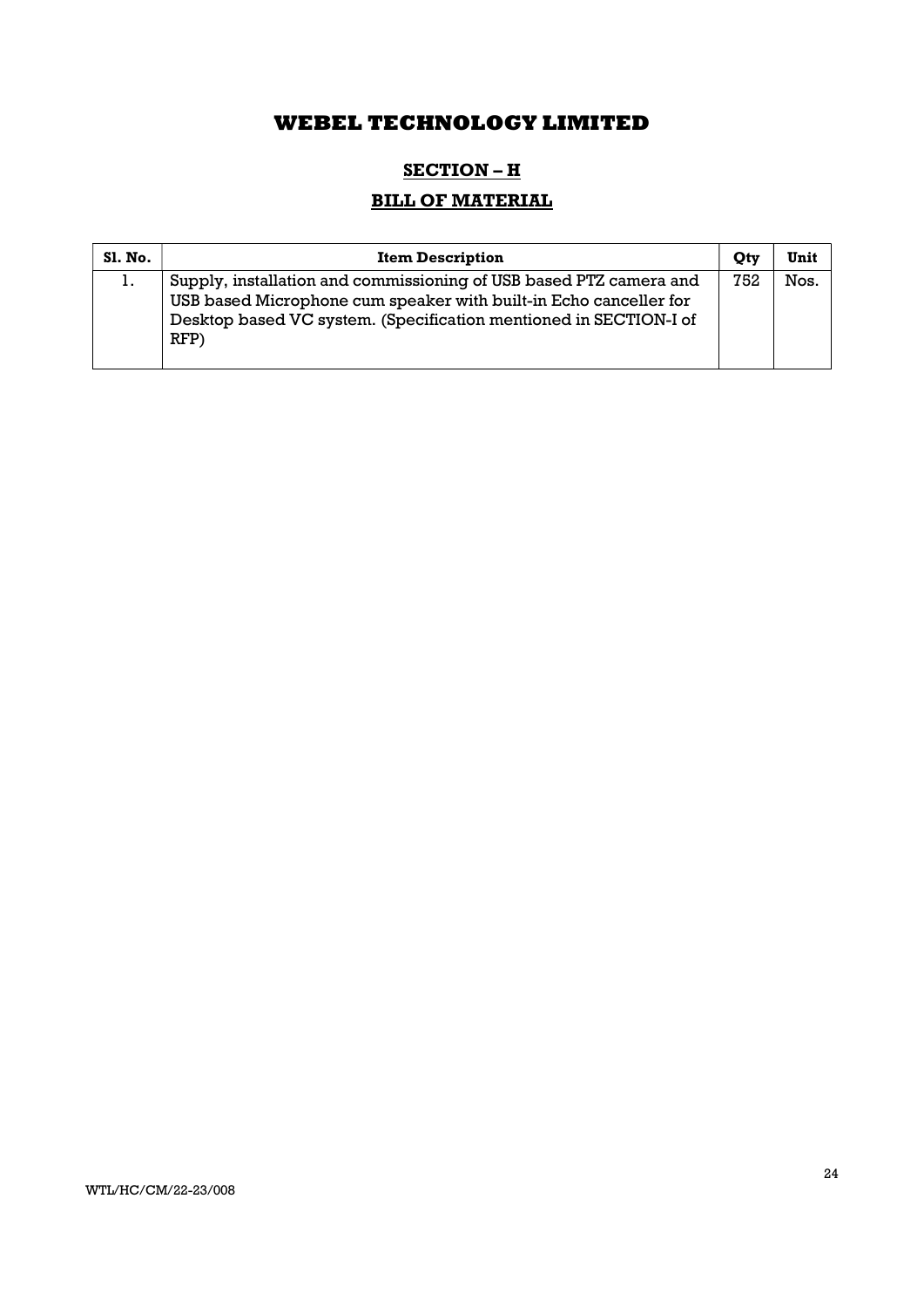## SECTION - I

### TECHNICAL SPECIFICATION WITH COMPLIANCE STATEMENT

(Tender No. WTL/HC/CM/22-23/008)

- 1. Bidder should submit all relevant data sheet/brochure of the quoted items and should also available in respective OEM's official website.
- 2. Bidder should indicate items mentioned in the OEM data sheet / brochure by marketing the serial no. as mentioned in minimum specification in the RFP.
- 3. Bidder should quote make, model and part no of the quoted item.

## Minimum Specification of Desktop Camera and USB based Microphone cum speaker with built-in Echo canceller for Desktop based VC system. Bidder should quote make, model and part no of the quoted item.

| Qty.:            | 752 Nos. |
|------------------|----------|
| Make:            |          |
| Model:           |          |
| <b>Part No.:</b> |          |

| <b>S1.</b><br>No. | <b>Minimum Specification</b>                        | Specification quoted by the<br>bidder | Compliance<br>(YES / NO) |
|-------------------|-----------------------------------------------------|---------------------------------------|--------------------------|
| 1.                | <b>Specifications of Desktop Camera for Desktop</b> |                                       |                          |
|                   | based VC system with following specifications.      |                                       |                          |
| i.                | USB based plug-n-play device to operate with        |                                       |                          |
|                   | various PCS / Laptops                               |                                       |                          |
| ii.               | Motorized PTZ (PAN, Tilt, Zoom)                     |                                       |                          |
| iii.              | 180 degree PAN, 50 Degree Tilt and 70 Degree        |                                       |                          |
|                   | field View                                          |                                       |                          |
| iv.               | Compliance to USB 2.0 or better                     |                                       |                          |
| v.                | Full HD 1080p30 video calling (up to 1920 x 1980)   |                                       |                          |
|                   | pixels)                                             |                                       |                          |
| vi.               | Thermal Stabilized Lens such as Carl Zeiss Lens     |                                       |                          |
|                   | with auto-focus / high precision Lens for clear     |                                       |                          |
|                   | picture                                             |                                       |                          |
| vii               | Compliant with software for video recording using   |                                       |                          |
|                   | $H.264$ codec                                       |                                       |                          |
| viii              | Compliant with various Linux OS including Ubuntu    |                                       |                          |
|                   | Linux, Windows and mac OS systems.                  |                                       |                          |
| Ix                | Minimum 5 feet USB connecting cable                 |                                       |                          |
| x                 | Compliant low lighting environment                  |                                       |                          |
| xi                | Built-in-microphones for audio pickup from          |                                       |                          |
|                   | distance of 5 feet                                  |                                       |                          |
| xii               | remote Controller to PTZ functions                  |                                       |                          |
| Xiii              | 10 feet additional USB extension connecting         |                                       |                          |
|                   | cable                                               |                                       |                          |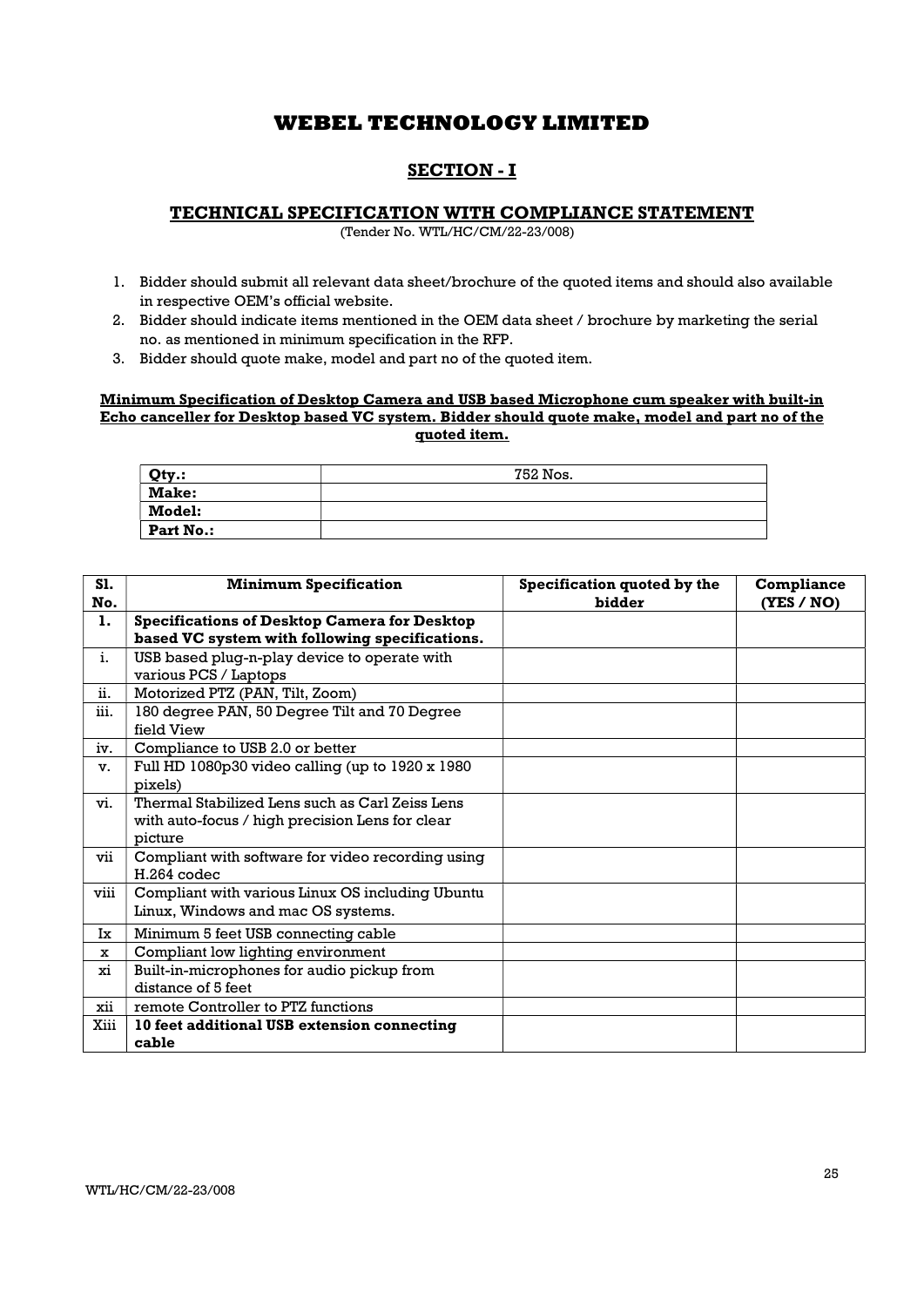| <b>S1.</b><br>No. | <b>Minimum Specification</b>                                                                                                                              | Specification quoted by the<br>bidder | Compliance<br>(YES / NO) |
|-------------------|-----------------------------------------------------------------------------------------------------------------------------------------------------------|---------------------------------------|--------------------------|
| 2.                | <b>Specifications of USB based Microphone cum</b><br>speaker with built-in Echo canceller for<br>Desktop based VC system with following<br>specifications |                                       |                          |
| i.                | USB based plug-n-play device to operate with<br>various Linux OS including Ubuntu Linux &<br>windows Operating System.                                    |                                       |                          |
| ii.               | Good pickup of about 1.5 meters (6-7 feet) distance<br>from the Microphone coverage of 360 degree                                                         |                                       |                          |
| iii.              | full Duplex Operation (speak and listen<br>simultaneously)                                                                                                |                                       |                          |
| iv.               | <b>Built-in Echo cancellation</b>                                                                                                                         |                                       |                          |
| v.                | Volume Control button for increase and decrease<br>according to local preferences                                                                         |                                       |                          |
| vi.               | Local microphone Mute / Un-mute button with<br>visual indication such as bi-colour LED                                                                    |                                       |                          |
| vii               | Frequency response for microphone - 200 Hz - 7<br>KHz or better                                                                                           |                                       |                          |
| viii              | HD quality speaker output                                                                                                                                 |                                       |                          |
| Ix                | 3.5 mm mini phone connector to connect to<br>external devices such as speaker and microphones<br>with echo cancellation                                   |                                       |                          |
| $\mathbf{x}$      | Upgradable Firm-wire                                                                                                                                      |                                       |                          |
| xi                | with 10 feet additional USB extension connecting<br>cable.                                                                                                |                                       |                          |

Authorized Signatory (Signature In full): \_\_\_\_\_\_\_\_\_\_\_\_\_\_\_\_\_\_\_\_\_\_\_\_\_\_\_\_\_\_\_\_\_

Name and title of Signatory: \_\_\_\_\_\_\_\_\_\_\_\_\_\_\_\_\_\_\_\_\_\_\_\_\_\_\_\_\_\_\_\_\_\_\_\_\_\_\_\_\_\_

Stamp of the Company: \_\_\_\_\_\_\_\_\_\_\_\_\_\_\_\_\_\_\_\_\_\_\_\_\_\_\_\_\_\_\_\_\_\_\_\_\_\_\_\_\_\_\_\_\_\_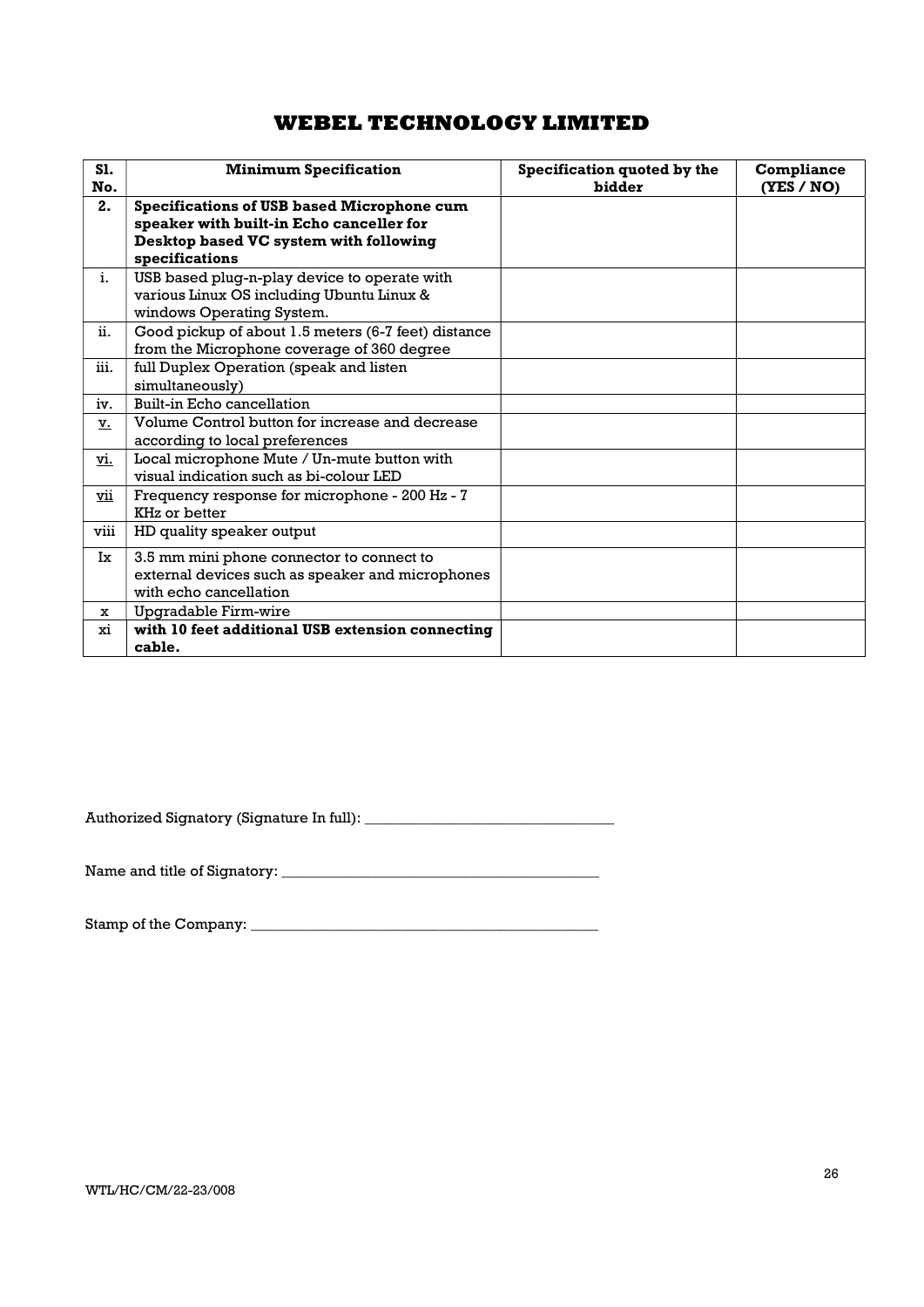# SECTION – J

## DETAILS OF ORDERS EXECUTED BY BIDDER

(Tender No. WTL/HC/CM/22-23/008)

| S1.<br>No. | Order No. | Order<br><b>Date</b> | Order<br><b>Value</b> | <b>Brief description of items</b><br>and job details | Completed<br>(Yes/NO) | Name of the<br><b>Customer</b> | <b>Contact details</b><br>of the Customer |
|------------|-----------|----------------------|-----------------------|------------------------------------------------------|-----------------------|--------------------------------|-------------------------------------------|
|            |           |                      |                       |                                                      |                       |                                |                                           |
|            |           |                      |                       |                                                      |                       |                                |                                           |
|            |           |                      |                       |                                                      |                       |                                |                                           |
|            |           |                      |                       |                                                      |                       |                                |                                           |
|            |           |                      |                       |                                                      |                       |                                |                                           |
|            |           |                      |                       |                                                      |                       |                                |                                           |
|            |           |                      |                       |                                                      |                       |                                |                                           |
|            |           |                      |                       |                                                      |                       |                                |                                           |

Authorized Signatory (Signature In full): \_\_\_\_\_\_\_\_\_\_\_\_\_\_\_\_\_\_\_\_\_\_\_\_\_\_\_\_\_\_\_\_\_

Name and title of Signatory: \_\_\_\_\_\_\_\_\_\_\_\_\_\_\_\_\_\_\_\_\_\_\_\_\_\_\_\_\_\_\_\_\_\_\_\_\_\_\_\_\_\_

| Stamp of the Company: |  |
|-----------------------|--|
|-----------------------|--|

### Note:

- A. Type of Project shall indicate the implementation of services (Delivery & Installation of Desktop Computer, Laser Printers and Line Interactive UPS).
- B. Scope of work shall indicate whether it is implementation, Operation or maintenance.
- C. Submit Customer Order Copy details of the order indicating the project value, customer contact details.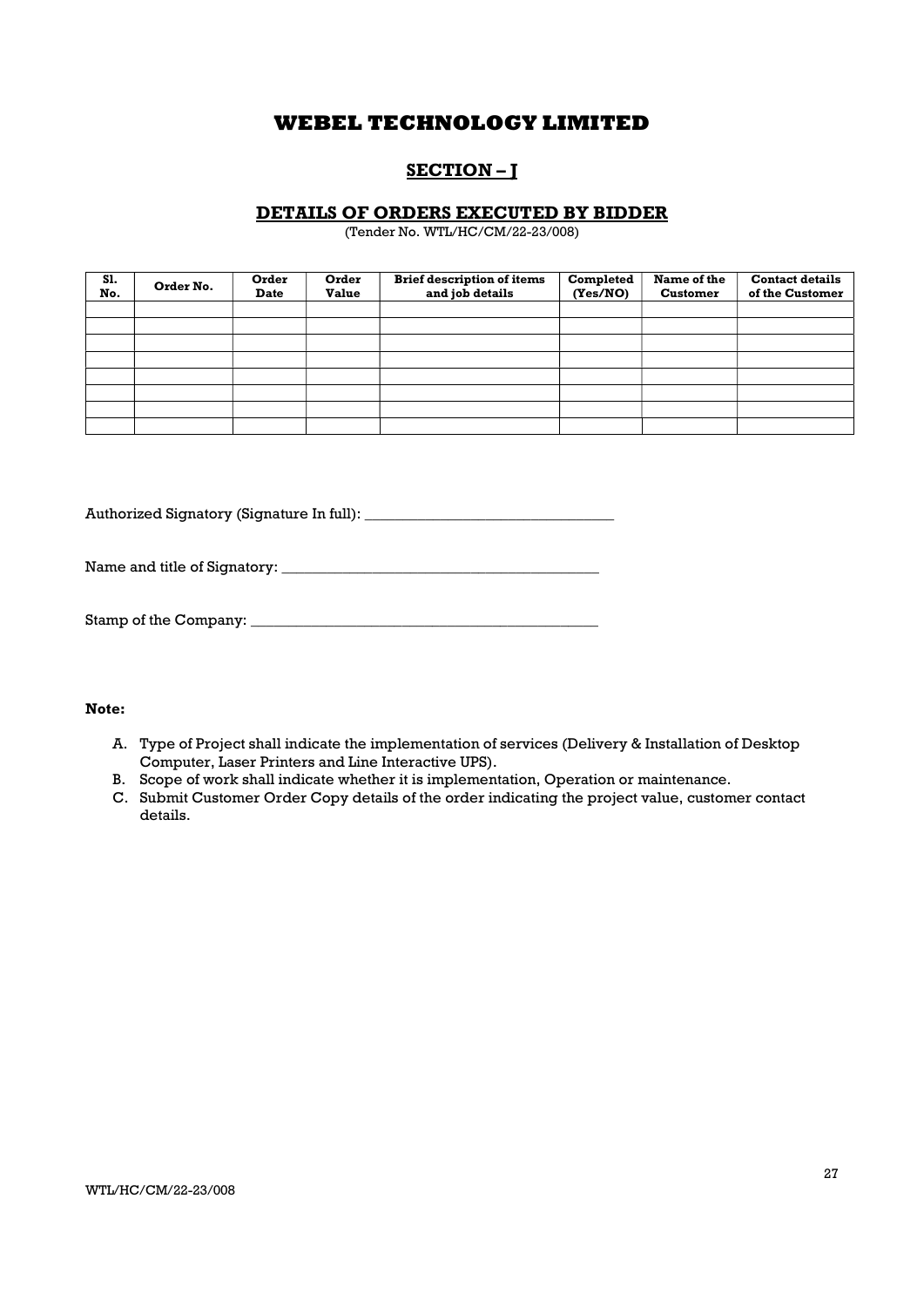## SECTION – K

### FINANCIAL CAPABILITY OF BIDDER

(Tender No. WTL/HC/CM/22-23/008)

### FINANCIAL INFORMATION

|                | <b>Name of the Bidder</b> | Turnover (Rs. / Crores) |         |         |
|----------------|---------------------------|-------------------------|---------|---------|
| <b>S1. No.</b> |                           | 2018-19                 | 2019-20 | 2020-21 |
|                |                           |                         |         |         |
|                |                           |                         |         |         |

Authorized Signatory (Signature In full): \_\_\_\_\_\_\_\_\_\_\_\_\_\_\_\_\_\_\_\_\_\_\_\_\_\_\_\_\_\_\_\_\_

Name and title of Signatory: \_\_\_\_\_\_\_\_\_\_\_\_\_\_\_\_\_\_\_\_\_\_\_\_\_\_\_\_\_\_\_\_\_\_\_\_\_\_\_\_\_\_

| Stamp of the Company: |  |
|-----------------------|--|
|                       |  |

### Note:

Submit the audited financial statement/ audited annual report of the last three financial years.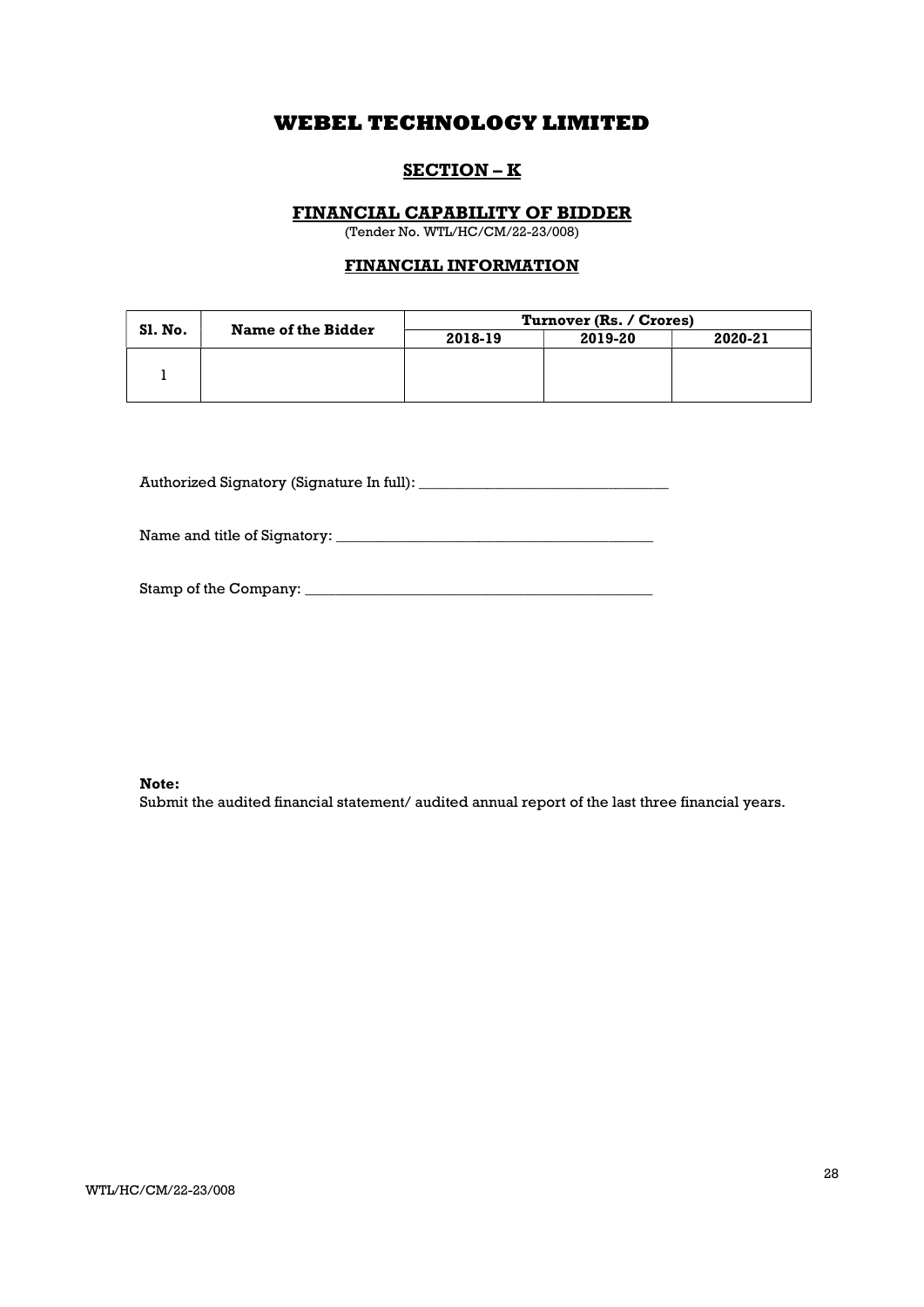## SECTION – L

# BIDDERS'S DETAILS

(Tender No. WTL/HC/CM/22-23/008)

| 1            | Name of the Firm                                            |  |
|--------------|-------------------------------------------------------------|--|
| $\mathbf{2}$ | <b>Registered Office Address</b>                            |  |
|              | <b>Contact Number</b>                                       |  |
|              | <b>Fax Number</b>                                           |  |
|              | E-mail                                                      |  |
| 3            | Correspondence / Contact address                            |  |
|              | Name & Designation of Contact person                        |  |
|              | <b>Address</b>                                              |  |
|              | <b>Contact Number</b>                                       |  |
|              | <b>Fax Number</b>                                           |  |
|              | E-mail                                                      |  |
| 4            | Is the firm a registered company? If yes, submit            |  |
|              | documentary proof                                           |  |
|              | Year and Place of the establishment of the company          |  |
| 6            | Former name of the company, if any                          |  |
| 7            | Is the firm                                                 |  |
|              | a Government/ Public Sector Undertaking                     |  |
|              | a propriety firm                                            |  |
|              | a partnership firm (if yes, give partnership deed)          |  |
|              | a limited company or limited corporation                    |  |
|              | a member of a group of companies, (if yes, give             |  |
|              | name and address and description of other                   |  |
|              | companies)                                                  |  |
|              | a subsidiary of a large corporation (if yes give the        |  |
|              | name and address of the parent organization). If            |  |
|              | the company is subsidiary, state what involvement           |  |
|              | if any, will the parent company have in the project.        |  |
| 8            | Is the firm registered with Sales Tax department? If yes,   |  |
|              | submit valid GST Registration certificate.                  |  |
| 9            | Is the firm registered for Service Tax with Central Excise  |  |
|              | Department (Service Tax Cell)? If yes, submit valid Service |  |
|              | Tax registration certificate.                               |  |
| 10           | Total number of employees. Attach the organizational        |  |
|              | chart showing the structure of the organization.            |  |
| 11           | Are you registered with any Government/ Department/         |  |
|              | Public Sector Undertaking (if yes, give details)            |  |
| 12           | How many years has your organization been in business       |  |
|              | under your present name? What were your fields when         |  |
|              | you established your organization                           |  |
| 13           | What type best describes your firm? (Purchaser reserves     |  |
|              | the right to verify the claims if necessary)                |  |
|              | Manufacturer                                                |  |
|              | Supplier                                                    |  |
|              | System Integrator                                           |  |
|              | Consultant                                                  |  |
|              | Service Provider (Pl. specify details)                      |  |
|              | Software Development                                        |  |
|              | Total Solution provider (Design, Supply,                    |  |
|              | Integration, O&M)                                           |  |
|              | IT Company                                                  |  |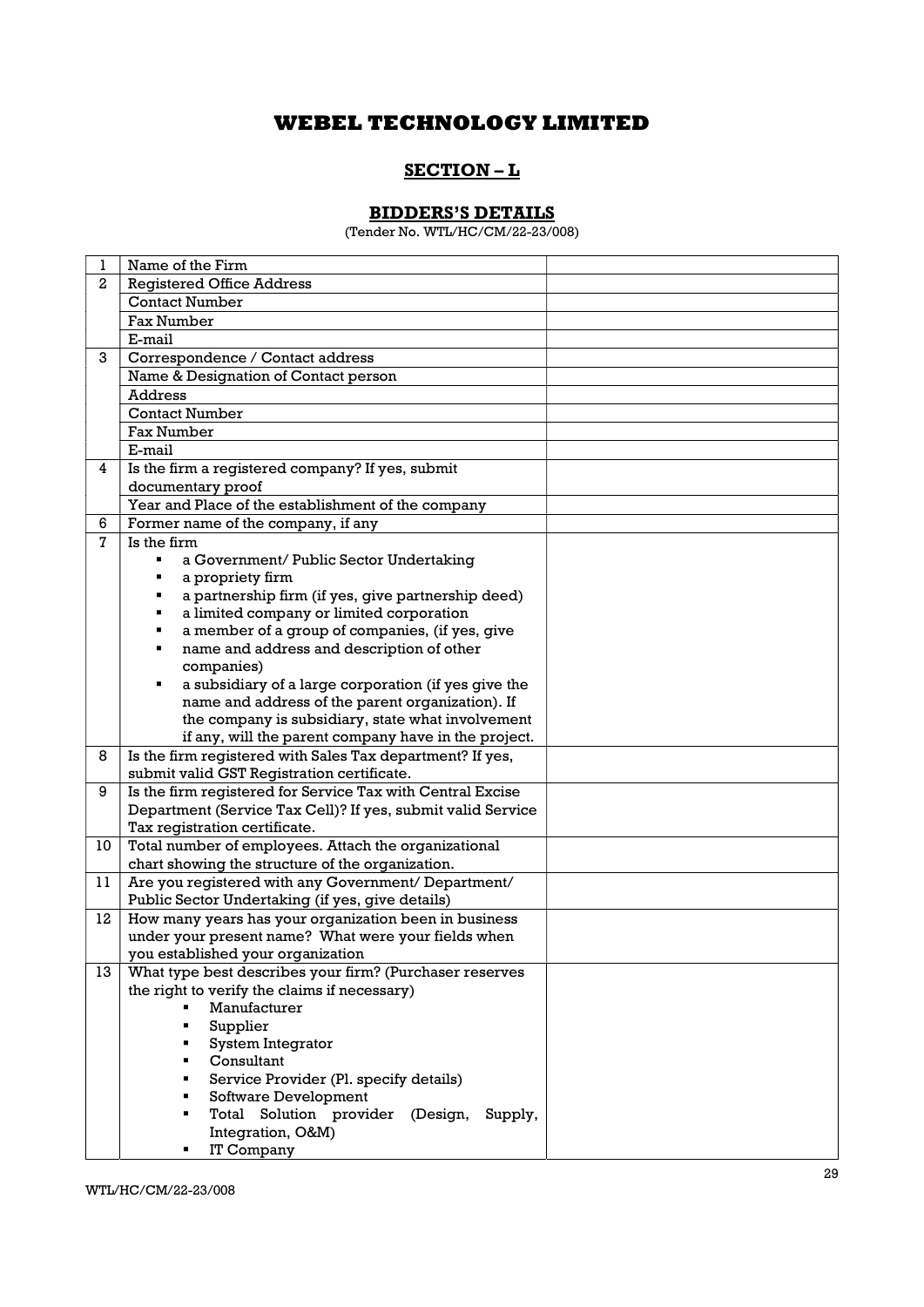| 14 | Number of Offices in district head quarters in West Bengal |  |
|----|------------------------------------------------------------|--|
| 15 | Is your organization having ISO 9001:2015 certificates?    |  |
| 16 | List the major clients with whom your organization has     |  |
|    | been / is currently associated.                            |  |
| 17 | Have you in any capacity not completed any work            |  |
|    | awarded to you? (If so, give the name of project and       |  |
|    | reason for not completing the work)                        |  |
| 18 | Have you ever been denied tendering facilities by any      |  |
|    | Government / Department / Public sector Undertaking?       |  |
|    | (Give details)                                             |  |

Authorized Signatory (Signature In full): \_\_\_\_\_\_\_\_\_\_\_\_\_\_\_\_\_\_\_\_\_\_\_\_\_\_\_\_\_\_\_\_\_

Name and title of Signatory: \_\_\_\_\_\_\_\_\_\_\_\_\_\_\_\_\_\_\_\_\_\_\_\_\_\_\_\_\_\_\_\_\_\_\_\_\_\_\_\_\_\_

Company Rubber Stamp: \_\_\_\_\_\_\_\_\_\_\_\_\_\_\_\_\_\_\_\_\_\_\_\_\_\_\_\_\_\_\_\_\_\_\_\_\_\_\_\_\_\_\_\_\_\_\_\_\_\_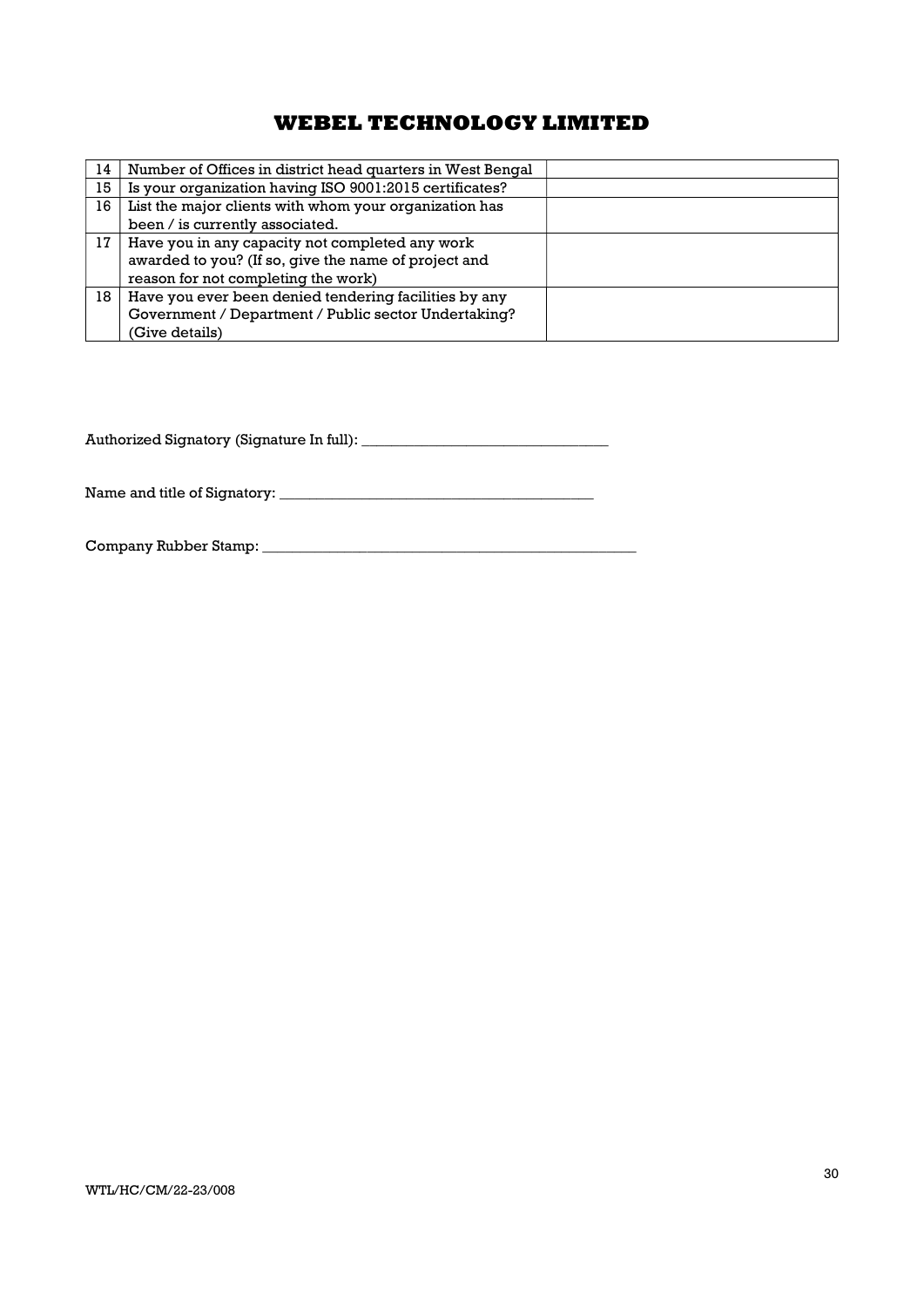## SECTION – M

### MANUFACTURER'S AUTHORIZATION FORM

Date:

To Webel Technology limited Plot-5, Block-BP, Sector-V Salt Lake Kolkata-700 091

Ref: Tender No.: WTL/HC/CM/22-23/008 dated 25.05.2022

| WHEREAS |                                                                                                     | who    | are | official                                                     | producers  | οf        |
|---------|-----------------------------------------------------------------------------------------------------|--------|-----|--------------------------------------------------------------|------------|-----------|
|         | and                                                                                                 | having |     | production                                                   | facilities | at        |
|         |                                                                                                     |        | do  | hereby                                                       |            | authorize |
|         |                                                                                                     |        |     | located                                                      |            | at        |
|         |                                                                                                     |        |     | (hereinafter, the "Bidder") to submit a bid of the following |            |           |
|         | Products produced by us, for the Supply Requirements associated with the above Invitation for Bids. |        |     |                                                              |            |           |
|         |                                                                                                     |        |     |                                                              |            |           |

When resold by \_\_\_\_\_\_\_\_\_\_\_\_\_\_\_\_\_\_\_\_\_\_\_\_\_, these products are subject to our applicable standard end user warranty terms.

We assure you that in the event of \_\_\_\_\_\_\_\_\_\_\_\_\_\_\_\_\_\_\_\_\_, not being able to fulfill its obligation as our Service Provider in respect of our standard Warranty Terms we would continue to meet our Warranty Terms through alternate arrangements.

We also confirm that \_\_\_\_\_\_\_\_\_\_\_\_\_\_\_\_\_\_\_\_\_\_\_\_\_\_\_\_\_\_\_is our authorized service provider/system integrator and can hence provide maintenance and upgrade support for our products.

We also confirm that the products quoted are on our current product list and are not likely to be discontinued within 5 years from the day of this letter. We assure availability of spares for the products for the next two years after three years warranty.

We also confirm that the material will be delivered as per delivery schedule against above mentioned tender from the date of placement of confirmed order.

Name In the capacity of

Signed

Duly authorized to sign the authorization for and on behalf of  $\_\_$ 

Dated on \_\_\_\_\_\_\_\_\_\_\_\_\_\_\_\_\_ day of\_\_\_\_\_\_\_\_\_\_\_\_\_2022

Note: This letter of authority must be on the letterhead of the Manufacturer and duly signed by an authorized signatory.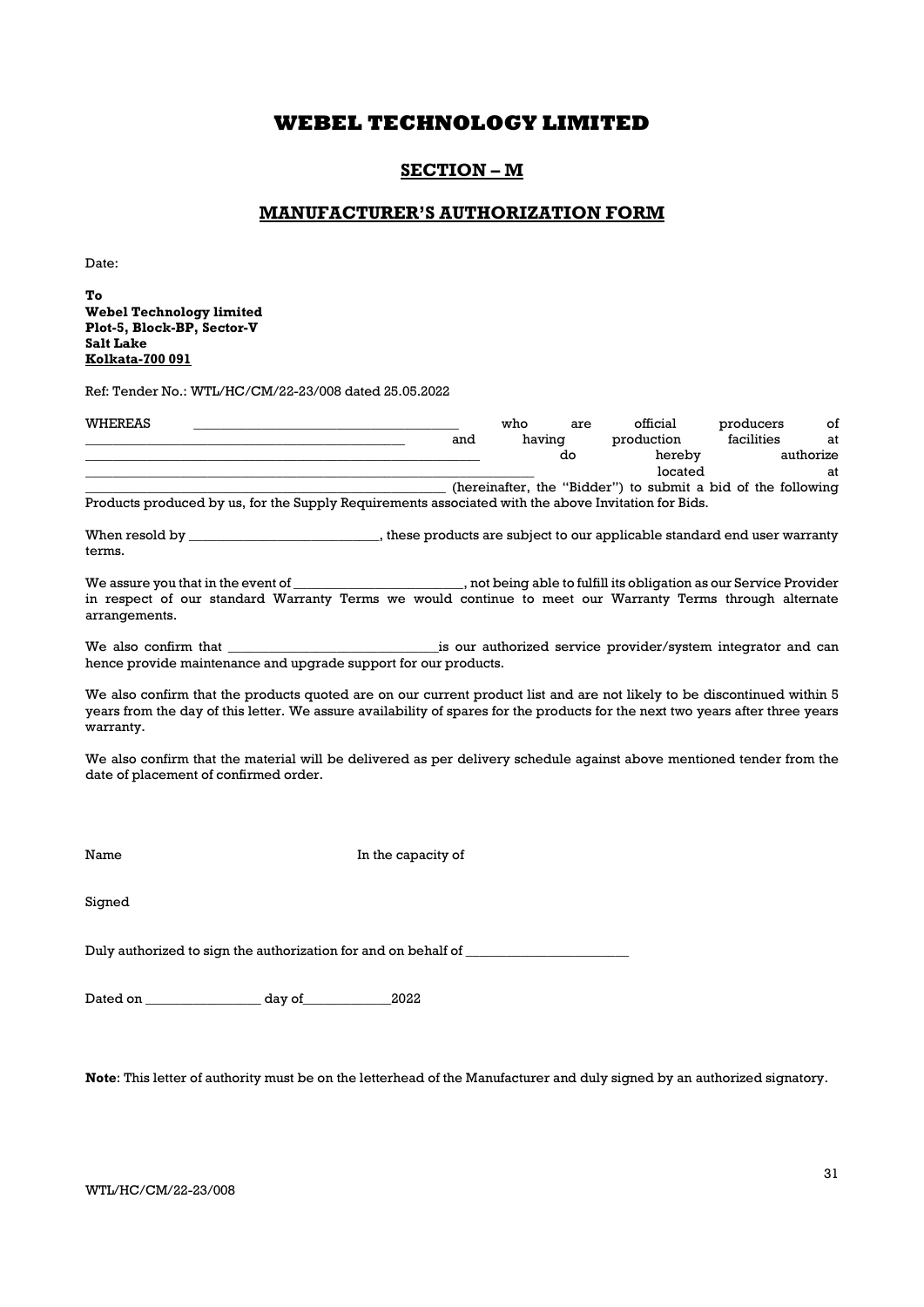## SECTION – N

### FORMAT FOR PRE-BID MEETING QUERY

(Tender No. WTL/HC/CM/22-23/008)

Name of the Bidder:

**Oueries** 

| Sl.<br>No. | <b>Section</b><br>No. | <b>Clause</b><br>No. | Page<br>No. | Queries |
|------------|-----------------------|----------------------|-------------|---------|
|            |                       |                      |             |         |
|            |                       |                      |             |         |
|            |                       |                      |             |         |
|            |                       |                      |             |         |
|            |                       |                      |             |         |
|            |                       |                      |             |         |
|            |                       |                      |             |         |
|            |                       |                      |             |         |
|            |                       |                      |             |         |

Note: The filled form to be submitted in XLS & PDF Format. There is a cut off date for receiving of queries before Pre Bid Meeting. Queries received after the cutoff period will not be accepted. The Purchaser reserves the right to respond all queries over e-mail.

Authorized Signatory (Signature In full): \_\_\_\_\_\_\_\_\_\_\_\_\_\_\_\_\_\_\_\_\_\_\_\_\_\_\_\_\_\_\_\_\_

Name and title of Signatory: \_\_\_\_\_\_\_\_\_\_\_\_\_\_\_\_\_\_\_\_\_\_\_\_\_\_\_\_\_\_\_\_\_\_\_\_\_\_\_\_\_\_

Company Rubber Stamp: \_\_\_\_\_\_\_\_\_\_\_\_\_\_\_\_\_\_\_\_\_\_\_\_\_\_\_\_\_\_\_\_\_\_\_\_\_\_\_\_\_\_\_\_\_\_\_\_\_\_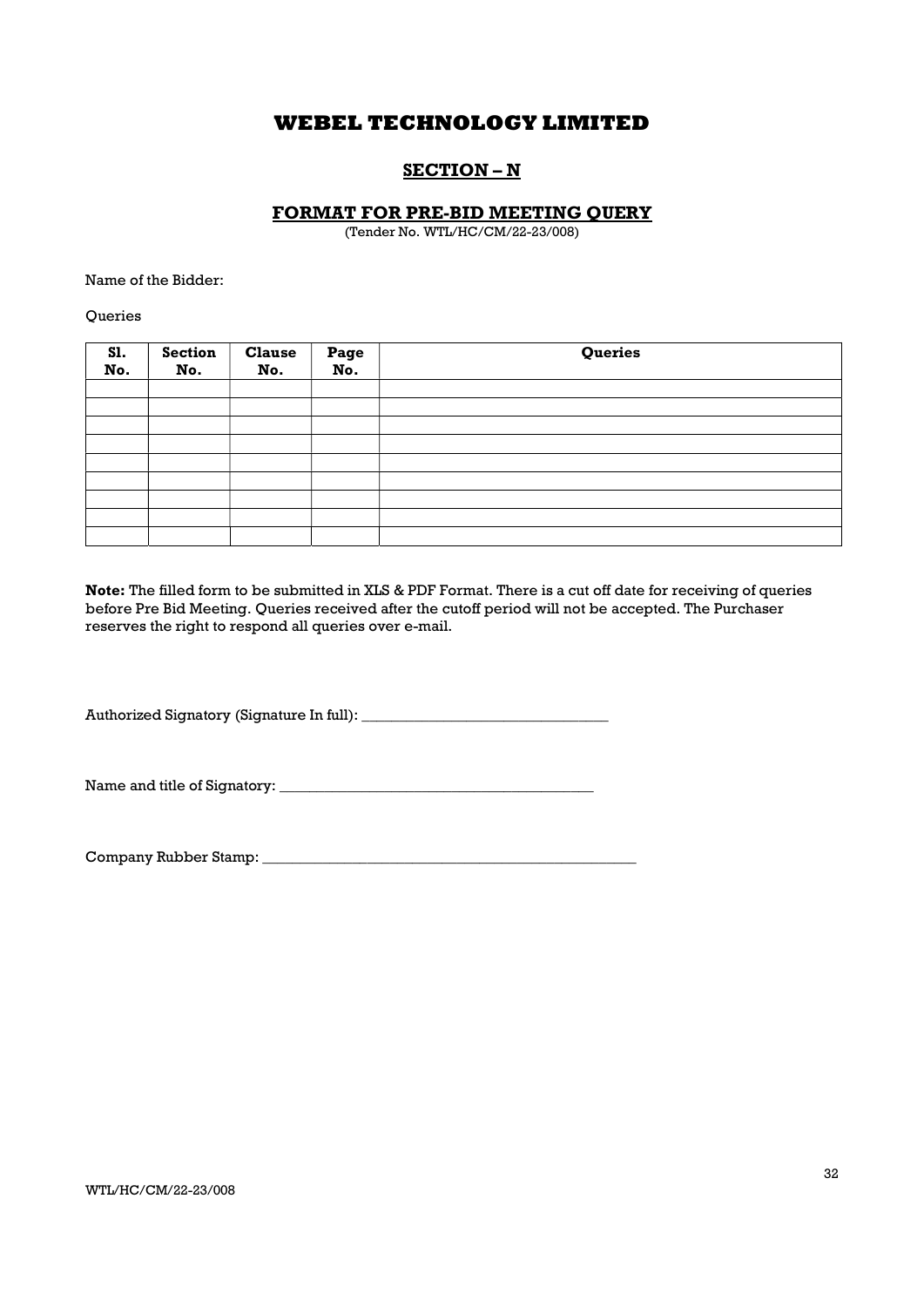## SECTION – O

### LIST OF CLIENTS OF SIMILAR ORDERS

(Tender No. WTL/HC/CM/22-23/008)

| <b>S1.</b><br>No. | <b>Name of the Client</b> | <b>Address</b> | Contact<br>Person | Designation | Contact<br><b>Numbers</b> |
|-------------------|---------------------------|----------------|-------------------|-------------|---------------------------|
|                   |                           |                |                   |             |                           |
|                   |                           |                |                   |             |                           |
|                   |                           |                |                   |             |                           |
|                   |                           |                |                   |             |                           |
|                   |                           |                |                   |             |                           |
|                   |                           |                |                   |             |                           |
|                   |                           |                |                   |             |                           |
|                   |                           |                |                   |             |                           |
|                   |                           |                |                   |             |                           |
|                   |                           |                |                   |             |                           |
|                   |                           |                |                   |             |                           |
|                   |                           |                |                   |             |                           |
|                   |                           |                |                   |             |                           |
|                   |                           |                |                   |             |                           |
|                   |                           |                |                   |             |                           |
|                   |                           |                |                   |             |                           |

Authorized Signatory (Signature In full): \_\_\_\_\_\_\_\_\_\_\_\_\_\_\_\_\_\_\_\_\_\_\_\_\_\_\_\_\_\_\_\_\_

Name and title of Signatory: \_\_\_\_\_\_\_\_\_\_\_\_\_\_\_\_\_\_\_\_\_\_\_\_\_\_\_\_\_\_\_\_\_\_\_\_\_\_\_\_\_\_

Company Rubber Stamp: \_\_\_\_\_\_\_\_\_\_\_\_\_\_\_\_\_\_\_\_\_\_\_\_\_\_\_\_\_\_\_\_\_\_\_\_\_\_\_\_\_\_\_\_\_\_\_\_\_\_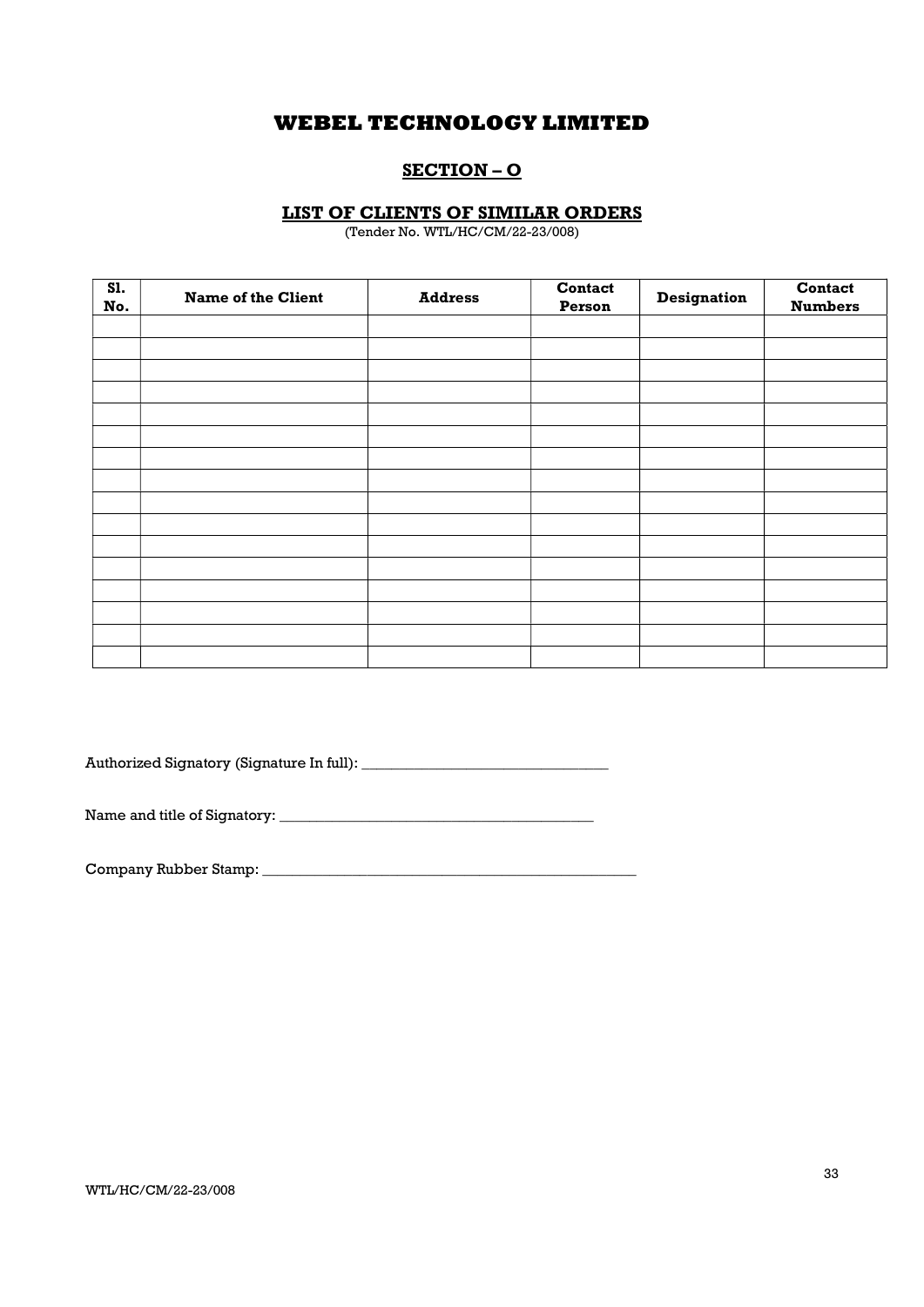## SECTION – P

### PROFORMA FOR PERFORMANCE BANK GUARANTEE

(On non-judicial stamp paper of appropriate value to be purchased in the name of executing Bank)

### PROFORMA OF BANK GUARANTEE FOR SECURITY DEPOSIT –CUM-PRFORMANCE GUARANTEE

Ref …………………….. Bank Guarantee no…………….

Date…………………..

### PROFORMA OF BG FOR SECURITY DEPOSIT Undertaking formats

KNOW ALL MEN BY THESE PRESENTS that in consideration of WEBEL TECHNOLOGY LIMTED, a Government of West Bengal Undertaking incorporated under the Companies Act, 1956 having its Registered office at Webel Bhavan, Block EP&GP, Sector V, Kolkata-700 091 (hereinafter called "The Purchaser") having agreed to accept from \_\_\_\_\_\_\_\_\_\_\_\_\_\_\_(hereinafter called "The Contractor") Having its Head Office at \_\_\_\_\_\_\_\_\_\_\_\_\_\_, a Bank guarantee for Rs. \_\_\_\_\_\_\_\_\_\_\_\_\_\_\_\_ in lieu of Cash Security Deposit for the due in lieu of Cash Security Deposit for the due fulfillment by the Contractor of the terms & conditions of the Work Order No. \_\_\_\_\_\_\_\_\_\_\_\_\_\_\_\_\_\_\_dated\_\_\_\_\_\_\_\_\_\_\_\_ issued by the Purchaser for hereinafter called "the said work order (hereinafter called "the said work order )". dated  $)$ ". We  $\qquad$  (Name & detailed address of the branch) (hereinafter called "the Guarantor") do hereby undertake to indemnify and keep indemnified the Purchaser to the extent of Rs.\_\_\_\_\_\_\_\_\_\_ (Rupees \_\_\_\_\_\_\_\_\_\_\_\_ \_\_\_\_\_\_\_\_\_\_\_\_\_) only against any loss or damage caused to or suffered by the Purchaser by reason of any breach by the Contractor of any of the terms and conditions contained in the said Work Order No. \_\_\_\_\_\_\_\_\_\_\_\_\_\_\_\_\_\_\_\_ dated\_\_\_\_\_\_\_\_\_\_\_\_\_\_\_\_\_\_ of which breach the opinion of the Purchaser shall be final and conclusive.

(2) AND WE, \_\_\_\_\_\_\_\_\_\_\_\_\_\_\_\_\_\_\_\_DO HEREBY Guarantee and undertake to pay forthwith on demand to the Purchaser such sum not exceeding the said sum of \_\_\_\_\_\_\_\_Rupees\_\_\_\_\_\_\_\_\_\_\_\_\_\_) only as may be specified in such demand, in the event of the Contractor failing or neglecting to execute fully efficiently and satisfactorily the order for \_\_\_\_\_\_\_\_\_\_\_\_\_\_\_\_\_\_\_\_\_\_\_\_\_\_ \_\_\_\_\_\_\_\_\_\_\_\_\_\_\_ Work Order no. ,  $\qquad \qquad$  dated  $\qquad \qquad$ 

(3) WE \_\_\_\_\_\_\_\_\_\_\_\_\_\_\_\_\_\_\_\_\_\_\_\_\_\_ further agree that the guarantee herein contained shall remain in full force and effect during the period that would be taken for the performance of the said order as laid down in the said Work Order No. \_\_\_\_\_\_\_\_\_\_\_\_\_\_\_\_ dated \_\_\_\_\_\_\_\_\_\_\_\_\_\_\_ including the warranty obligations and that it shall continue to be enforceable till all the dues of the Purchaser under or by virtue of the said Work Order No. \_\_\_\_\_\_\_\_\_\_\_\_\_\_\_\_\_ dated \_\_\_\_\_\_\_\_\_\_\_\_\_ have been fully paid and its claims satisfied or is charged or till the Purchaser or its authorized representative certified that the terms and conditions of the said Work Order No. \_\_\_\_\_\_\_\_\_\_\_\_\_\_\_\_\_\_\_\_\_\_\_\_\_\_ dated \_\_\_\_\_\_\_\_\_\_\_\_\_\_\_\_\_\_\_\_ have been fully and properly carried out by the said contractor and accordingly discharged the guarantee.

(4) We \_\_\_\_\_\_\_\_\_\_\_\_\_\_\_\_\_\_\_\_\_\_\_\_\_\_\_\_\_ the Guarantor undertake to extend the validity of Bank Guarantee at the request of the contractor for further period of periods from time to time beyond its present validity period failing which we shall pay the Purchaser the amount of Guarantee.

(5) The liability under the Guarantee is restricted to Rs.  $\frac{1}{2}$  (Rupees  $\frac{1}{2}$ 

\_\_\_\_\_\_\_\_\_\_\_\_\_\_\_\_\_\_\_) only and will expire on \_\_\_\_\_\_\_\_\_\_\_\_\_\_ and unless a claim in writing is presented to us or an action or suit to enforce the claim is filled against us within 6 months from \_\_\_\_\_\_\_\_\_\_\_\_\_\_\_ all your rights will be forfeited and we shall be relieved of and discharged from all our liabilities (thereinafter)

(6) The Guarantee herein contained shall not be determined or affected by liquidation or winding up or insolvency or closer of the Contractor.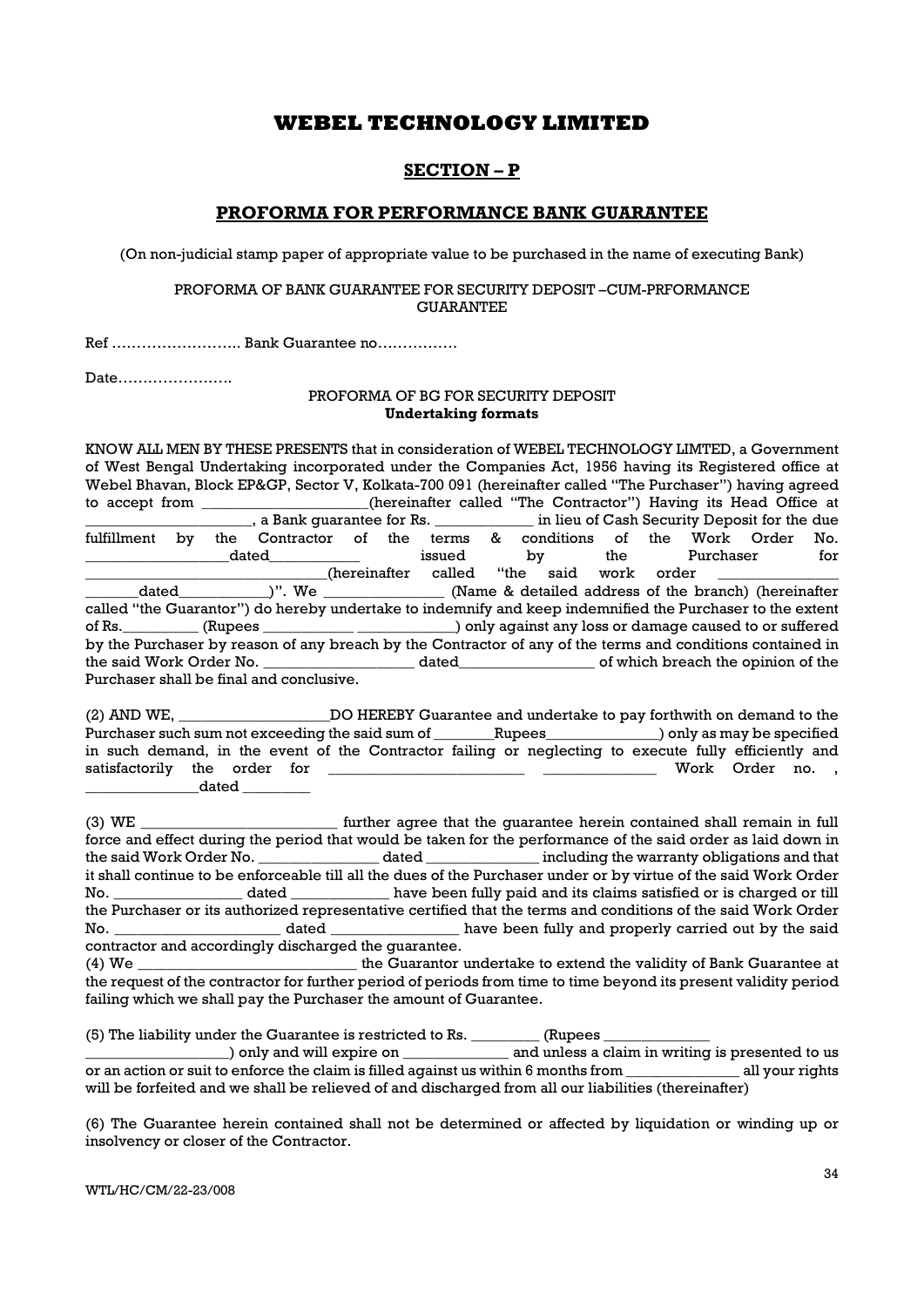(7) The executants has the power to issue this guarantee on behalf of Guarantor and holds full and valid power of Attorney granted in his favour by the Guarantor authorizing him to execute the Guarantee.

(8) Notwithstanding anything contained herein above, our liability under this guarantee is restricted to Rs. \_\_\_\_\_\_\_\_\_\_ (Rupees \_\_\_\_\_\_\_\_\_\_\_\_\_\_\_\_\_\_\_\_\_\_\_\_\_) only and our guarantee shall remain in force up to and unless a demand or claim under the guarantee is made on us in writing on or before \_\_\_\_\_\_\_\_\_\_\_\_\_\_\_ all your rights under the guarantee shall be forfeited and we shall be relieved and discharged from all liabilities there under.

WE, \_\_\_\_\_\_\_\_\_\_\_\_\_\_\_\_\_\_\_\_\_\_\_\_\_\_ lastly undertake not to revoke this guarantee during the currency except with the previous consent of the Purchaser in writing. In witness whereof we have set and subscribed our hand on this \_\_\_\_\_\_\_\_\_\_\_\_\_\_\_\_\_\_\_\_\_\_\_\_\_ day of

SIGNED, SEALED AND DELIVERED

WITNESS  $1)$ 

\_\_\_\_\_\_\_\_\_\_\_\_\_\_\_\_\_\_\_\_\_.

 $\overline{\phantom{a}}$  , we can consider the constant of  $\overline{\phantom{a}}$ (Stamp of the executants)

 $2)$ (Name & address in full with Rubber Stamp)

### Form of Bid Security (Bank Guarantee)

| Bank Guarantee No                                                                                                      |                                                                                               |  |                                                                                         |
|------------------------------------------------------------------------------------------------------------------------|-----------------------------------------------------------------------------------------------|--|-----------------------------------------------------------------------------------------|
|                                                                                                                        |                                                                                               |  |                                                                                         |
|                                                                                                                        | [date] or will submit his Bid for execution of                                                |  |                                                                                         |
|                                                                                                                        | [name of Contract] (hereinafter called "the Bid") under Request for                           |  |                                                                                         |
|                                                                                                                        |                                                                                               |  |                                                                                         |
|                                                                                                                        | KNOW ALL PEOPLE by these presents that We __________________________________[name of bank] of |  |                                                                                         |
| [name of country] having our registered office at                                                                      |                                                                                               |  |                                                                                         |
| (hereinafter called "the Bank") are bound unto<br>[name of Employer] (hereinafter called "the Employer") in the sum of |                                                                                               |  |                                                                                         |
|                                                                                                                        |                                                                                               |  | for which payment will and truly to be made to the said Employer the Bank binds itself, |
| his guagescare and assigns by these presents                                                                           |                                                                                               |  |                                                                                         |

his successors and assigns by these presents.

SEALED with the Common Seal of the said Bank this day of  $20$ .

THE CONDITIONS of this obligation are:

 (1) If after Bid opening the Applicant (a) withdraws his bid during the period of Bid validity specified in the Letter of Bid, ("the Bid Validity Period"); or (b) does not accept the correction of the Bid Price or

 (2) If the Applicant having been notified of the acceptance of his bid by the Employer during the period of Bid validity:

 (a) fails or refuses to execute the Contract Agreement in accordance with the Instructions to Bidders, if required; or

(b) fails or refuses to furnish the Performance Security, in accordance with the Instruction to Bidders.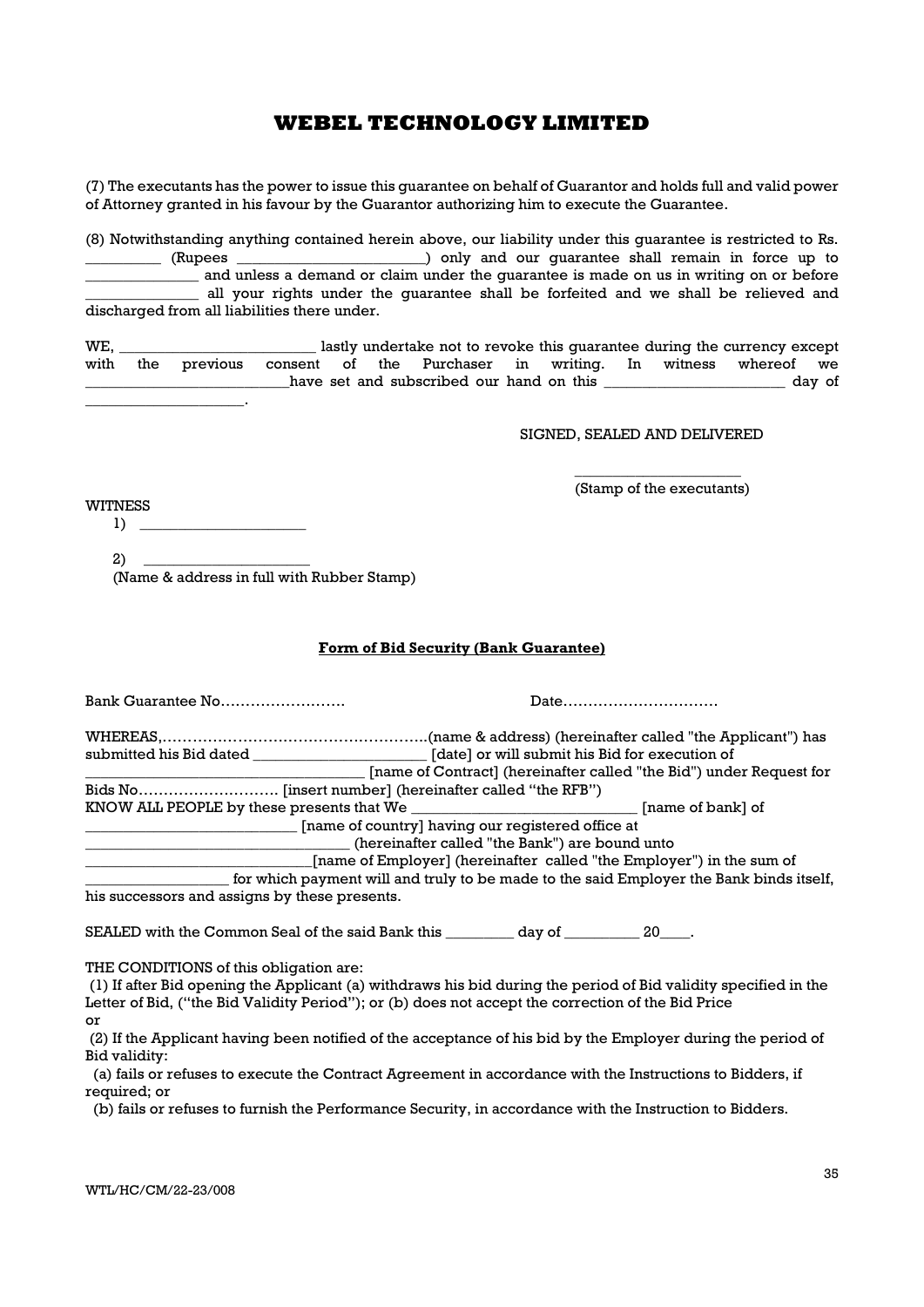we undertake to pay to the Employer up to the above amount upon receipt of his first written demand, without the Employer having to substantiate his demand, provided that in his demand the Employer will note that the amount claimed by him is due to him owing to the occurrence of one or any of the four conditions, specifying the occurred condition or conditions.

This Guarantee will remain in force up to and including the date \_\_\_\_\_\_\_\_\_\_\_\_\_\_\_\_\_\_\_\_30 days after the deadline for submission of Bids as such deadline is stated in the Instructions to Bidders or as it may be extended by the Employer, notice of which extension(s) to the Bank is hereby waived. Any demand in respect of this guarantee should reach the Bank not later than the above date.

DATE \_\_\_\_\_\_\_\_\_\_\_\_\_\_\_ SIGNATURE OF THE BANK \_\_\_\_\_\_\_\_\_\_\_\_\_\_\_\_\_\_\_\_\_\_\_\_\_

WITNESS \_\_\_\_\_\_\_\_\_\_\_\_ SEAL \_\_\_\_\_\_\_\_\_\_\_\_\_\_\_\_\_\_\_\_\_\_\_\_\_\_\_\_\_\_\_\_\_\_\_\_\_\_\_

\_\_\_\_\_\_\_\_\_\_\_\_\_\_\_\_\_\_\_\_\_\_\_\_\_\_\_\_\_\_\_\_\_\_\_\_\_\_\_\_\_\_\_\_\_\_\_\_\_\_\_\_\_\_\_\_\_\_\_\_\_\_\_\_\_

[signature, name, and address]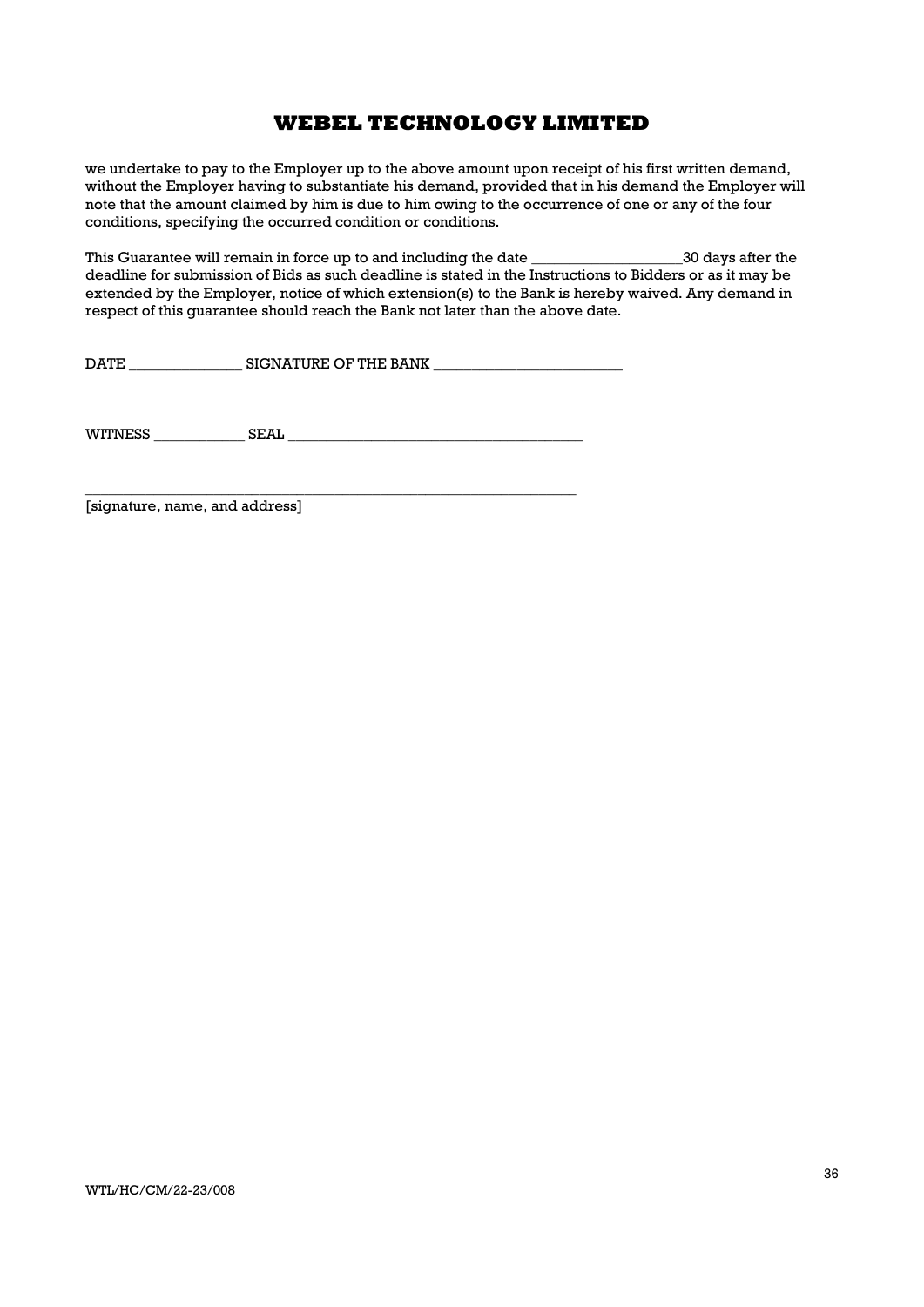### INSTRUCTIONS FOR FURNISHING BANK GUARANTEE

- 1. Bank Guarantee (B.G.) for Advance payment, Mobilization Advance, B.G. for security Deposit-cum-Performance Guarantee, Earnest Money should be executed on the Non- Judicial Stamp paper of the applicable value and to be purchased in the name of the Bank.
- 2. The Executor (Bank authorities) may mention the Power of Attorney No. and date of execution in his/her favour with authorization to sign the documents. The Power of Attorney is to be witnessed by two persons mentioning their full name and address.
- 3. The B.G. should be executed by a Nationalised Bank/ Scheduled Commercial Bank preferably on a branch located in Kolkata. B.G. from Co-operative Bank / Rural Banks is not acceptable.
- 4. A Confirmation Letter of the concerned Bank must be furnished as a proof of genuineness of the Guarantee issued by them.
- 5. Any B.G. if executed on Non-Judicial Stamp paper after 6 (six) months of the purchase of such stamp shall be treated as Non-valid.
- 6. Each page of the B.G. must bear signature and seal of the Bank and B.G. Number.
- 7. The content of the B.G. shall be strictly as Proforma prescribed by WTL in line with Purchase Order /LOI/ Work Order etc. and must contain all factual details.
- 8. Any correction, deletion etc. in the B.G. should be authenticated by the Bank Officials signing the B.G.
- 9. In case of extension of a Contract the validity of the B.G. must be extended accordingly.
- 10. B.G. must be furnished within the stipulated period as mentioned in Purchase Order / LOI / Work Order etc.
- 11. Issuing Bank / The Bidder are requested to mention the Purchase Order / Contract / Work Order reference along with the B.G. No. For making any future queries to WTL.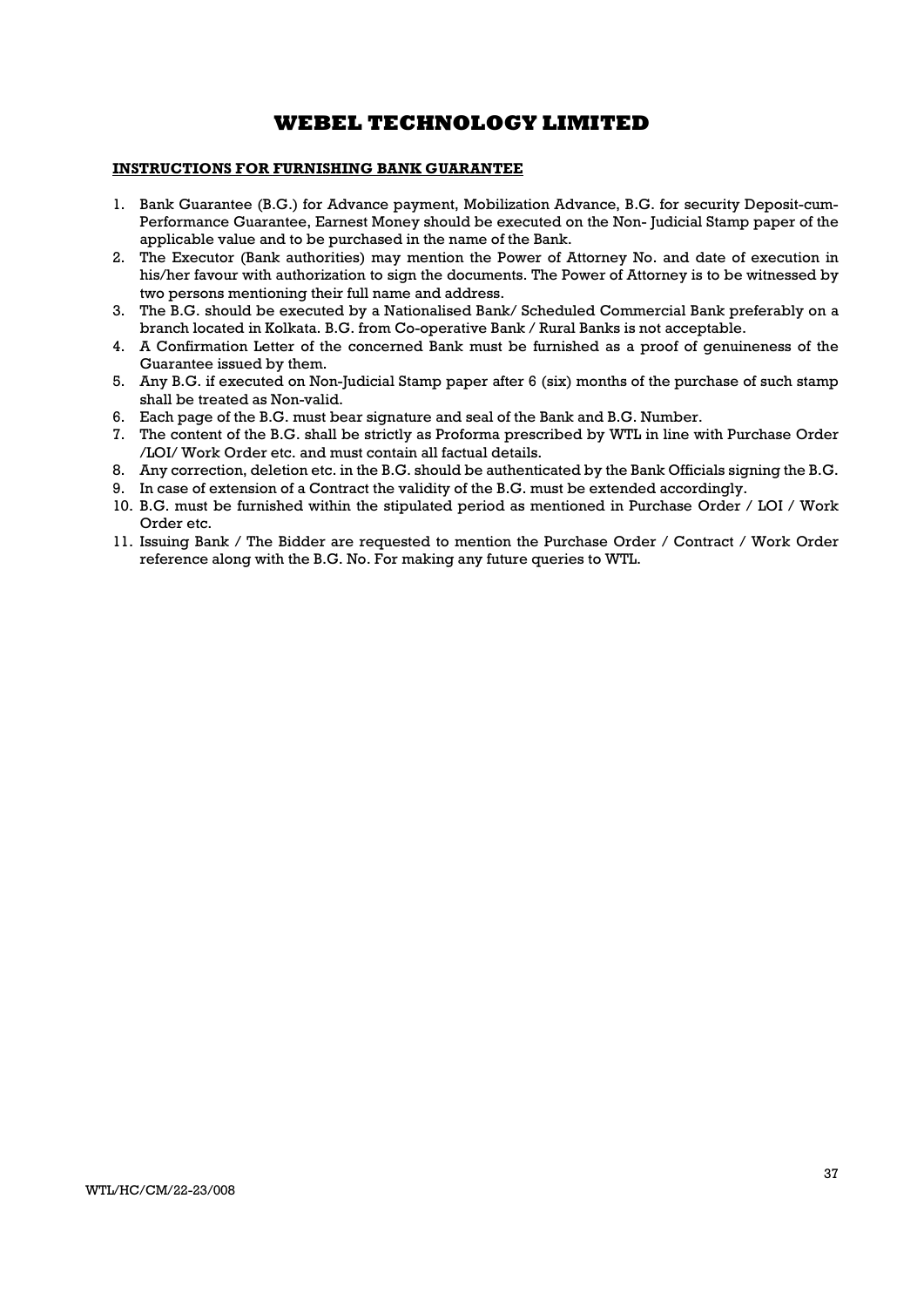# SECTION – Q

## SERVICE LEVEL AGREEMENT

Tripartite agreement for SLA will be signed between WTL, selected bidder and respective OEM's before releasing the work order/purchase order.

During the warranty period, if the complaint is not resolved within 3 working days of making the complaint, the following penalty will be imposed for each day of delay, which will be recovered from Performance Bank Guarantee submitted by the successful Bidder of concerned tender.

| Penalty if problem is not resolved within 3 working days |                                                                                    |  |  |  |  |
|----------------------------------------------------------|------------------------------------------------------------------------------------|--|--|--|--|
|                                                          | Upto 3 working days (after initial $3 \mid$ Beyond 3 working days (after initial 3 |  |  |  |  |
| working days)                                            | working days)                                                                      |  |  |  |  |
| Rs. 100/- per unit / working day                         | Rs. 200/- per unit / working day                                                   |  |  |  |  |
|                                                          |                                                                                    |  |  |  |  |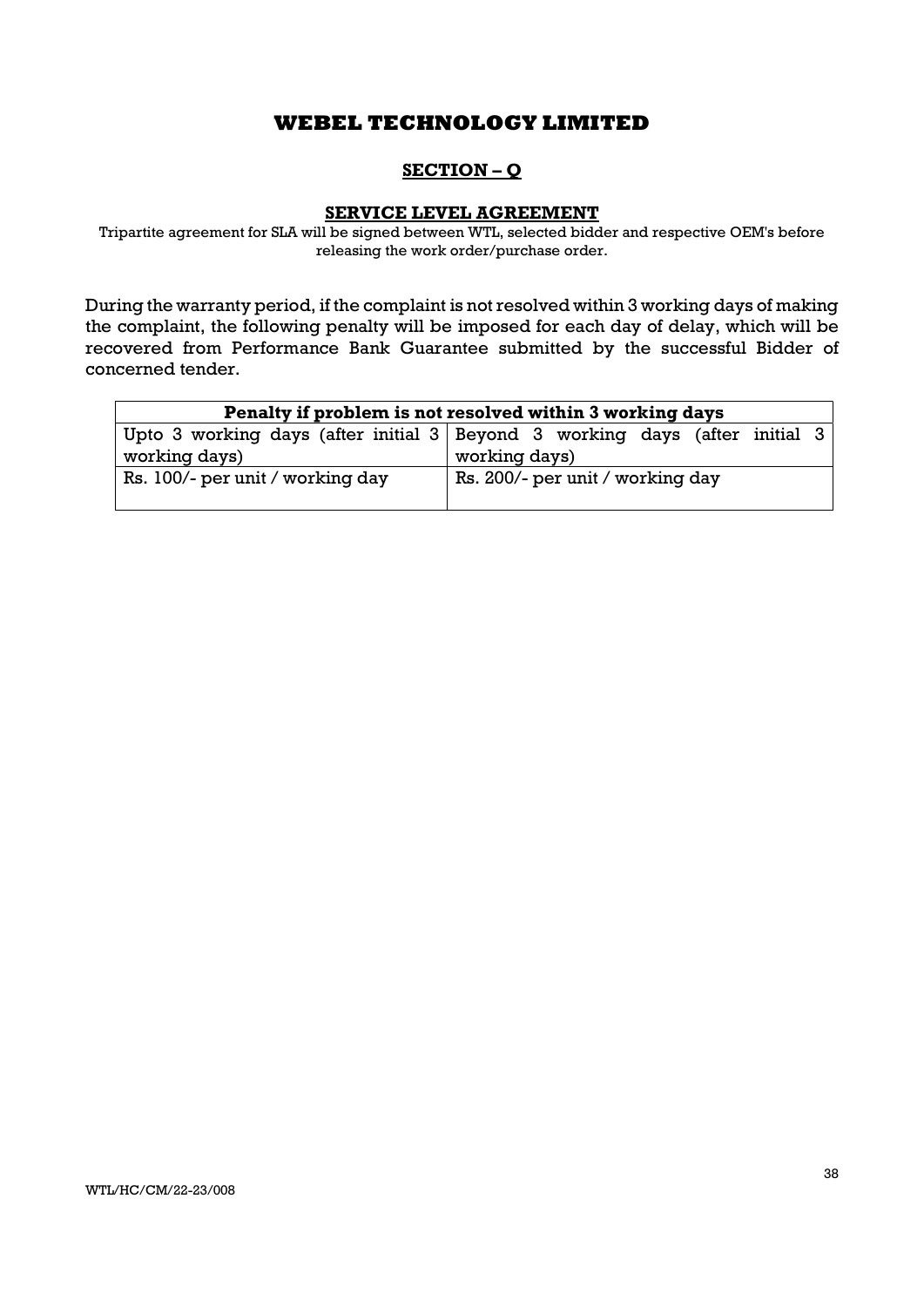## SECTION - R

### NIT DECLARATION FOR BIDDER

(Bidders are requested to furnish the Format given in this section, filling the entire Blank and to be submitted on Bidder's Letter Head)

To Webel Technology Limited Plot – 5, Block – BP, Sector - V, Salt Lake City, Kolkata – 700091.

### Sub: Supply, installation and commissioning of 752 numbers of videoconferencing equipment i.e, PTZ Camera & Microphone cum Speaker for the court rooms across the State of West Bengal and Andaman & Nicobar Islands for Hon'ble High Court Calcutta.

Dear Sir,

We the undersigned bidder/(s) declare that we have read and examined in details the specifications and other documents of the subject Tender No. WTL/HC/CM/22-23/008 dated 25.05.2022 for Supply, installation and commissioning of 752 numbers of videoconferencing equipment i.e., PTZ Camera & Microphone cum Speaker for the court rooms across the State of West Bengal and Andaman & Nicobar Islands for Hon'ble High Court Calcutta published by Webel Technology Limited in e-Tender website.

We further declare that we have agreed and accepted all the clauses / sub-clauses / formats / terms & conditions other requirements related to the said tender and we will abide by the same as mentioned in the tender document while participating and executing the said tender.

Thanking you, we remain

Yours faithfully

………………………………………………… Signature

……………………………………………………….. Name in full

……………………………………………………….. Designation

……………………………………………………….. Company Stamp

Dated, this …………………..day of ………………2022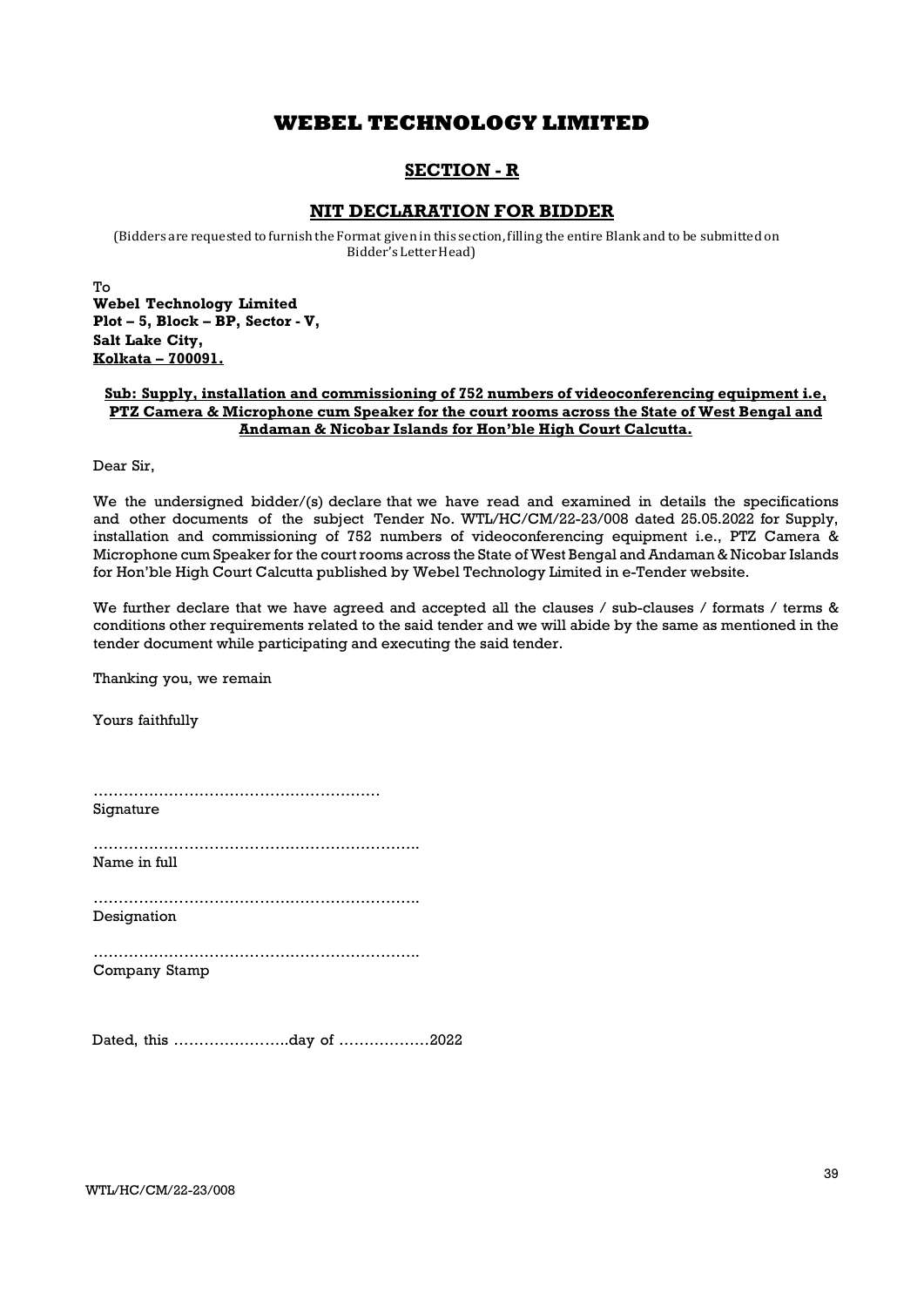## SECTION - S

## NIT DECLARATION FOR OEM

(OEM's are requested to furnish the Format given in this section, filling the entire Blank and to be submitted on OEM's Letter Head)

To Webel Technology Limited Plot – 5, Block – BP, Sector - V, Salt Lake City, Kolkata – 700091.

### Sub: Supply, installation and commissioning of 752 numbers of videoconferencing equipment i.e, PTZ Camera & Microphone cum Speaker for the court rooms across the State of West Bengal and Andaman & Nicobar Islands for Hon'ble High Court Calcutta.

Dear Sir,

We the undersigned OEM/(s) declare that we have read and examined in details the specifications and other documents of the subject Tender No. WTL/HC/CM/22-23/008 dated 25.05.2022 for Supply, installation and commissioning of 752 numbers of videoconferencing equipment i.e., PTZ Camera & Microphone cum Speaker for the court rooms across the State of West Bengal and Andaman & Nicobar Islands for Hon'ble High Court Calcutta published by Webel Technology Limited in e-Tender website.

We further declare that we have agreed and accepted all the clauses / sub-clauses / formats / terms & conditions other requirements related to the said tender and we will abide by the same as mentioned in the tender document while executing the said tender though our partner and comply the delivery schedule and maintain the Service Level Agreement during the entire warranty period as per tender terms.

Thanking you, we remain

Yours faithfully

………………………………………………… Signature ……………………………………………………….. Name in full ……………………………………………………….. Designation ……………………………………………………….. Company Stamp Dated, this …………………..day of ………………2022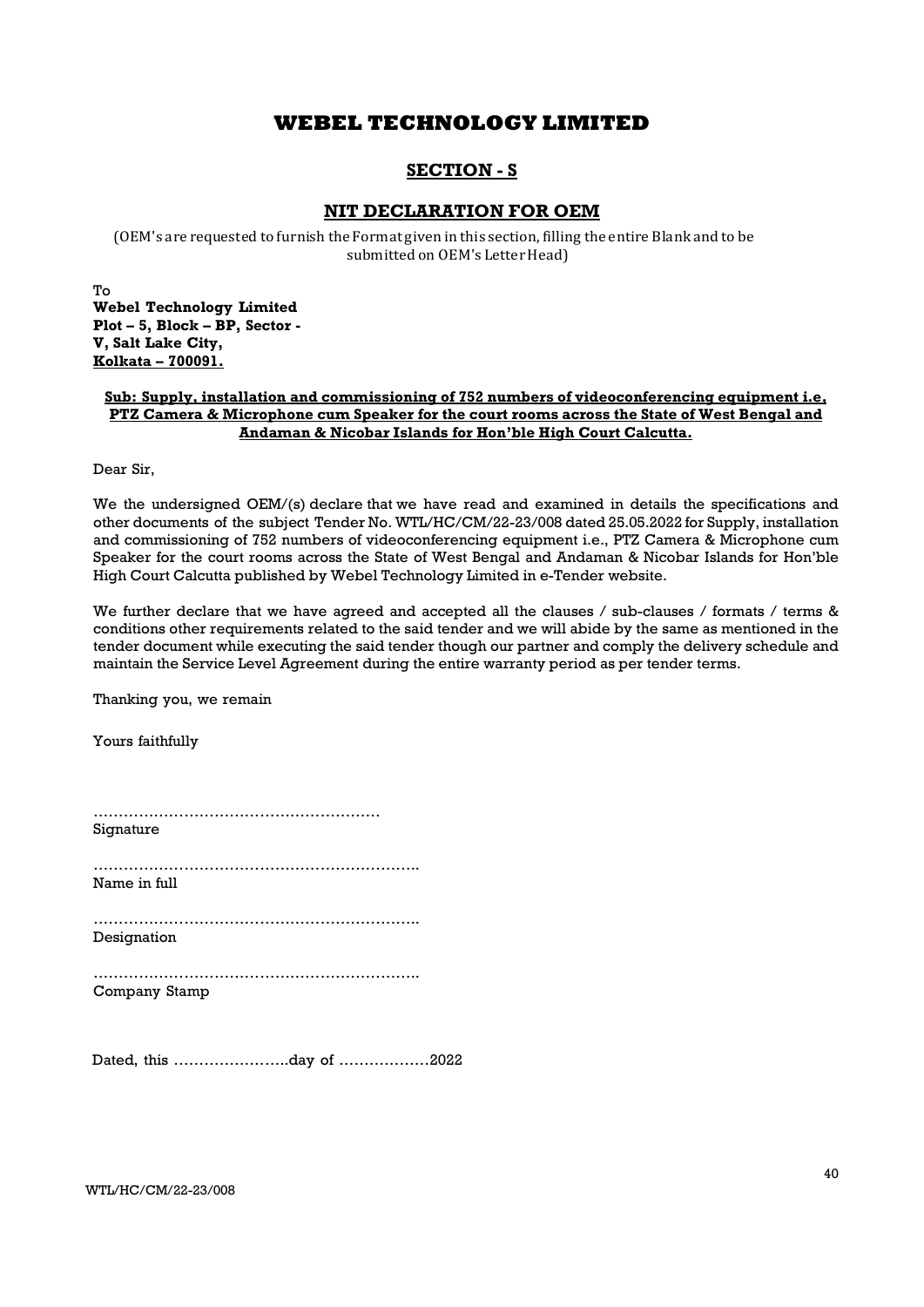## SECTION - T

Please submit undertaking letter as per Ministry of Finance Memorandum No.: F.No.6/18/2019PPD dated 23.07.2020 & Office Memorandum No.: F.18/37/2020-PPD dated 08.02.2021 as per proforma given below on bidder's letterhead.

## UNDETAKING LETTER OF BIDDER

### Sub: Undertaking as per Office Memorandum No.: F. No.6/18/2019-PPD dated 23.07.2020 & Office Memorandum No.: F.18/37/2020-PPD dated 08.02.2021 published by Ministry of Finance, Dept. of Expenditure, Public Procurement division

### Ref: Bid Number:

Dear Sir,

I have read the clause regarding restriction on procurement from a bidder of a country which shares a land border with India. I certify that we as a bidder and quoted product from following OEMs are not from such a country or, if from such a country, these quoted products OEM has been registered with competent authority. I hereby certify that these quoted product & its OEM fulfills all requirements in this regard and is eligible to be considered for procurement for Bid number\_

| No. | <b>Item Category</b> | Quoted Make & Model |
|-----|----------------------|---------------------|
|     |                      |                     |
|     |                      |                     |
|     |                      |                     |

In case I'm supplying material from a country which shares a land border with India, I will provide evidence for valid registration by the competent authority, otherwise Webel Technology Limited/End user Dept. reserves the right to take legal action on us.

(Signature)

Authorized Signatory of M/s << Name of Company>>

Date